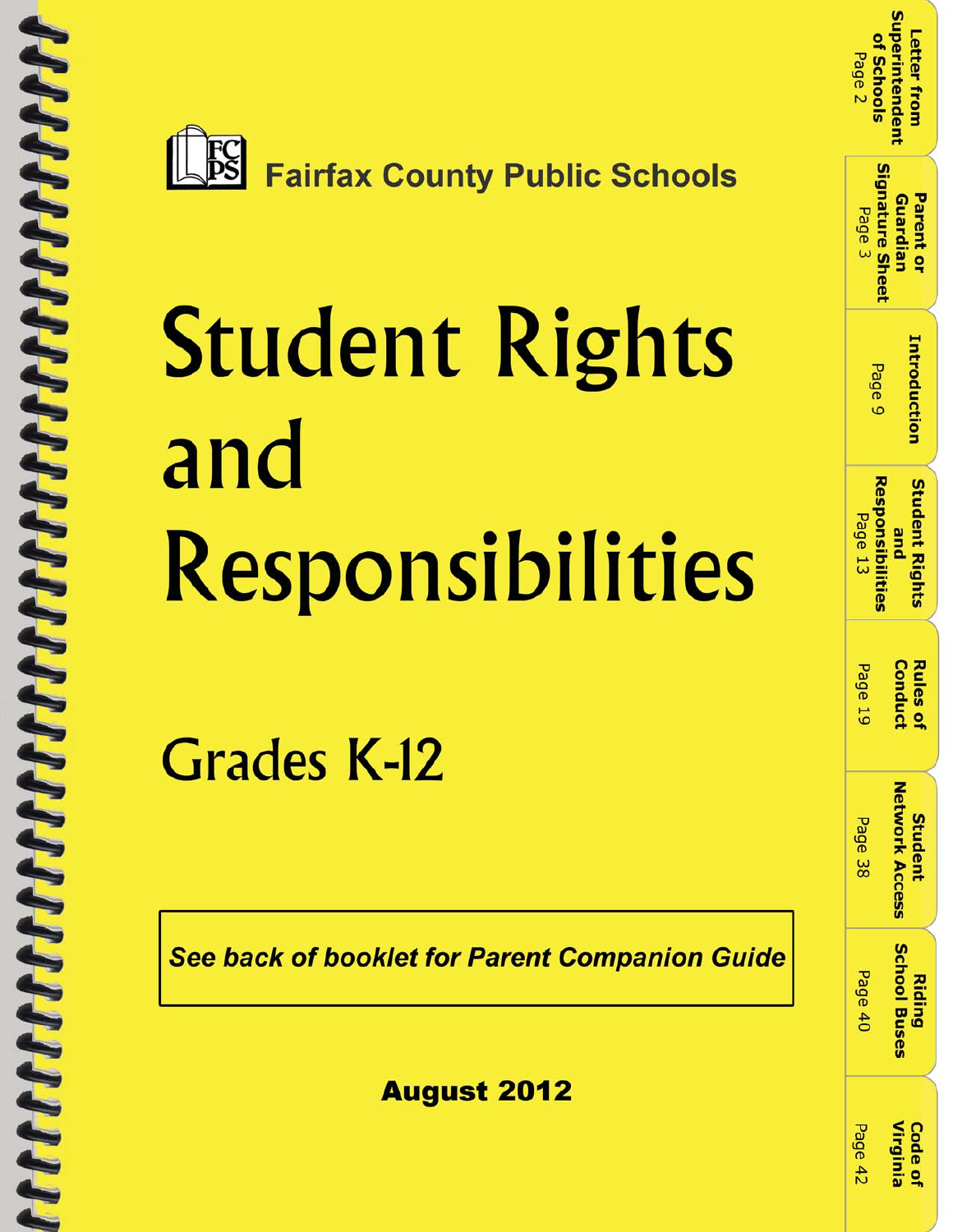

**FAIRFAX COUNTY PUBLIC SCHOOLS** 

Jack D. Dale, Superintendent 8115 Gatehouse Road Falls Church, Virginia 22042

August 2012

Dear Parent or Guardian:

Fairfax County Public Schools is committed to providing a safe learning environment that stimulates intellectual curiosity, develops positive personal qualities, fosters respect for individual differences, welcomes parental involvement, and emphasizes high expectations for student achievement and behavior.

The information in the Student Rights and Responsibilities (SR&R) booklet helps our students understand their right to be educated in a safe environment, as well as their responsibility for proper behavior. It is important to review the entire booklet as we begin this school year, and then keep it as a reference. Please discuss the school rules of conduct and possible consequences with your child. Additional age appropriate resources to help quide these discussions can be found in the Parent Companion Guide included in the SR&R booklet or at http://www.fcps.edu/dss/ips/ssaw/SRR/index.shtml.

The current version of the SR&R (Regulation 2601) is also available at www.fcps.edu and will be updated during the year, if necessary.

- Please sign the Parent or Guardian Signature Sheet found in the front of the booklet to  $\bullet$ acknowledge that you have received this document, as required by law.
- Please return the signed signature sheet to your child's school by  $\bullet$ October 2, 2012.

Thank you for your continued involvement with your school as together we prepare students for the future.

Sincerely,  $\Lambda$ 

Jáck D. Dale Superintendent of Schools

JDD/jb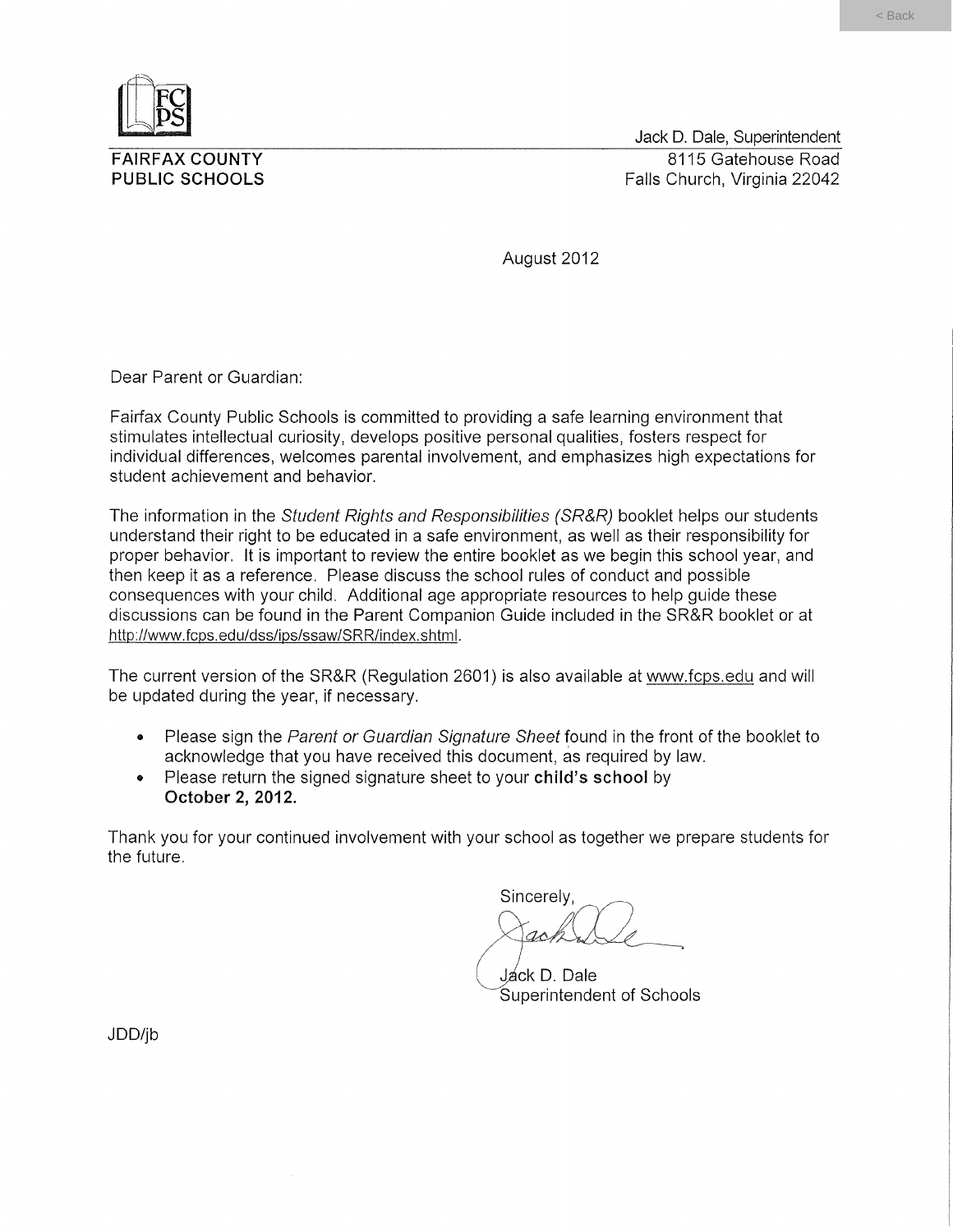# **Parent or Guardian Signature Sheet**

This page must be signed by you (the parent or guardian) and your child (student) and returned to the school in which your child is enrolled. Your signatures acknowledge that you have received the School Board's standards of student conduct and the notice of the requirements of Section 22.1-279.3, Parental Responsibility & Involvement Requirements (see page 42) of the Code of Virginia, Section 22.1-254, Compulsory School Attendance of the Code of Virginia, the Acceptable Use Policy for Student Network Access, and the Standards of Conduct for Students Riding School Buses. This sheet will be maintained by your child's school.

- **1.** *Student Rights and Responsibilities* **(SR&R), which contains the School Board's standards of student conduct on pages 19 to 35.**
- **2. Acceptable Use Policy for Student Network Access on page 38.**
- **3. Standards of Conduct for Students Riding School Buses on page 40.**
- **4. Parental Responsibility & Involvement Requirements (Section 22.1-279.3) on page 42.**
- **5. Compulsory School Attendance (Section 22.1-254) on page 43.**

\_\_\_\_\_\_\_\_\_\_\_\_\_\_\_\_\_\_\_\_\_\_\_\_\_\_\_\_\_\_\_ \_\_\_\_\_\_\_\_\_\_\_\_\_\_\_\_\_\_\_\_\_\_\_\_\_\_\_\_

\_\_\_\_\_\_\_\_\_\_\_\_\_\_\_\_\_\_\_\_\_\_\_\_\_\_\_\_\_\_\_ \_\_\_\_\_\_\_\_\_\_\_\_\_\_\_\_\_\_\_\_\_\_\_\_\_\_\_\_

**6. Law regarding Prosecution of Juveniles as Adults (Section 22.1-279.4) on page 43.**

The undersigned acknowledges that he or she has received the *Student Rights and Responsibilities*  booklet which includes the above items.

Parent or Guardian's Signature Date

Student's Name Student's Name Student's Name Student's Name School and Grade

 \_\_\_\_\_\_\_\_\_\_\_\_\_\_\_\_\_\_\_\_\_\_\_\_\_\_\_\_\_\_\_ Print Homeroom Teacher's Name

By signing the statement of receipt, parents or guardians shall not be deemed to waive, but to expressly reserve, their rights protected by the constitutions or laws of the United States or the Commonwealth of Virginia, and the parent or guardian shall have the right to express disagreement with a school's or school division's policies or decisions.

# **RETURN TO YOUR CHILD'S SCHOOL NO LATER THAN OCTOBER 2, 2012**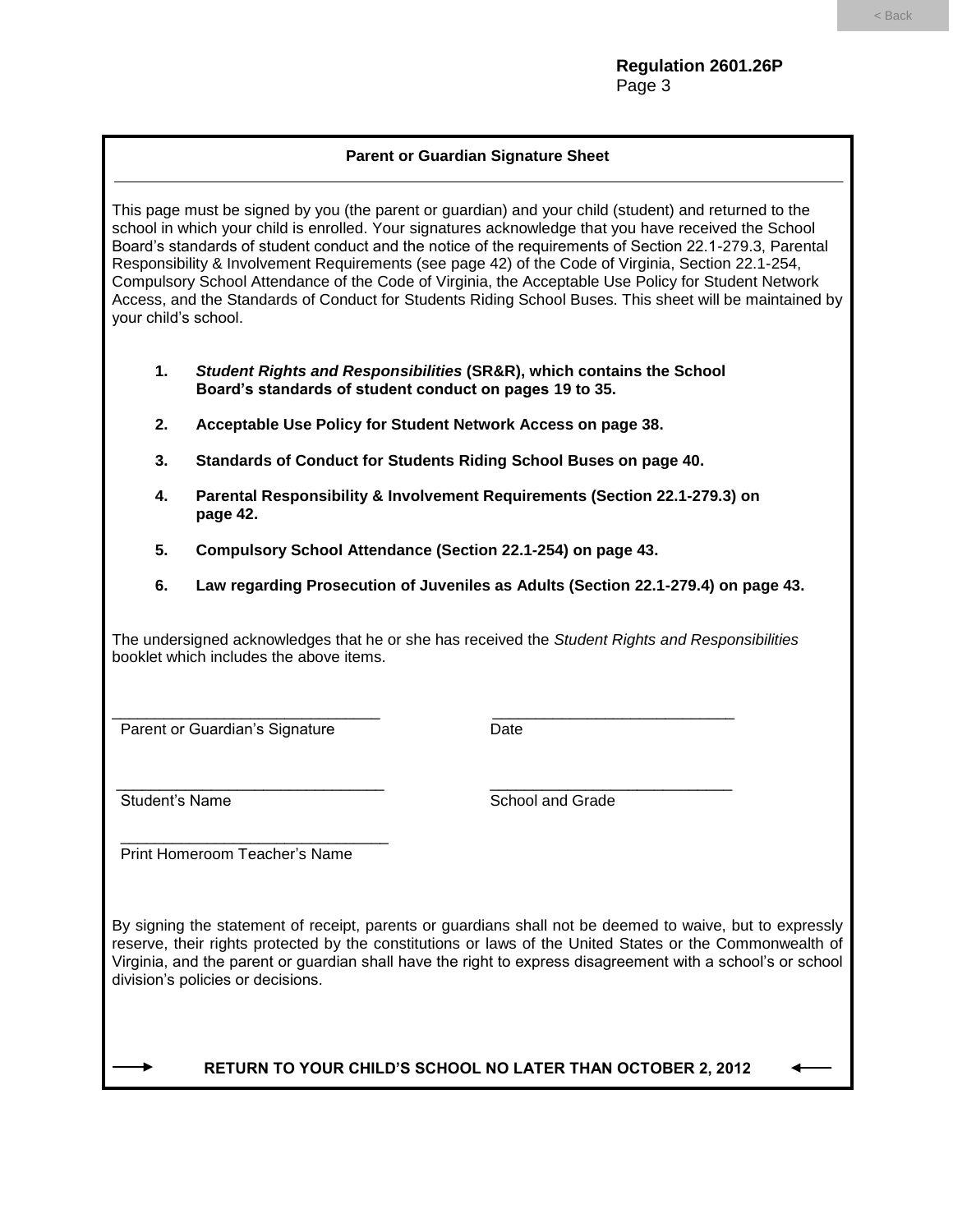# **Regulation 2601.26P** Page 4

 $\mathbf{a}$ 

**RETURN TO YOUR CHILD'S SCHOOL NO LATER THAN OCTOBER 2, 2012**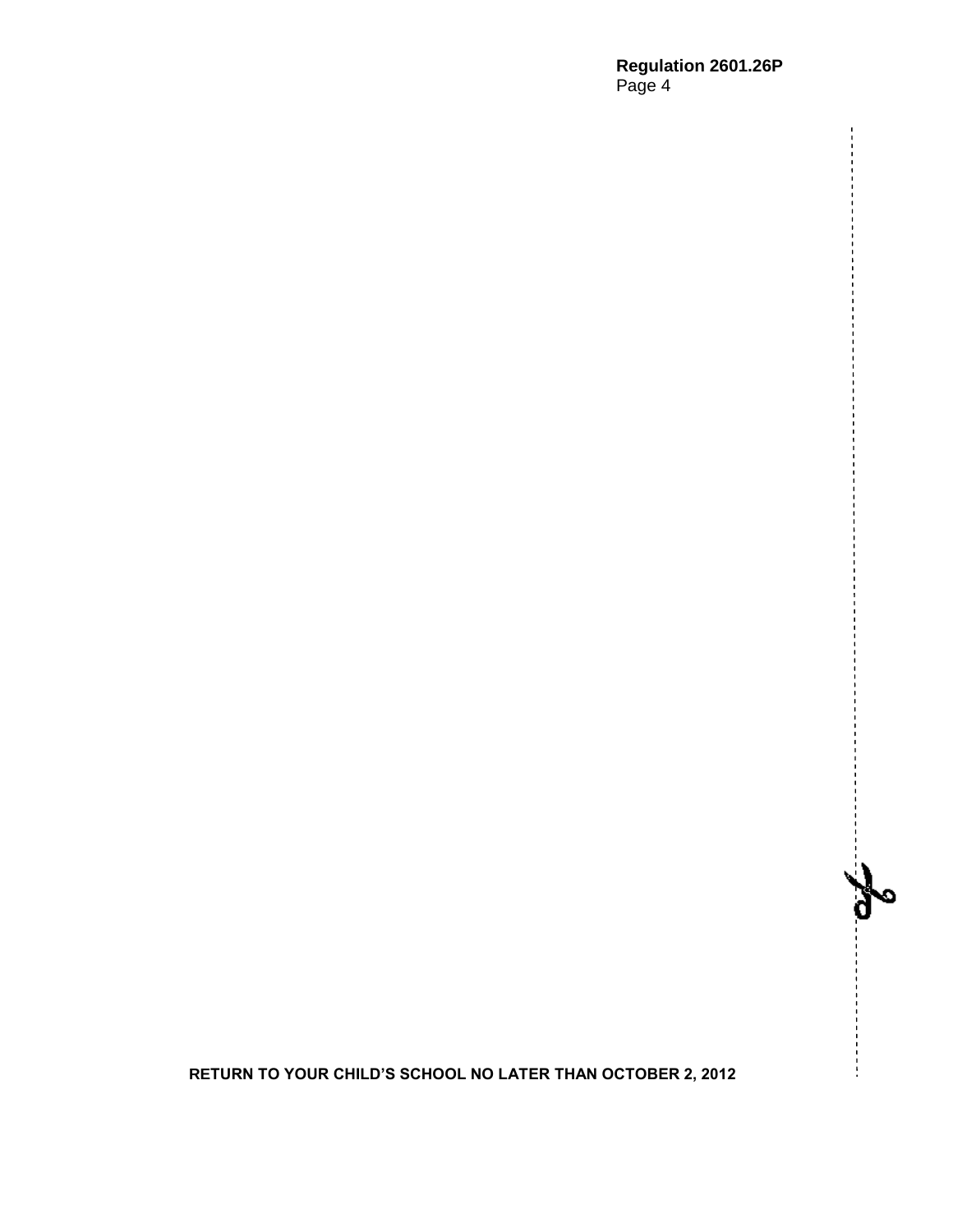# **SPECIAL SERVICES**

# **Student Rights and Responsibilities**

# **Student Rights and Responsibilities Booklet**

This regulation supersedes Regulation 2601.25P.

# **I. PURPOSE**

To establish, for use by students and parents or guardians, a booklet describing the rights and responsibilities of students as prescribed in the Code of Virginia and Fairfax County School Board policy and regulations.

# **II. SUMMARY OF CHANGES SINCE LAST PUBLICATION**

- A. In section V., Summer School and Intersession Attendance–removed all references regarding "intersession(s)."
- B. In chapter I.A., Guidelines for Student Rights and Responsibilities, moved to parent companion guide.
- C. In chapter II., Alcohol and Drug Youth Services (ADYS) resource specialist was changed to read "Community Services Board (CSB) liaison."
- D. In Glossary of SR&R Terms, definitions for bullying and weapon were rewritten on pages 10 and 12.
- E. In chapter II.A.2.d., bullying based on protected status (e.g. race, color, disability, sexual orientation) was added to list of inappropriate behaviors on page 20.
- F. In chapter II.A.2.m., clarifying the use of personally owned electronic device on page 21.
- G. In chapter II.A.3.a.(1), changed sentence from "For a first violation related to tobacco products, a student **shall participate in the FCPS Tobacco Intervention Seminar** in lieu of suspension" to read "For a first violation related to tobacco products, a high school student **shall participate in the FCPS Tobacco Intervention Seminar** in lieu of suspension. Elementary school and middle school students shall participate in an in-school intervention support program conducted by Student Safety and Wellness Office" on page 21.
- H. In chapter II.A.3.d.(1), "synthetic marijuana" was added to list of prohibited substances on page 23.
- I. In chapter II.A.5.c., "spring loaded pellet gun" was added to the list of non-statutory weapons that fall under principal discretion when determining disciplinary response on page 26.
- J. In chapter II.A.5.d., the section "Law and Policy" was added to clarify Gun-Free Schools Act on page 27.
- K. In chapter II.B.1., clarifying what incidents must be reported to police on page 27.
- L. In chapter II.C.1., "With approval of the principal and concurrence of all involved students, students may be invited to participate in peer mediation or restorative justice practices to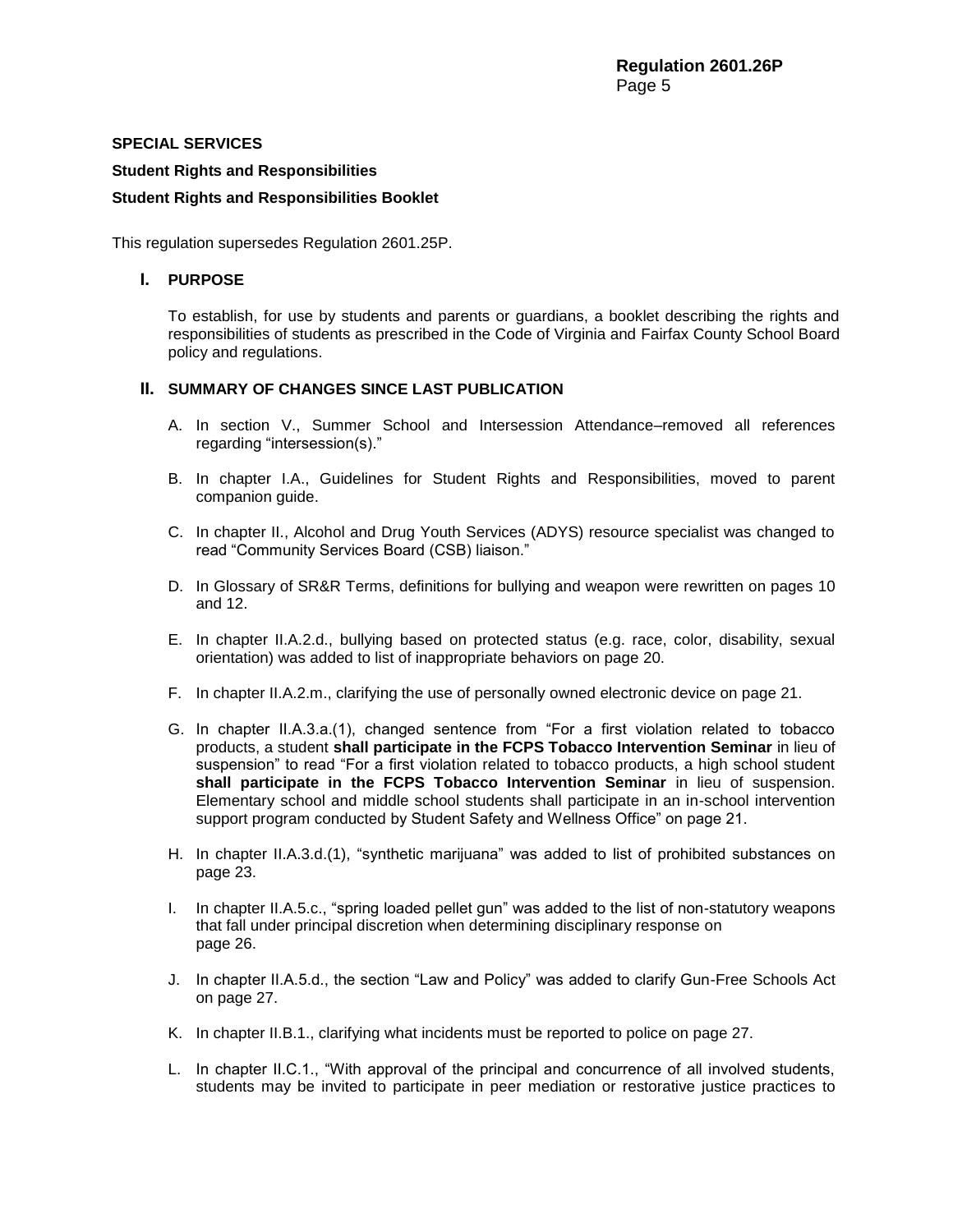resolve disputes or address student behavior. This does not preclude the possibility of disciplinary action for prohibited conduct" was added on page 28.

- M. In chapter II, Removed Virginia High School League Eligibility and relocated in the Parent Companion Guide.
- N. Removed chapter III, Student Activities, and relocated in the Parent Companion Guide.

#### **III. PROCEDURES AND DISTRIBUTION**

The Department of Special Services shall develop, for the Division Superintendent's review, a booklet for teachers, students, and parents or guardians stating the legal rights and responsibilities of students in Fairfax County Public Schools (FCPS). The booklet shall also define the rules of conduct and disciplinary procedures applicable to students.

This booklet shall be reviewed annually by the Department of Special Services, and revisions shall be published as necessary. A supply of the booklets shall be sent to each school for distribution to students in grades K through 12. General distribution to students shall be completed prior to September 30 of each year. Each new student who enters FCPS after the general distribution shall be given a copy at the time of registration. The current version of Regulation 2610.P, Removal (Suspension, Expulsion, or Exclusion) of Students From School, will be used only for due process. As required by Section 22.1–279.3 of the Code of Virginia, the parents or guardians of each enrolled student shall be sent a copy of the rules of conduct within one calendar month of the opening of school.

# **IV. STUDENT AND FACULTY ORIENTATION**

All principals are requested to review the Student Rights and Responsibilities (SR&R) booklet with their faculties prior to the opening of school and to pay special attention to any changes.

Principals shall develop procedures to ensure that each student has an opportunity to become familiar with the booklet. This includes appropriate adaptations for students with special learning problems. Principals are encouraged to discuss, with the cluster assistant superintendents, their plans for distributing booklets and for conducting student and faculty orientations.

# **V. SUMMER SCHOOL ATTENDANCE**

The SR&R booklet does not apply in its entirety to summer school attendance. The following notice shall be provided to all summer school students as part of their orientations: Summer school attendance is a privilege. Each summer school student is expected to comply with the rules of student conduct outlined in the current version of Regulation 2601.P, SR&R.

A school principal may impose a short-term suspension and recommend a long-term suspension and/or expulsion in any situation involving prohibited conduct.

With respect to any violation for which the disciplinary sanction includes a recommendation of expulsion, the provisions and procedures set forth in the current version of the Regulation 2601 shall govern and be controlling. A student who is expelled for a violation that occurred during a summer school session may also be expelled from all FCPS programs during the regular school term.

All other violations of the SR&R occurring during summer school shall be dealt with at the discretion of the summer school administration, following a conference with the student at school. The decision to suspend a student from summer school is reviewable by the principal, provided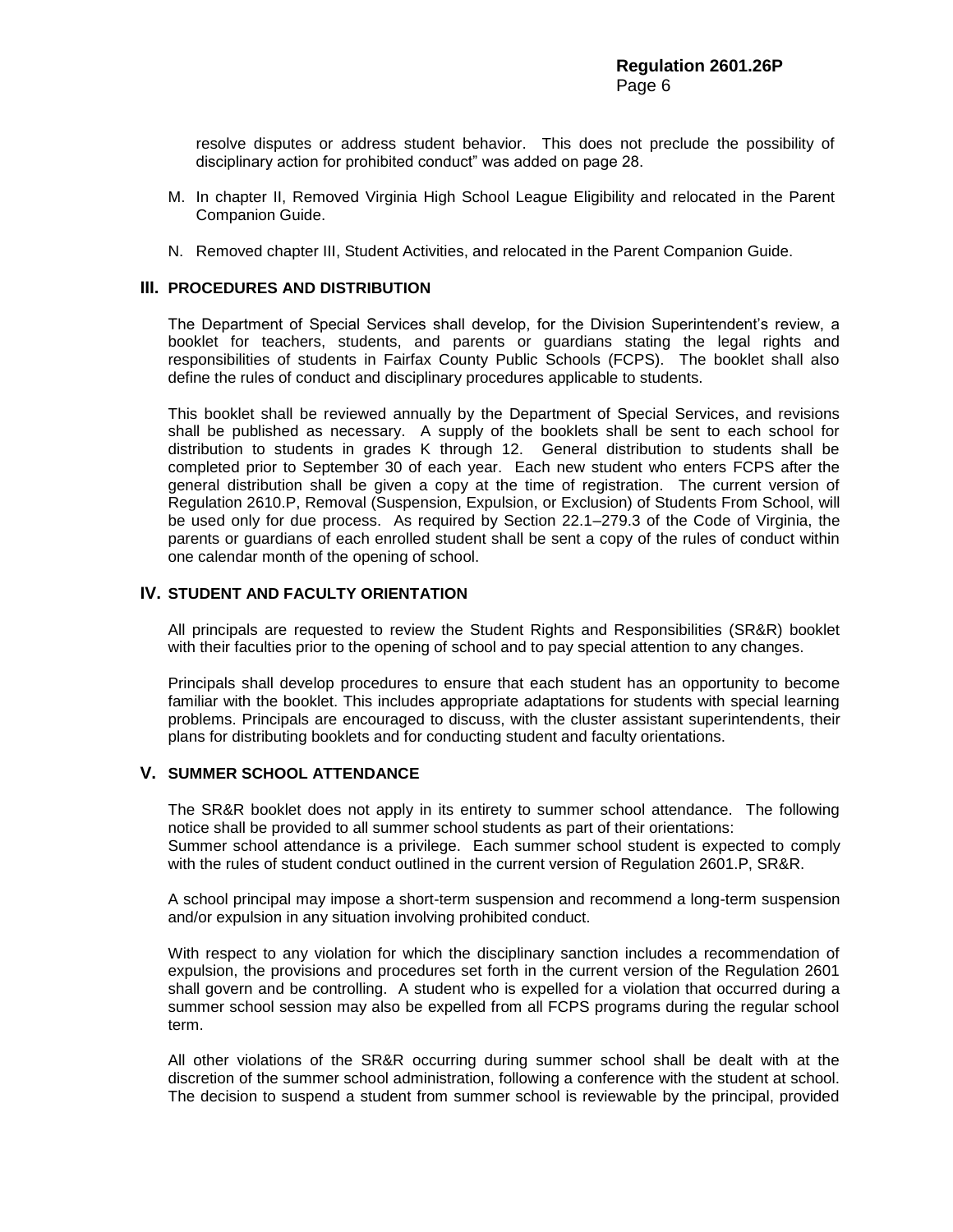the parent or guardian appeals within two days after the suspension decision. The principal shall review such matters on an expedited basis and shall issue a decision within one school day following receipt of such request, if practicable. In conducting such review, the principal may, at his or her discretion, elect to schedule a hearing or may issue a decision based on an examination of the written record. If not satisfied with the principal's decision, the parents or guardians may submit a written appeal to the Hearings Office within two school days after the date of the principal's decision. The hearing officer may elect to schedule a hearing on the appeal or may decide the appeal based on an examination of the written record. The decision by the hearing officer shall in all events be final. In the event that a summer school session ends before disciplinary action shall have been taken or otherwise carried out, such action may be taken or imposed by school officials, as the case may be, during the next regular school session.

Students are expected to attend all classes and to arrive for each class on time. The classroom teacher determines whether a student is on time, tardy, or absent. Due to the abbreviated nature of the summer school session and the accelerated pace of instruction, a special attendance policy is in effect for summer school, as follows: Any student who is absent from summer school for more than two full days during any summer session (as a result of illness, vacation, disciplinary action, tardies, any other reason, or any combination of the foregoing) shall be withdrawn from summer school automatically and without credit or refund for such session.

Legal Reference: Code of Virginia, Section 22.1-279.3

See also the current version of: Regulation 2610.P, Removal (Suspension, Expulsion, or Exclusion) of Students From School

**Attachment** 

FAIRFAX COUNTY PUBLIC SCHOOLS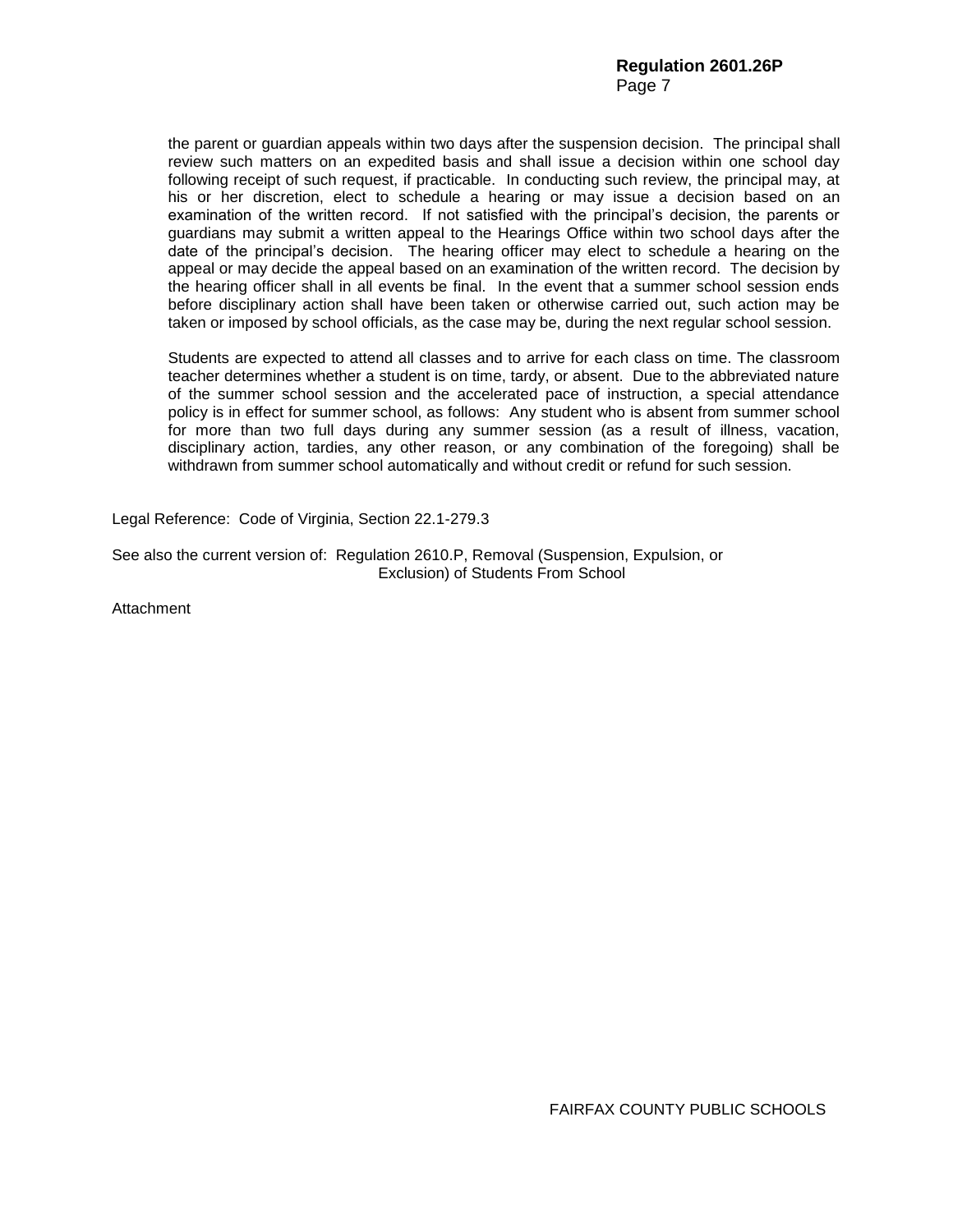# **TABLE OF CONTENTS**

|  | <b>STUDENT RIGHTS AND RESPONSIBILITIES</b>                                                                                                                                                                                                                                          |  |  |  |
|--|-------------------------------------------------------------------------------------------------------------------------------------------------------------------------------------------------------------------------------------------------------------------------------------|--|--|--|
|  |                                                                                                                                                                                                                                                                                     |  |  |  |
|  | А.<br>Β.<br>C.<br>D.<br>Е.<br>F.<br>G.<br>Η.<br>I.<br>J.<br><b>RULES OF CONDUCT AND DISCIPLINARY PROCEDURES</b>                                                                                                                                                                     |  |  |  |
|  |                                                                                                                                                                                                                                                                                     |  |  |  |
|  | Α.                                                                                                                                                                                                                                                                                  |  |  |  |
|  | В.<br>C.<br>2. Suspension for Ten School Days or Less (Short-Term Suspension)29<br>4. Suspension for More Than Ten School Days (Less Than 365 Days)31<br>6. Students With Disabilities Receiving Special Education Services 32<br>7. Students Suspended or Expelled From Attendance |  |  |  |
|  |                                                                                                                                                                                                                                                                                     |  |  |  |
|  |                                                                                                                                                                                                                                                                                     |  |  |  |
|  |                                                                                                                                                                                                                                                                                     |  |  |  |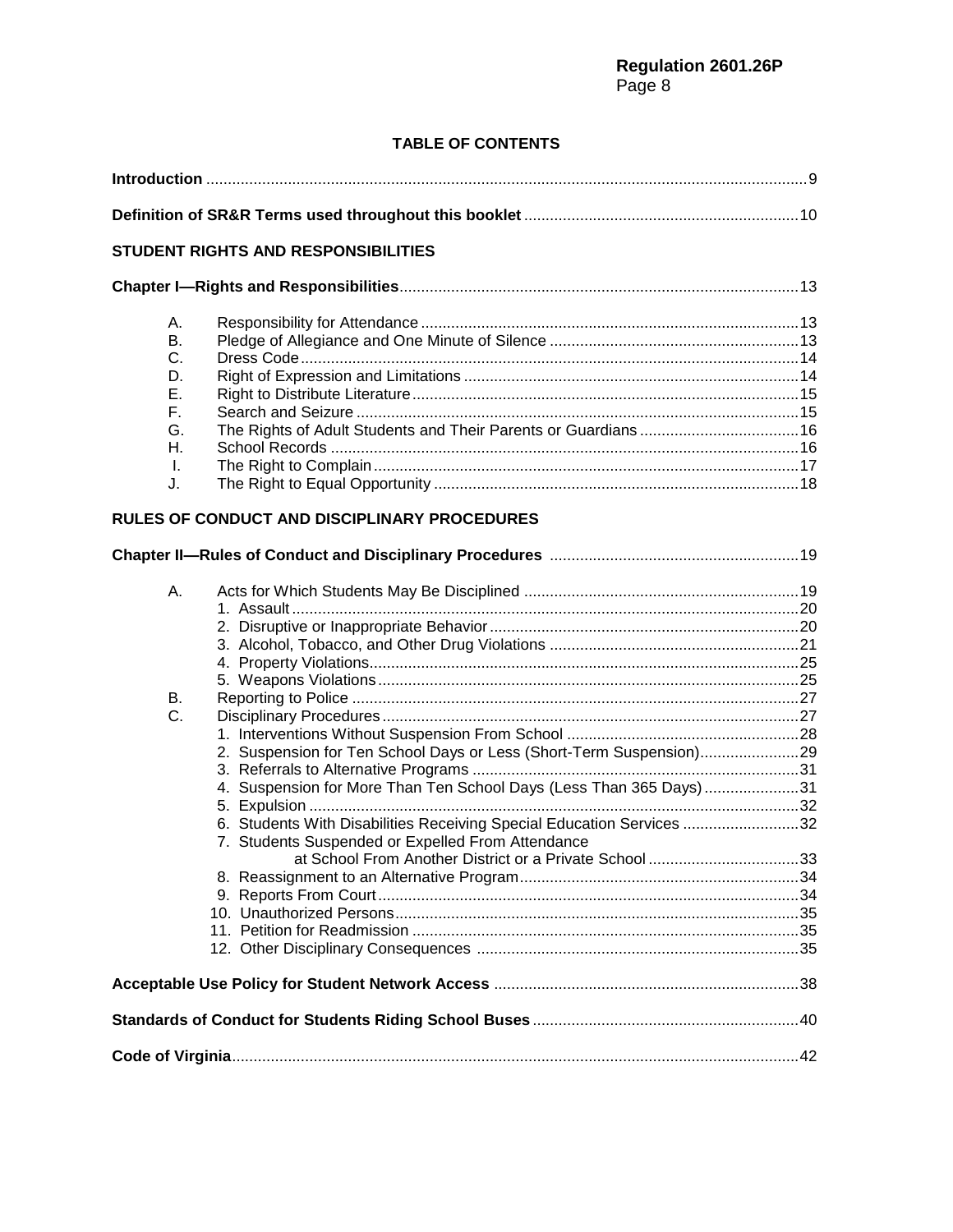#### **INTRODUCTION**

The legal rights and responsibilities of students in the public schools of Fairfax County and the rules of conduct and disciplinary procedures applicable to students are explained in this booklet in accordance with the current version of Fairfax County School Board Policy 2601, which provides:

The Fairfax County School Board recognizes that in our free and democratic society the law imposes responsibilities upon public school students and guarantees to them constitutional and other legal rights appropriate to their ages and levels of maturity. To help all students understand and appreciate both their rights and their responsibilities, it is the policy of the Fairfax County School Board that the Division Superintendent develop, subject to review by the School Board, and maintain written regulations stating the legal rights and responsibilities of students in Fairfax County Public Schools (FCPS) and the rules of conduct and disciplinary procedures applicable to students. This information shall be provided to each student and teacher in the form of a *Student Rights and Responsibilities* (SR&R) booklet.

The Fairfax County School Board is committed to ensuring respect for the civil rights of all members of the school community, as guaranteed by the Constitution and laws of the United States and the Commonwealth of Virginia. Our policies and regulations are designed to recognize the essential dignity of each student, teacher, and staff member and to create an atmosphere in which learning may flourish.

No student in FCPS shall, on the basis of race, color, religion, national origin, sex, marital status, or disability, be excluded from participation in, be denied the benefits of, or be subjected to discrimination under any education program or activity.

All regulations referred to in this booklet are available from the local school, or you may access them from the FCPS web page at [http://www.fcps.edu/Directives/shtml.](http://www.fcps.edu/Directives/shtml) The official and current version of this regulation is available through the FCPS website, which includes any changes that may be made between printings. Printed copies of this regulation may be obtained, upon request, through the principal's office of any Fairfax County public school or at any public library in Fairfax County in accordance with library procedures.

Additional copies of this booklet may be obtained by contacting the Student Safety and Wellness Office, Office of Intervention and Prevention Services, at 571-423-4270.

#### **NOTE:**

The titles of school system personnel used in this booklet shall in all events be deemed to include the designees of such personnel and any successors in the event of reorganization.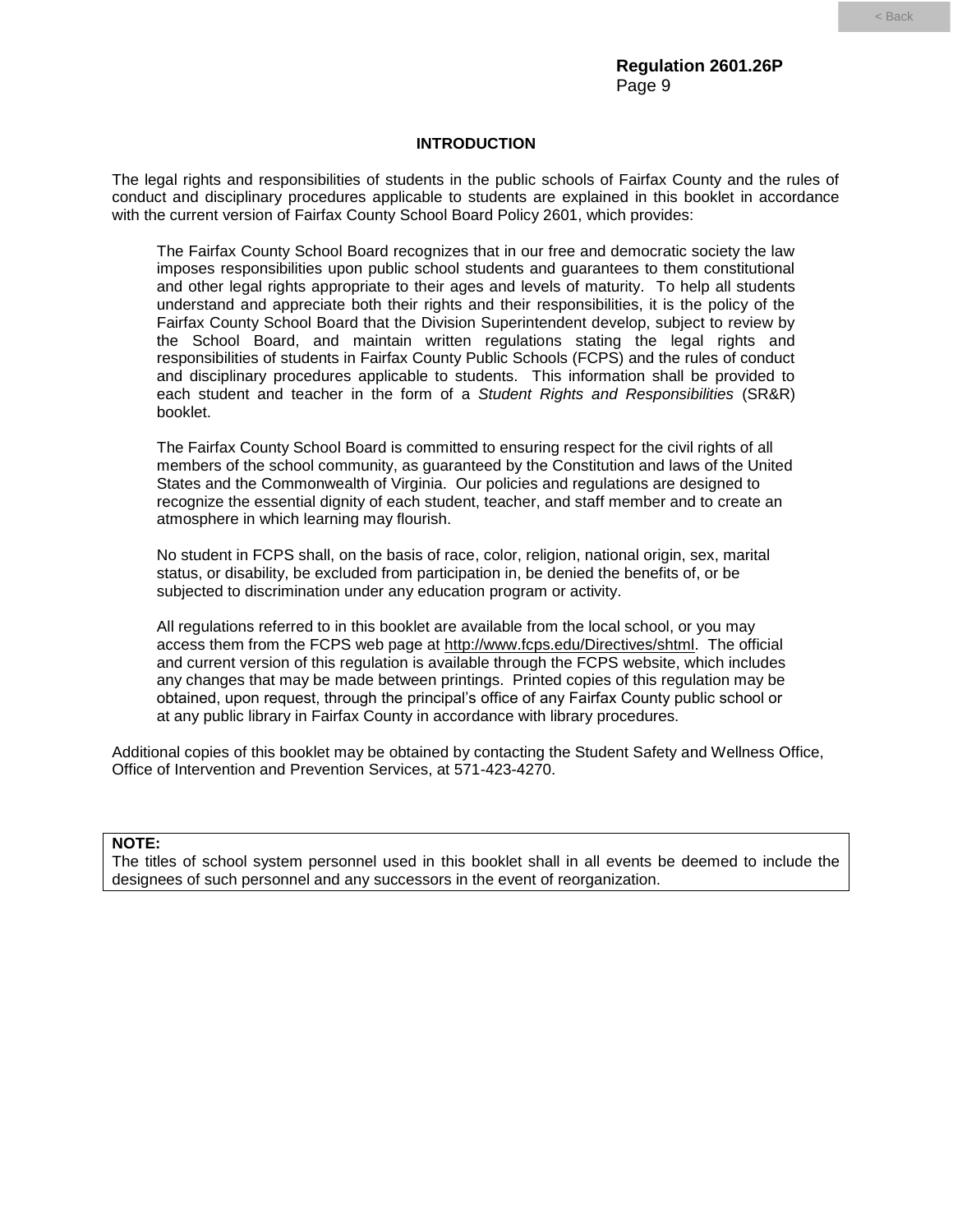# **Definition of SR&R Terms used throughout booklet**

| <b>Bullying</b>                       | Physical or psychological harassment on the part of one or more<br>students toward another by any means, including electronic<br>communication.                                                                                                                                                                                                                                                                                                                                                                                                                                                                                 |
|---------------------------------------|---------------------------------------------------------------------------------------------------------------------------------------------------------------------------------------------------------------------------------------------------------------------------------------------------------------------------------------------------------------------------------------------------------------------------------------------------------------------------------------------------------------------------------------------------------------------------------------------------------------------------------|
| <b>Controlled Substances</b>          | Drugs or substances found in the Drug Control Act (Section<br>54.1-3400 of the Code of Virginia), including all prescription<br>drugs, regardless of whether the drug is considered to be a<br>controlled substance under federal law. For student disciplinary<br>purposes, controlled substances include but are not limited to<br>cocaine, hallucinogens such as MDMA (ecstasy), and the actual<br>and any generic formulations of: Adderall, Codeine, Oxycontin,<br>Percocet, Ritalin, Valium, Vicodin, Zoloft, and any other<br>prescription drugs for pain, depression, hyperactivity, or attention<br>deficit disorders. |
| Day                                   | Means a school day unless the context requires otherwise.                                                                                                                                                                                                                                                                                                                                                                                                                                                                                                                                                                       |
| Distributing or Distribution          | Includes, without limitation, giving, sharing, or selling, or<br>intending or attempting to do so, as well as facilitating any of the<br>above.                                                                                                                                                                                                                                                                                                                                                                                                                                                                                 |
| <b>Division Superintendent</b>        | The Division Superintendent or his or her designee (that is,<br>cluster assistant superintendent, hearing officer, or assistant<br>superintendent or any other administrative staff member<br>authorized to act in that capacity).                                                                                                                                                                                                                                                                                                                                                                                              |
| Expulsion                             | Any disciplinary action imposed by a school board or a<br>committee thereof, as provided in school policy, whereby a<br>student is not permitted to attend school within the school<br>division and is ineligible for readmission for 365 calendar days<br>after the date of the expulsion.                                                                                                                                                                                                                                                                                                                                     |
| Gang                                  | A group of two or more persons, whether formal or informal, and<br>however identified, which individually or collectively engage in<br>activities that are illegal, destructive, disruptive, or intimidating.<br>Such does include, but is not limited to, a criminal street gang.<br>The group may, but need not necessarily, have an identifiable<br>name, sign, symbol, or colors.                                                                                                                                                                                                                                           |
| Hazing                                | Recklessly or intentionally endangering the health or safety of a<br>student or inflicting bodily injury on a student in connection with<br>or for the purpose of initiation, admission into, or affiliation with or<br>as a condition for continued membership in a club, organization,<br>association, fraternity, sorority, or student body regardless of<br>whether the student so endangered or injured participated<br>voluntarily in the relevant activity. The Code of Virginia prohibits<br>hazing and imposes criminal penalties.<br>(Code of Virginia,<br>Section 18.2-56).                                          |
| <b>Imitation Controlled Substance</b> | A drug or substance in which the substance or container bears<br>the name, markings, or likeness to, or is represented to be, a<br>controlled substance or prescription drug.                                                                                                                                                                                                                                                                                                                                                                                                                                                   |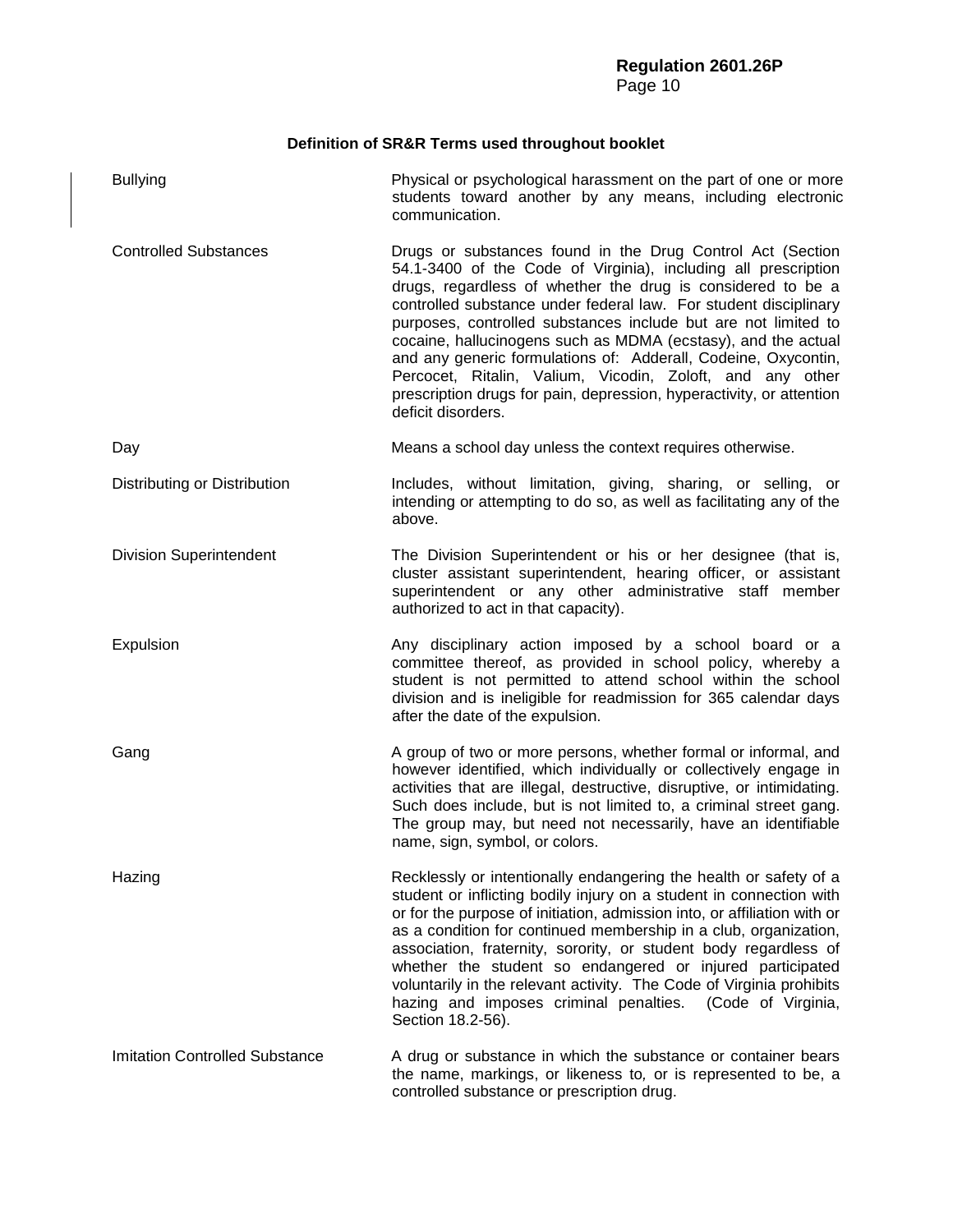# **Regulation 2601.26P** Page 11

| Imitation Marijuana                        | A substance which bears a likeness to or is represented to be<br>marijuana.                                                                                                                                                                                                                                                                                                                                                                                                                                                                       |
|--------------------------------------------|---------------------------------------------------------------------------------------------------------------------------------------------------------------------------------------------------------------------------------------------------------------------------------------------------------------------------------------------------------------------------------------------------------------------------------------------------------------------------------------------------------------------------------------------------|
| Inhalant                                   | Any substance that gives off vapors or fumes and that is inhaled<br>for a high.                                                                                                                                                                                                                                                                                                                                                                                                                                                                   |
| Long-Term Suspension                       | Disciplinary action that denies school attendance for more than<br>ten days but less than 365 calendar days.                                                                                                                                                                                                                                                                                                                                                                                                                                      |
| Marijuana                                  | Any part of the cannabis plant, whether growing or not, its seeds,<br>resin or residue, or any extract and any of its various forms.                                                                                                                                                                                                                                                                                                                                                                                                              |
| Marijuana, synthetic                       | A substance which is illegal under the laws of the<br>Commonwealth of Virginia (Title 18.2-248.1:1 of the Code of<br>Virginia) as synthetic cannabinoids. On occasion, this substance<br>is referred to as "Spice; K-3; or JWH-018." For the purposes of<br>the SR&R, the term synthetic marijuana also includes any<br>substances which bears a likeness to, or is represented to be,<br>synthetic cannabiniods or synthetic marijuana.                                                                                                          |
| Nonprescription<br>(Over-the-Counter Drug) | Any drug that can be obtained legally without a doctor's<br>prescription.                                                                                                                                                                                                                                                                                                                                                                                                                                                                         |
| Paraphernalia                              | All equipment, products, and materials of any kind that are either<br>designed for use or that are intended by the person charged for<br>use in planting, propagating, cultivating, growing, harvesting,<br>manufacturing, compounding, converting, producing, processing,<br>preparing, strength testing, analyzing, packaging, repackaging,<br>storing, containing, concealing, injecting, ingesting, inhaling, or<br>otherwise introducing into the human body marijuana or a<br>controlled substance. (Code of Virginia, Section 18.2-265.1). |
| Parent                                     | Student's parent(s), legal guardian(s), or other adult acting in<br>loco parentis to the student.                                                                                                                                                                                                                                                                                                                                                                                                                                                 |
| Possession                                 | The actual or constructive possession of a specific object or<br>substance. Such possession may be sole, joint, or collective.                                                                                                                                                                                                                                                                                                                                                                                                                    |
| <b>Prescription Drug</b>                   | Any medication that requires a doctor's prescription.                                                                                                                                                                                                                                                                                                                                                                                                                                                                                             |
| Principal                                  | The principal, any assistant principal, or, in their absence, the<br>designated teacher in charge.                                                                                                                                                                                                                                                                                                                                                                                                                                                |
| School Day                                 | Any day school is in session.                                                                                                                                                                                                                                                                                                                                                                                                                                                                                                                     |
| Short-Term Suspension                      | Disciplinary action that denies school attendance for a period not<br>to exceed ten days.                                                                                                                                                                                                                                                                                                                                                                                                                                                         |
| School Board                               | The Fairfax County School Board or a designated committee<br>thereof.                                                                                                                                                                                                                                                                                                                                                                                                                                                                             |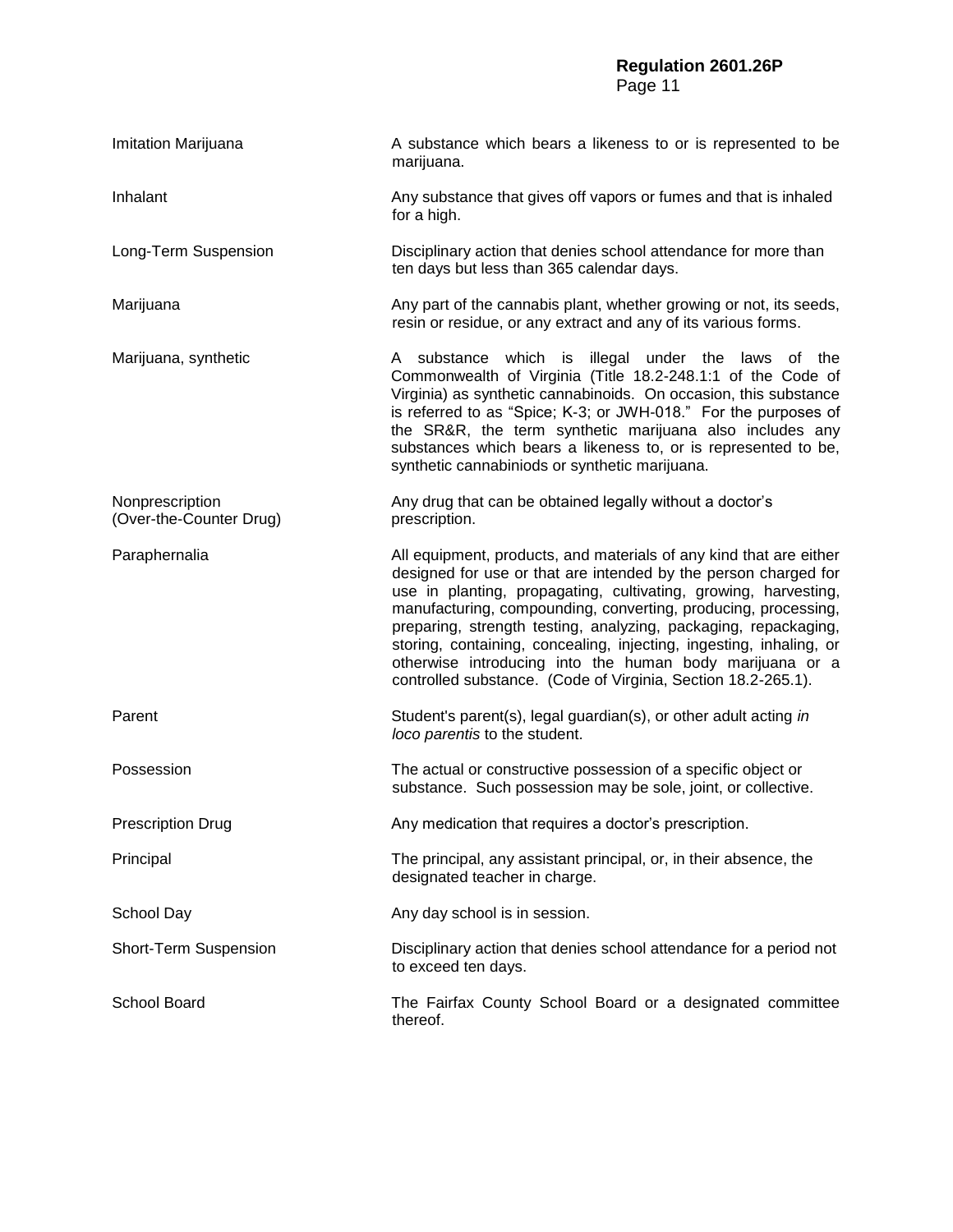# **Regulation 2601.26P** Page 12

| <b>School Property</b> | Any property owned, leased, or used by the School Board,<br>including any vehicle operated by or on behalf of the School<br>Board, such as school buses, cars, and vans.                                                                                                                                                                                                                                        |
|------------------------|-----------------------------------------------------------------------------------------------------------------------------------------------------------------------------------------------------------------------------------------------------------------------------------------------------------------------------------------------------------------------------------------------------------------|
| Stalking               | To engage in conduct, on more than one occasion, that is<br>directed at another person and which the actor intends, knows,<br>or reasonably should know, places that other person in fear of<br>death, criminal sexual assault, or bodily injury to such other<br>person or to someone in that other person's family or household.                                                                              |
| Threat                 | An expression of intent to harm someone that may be spoken,<br>written, or gestured. An expression of intent to harm someone is<br>considered a threat regardless of whether it is communicated to<br>an actual or prospective victim and regardless of whether the<br>actual or prospective victim is aware of the threat existing in any<br>fashion, whether orally, visually, in writing, or electronically. |
| Weapon                 | Any item so defined in the text of this regulation. For the<br>purpose of the Gun-Free Schools Act, nothing herein shall be<br>construed to prohibit possession of a weapon under<br>circumstances that are expressly permitted by the Code of<br>Virginia.                                                                                                                                                     |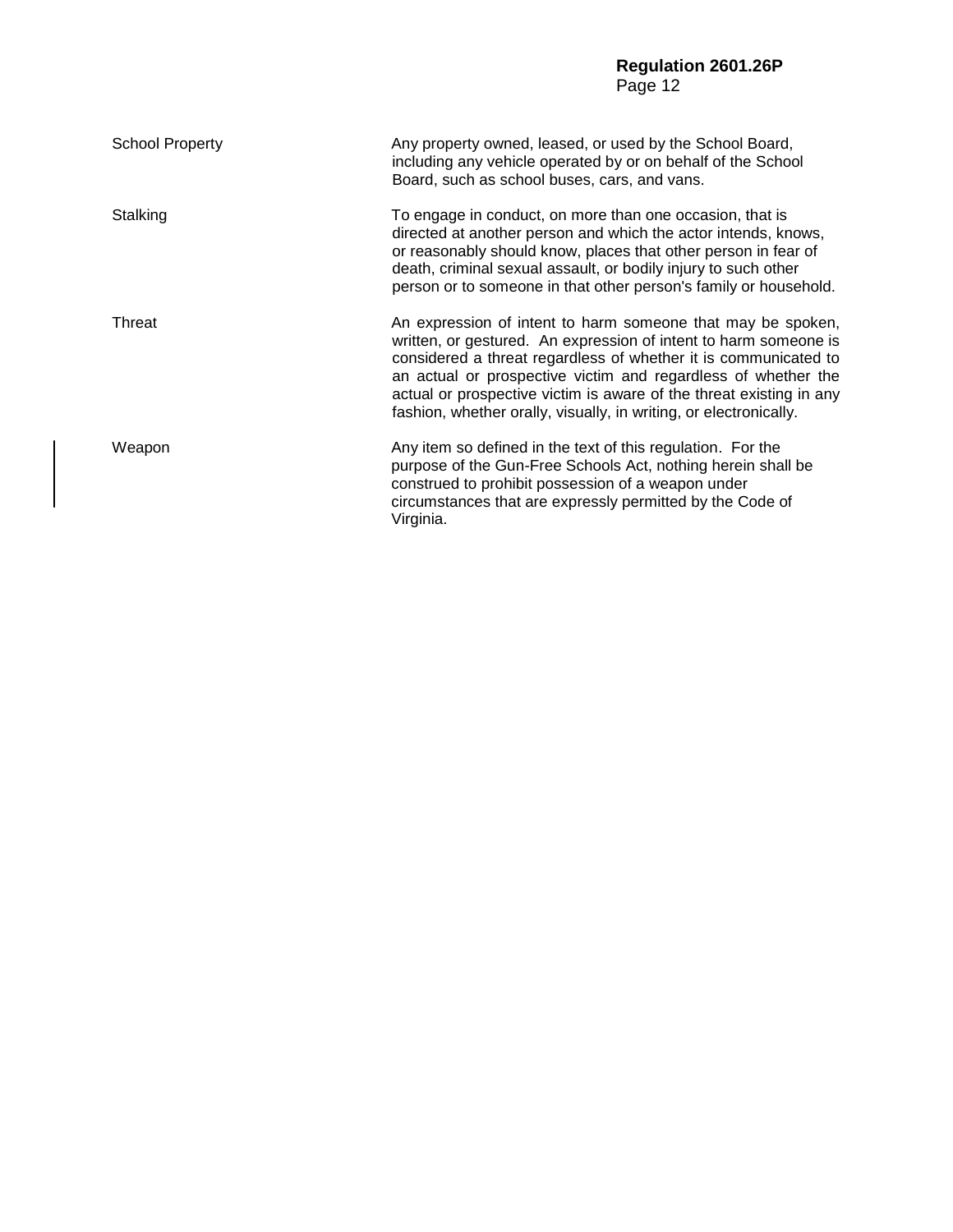# **CHAPTER I**

# **RIGHTS AND RESPONSIBILITIES OF STUDENTS**

# **A. Responsibility for Attendance**

## **1. General**

Students are expected to attend all classes and to arrive for each class on time. Students shall follow their assigned daily schedules unless properly excused by the principal or authorized representative. Each student shall provide a satisfactory written explanation from his or her parent or guardian for any absence from class and for the release of the student from school during the school day. Principals may, at their discretion, accept a personal or telephone contact with the parent or guardian in lieu of a written excuse for a student's absence. Justifiable absences include those due to illness of the student, death in the family, medical or dental appointment, personal religious obligations, or other reasons acceptable to the principal. The current version of Regulation 2234 provides additional details.

# **2. Unexcused Absences and Class Cuts**

An unexcused absence is one for which the parent or guardian does not have prior knowledge, consent, and/or legitimate reason. When a student is absent without prior communication between the parent or guardian and the school, school personnel will notify the parent or guardian and take appropriate action based on the individual circumstances. After two unexcused absences, a conference may be requested with the parent or guardian. School attendance is required by law, as outlined in the Code of Virginia. Absences and tardies will be addressed by individual interventions with progressive consequences for students.

Students are fully responsible for completing any missed assignments. Teachers may assist the student and parent or guardian in identifying missed work, but are not obligated to provide make-up assignments.

# **3. All-Day Absences**

Whenever any student accumulates a total of five unexcused days of absence in a school year, the school will refer the student to the attendance officer, and a plan to resolve the nonattendance will be developed. If an additional unexcused absence occurs in the same school year, a conference will be scheduled. If a further unexcused absence occurs in the school year, the attendance officer will file a complaint with the Juvenile and Domestic Relations Court as described in Section 22.1-258 of the Code of Virginia. The current version of Regulation 2234 provides additional details.

# **B. Pledge of Allegiance and One Minute of Silence**

Students at each school are expected to recite the Pledge of Allegiance and to observe one minute of silence, on a daily basis, at the direction of the principal unless the student or his or her parent or guardian objects to participation in such exercises. No student shall be subjected to unfavorable comment or stigmatization for his or her decision to participate in or to abstain from the recitation of the Pledge of Allegiance or the observance of one minute of silence. Nonparticipating students are expected to sit quietly, or to stand silently, during the Pledge of Allegiance or the observance of the minute of silence and to refrain from engaging in any disruptive or distracting activity. No disciplinary sanctions may be imposed for refusal to participate in reciting the Pledge of Allegiance or in observing the minute of silence; however, willful disruption or interference with the exercise of pledging allegiance by others or interference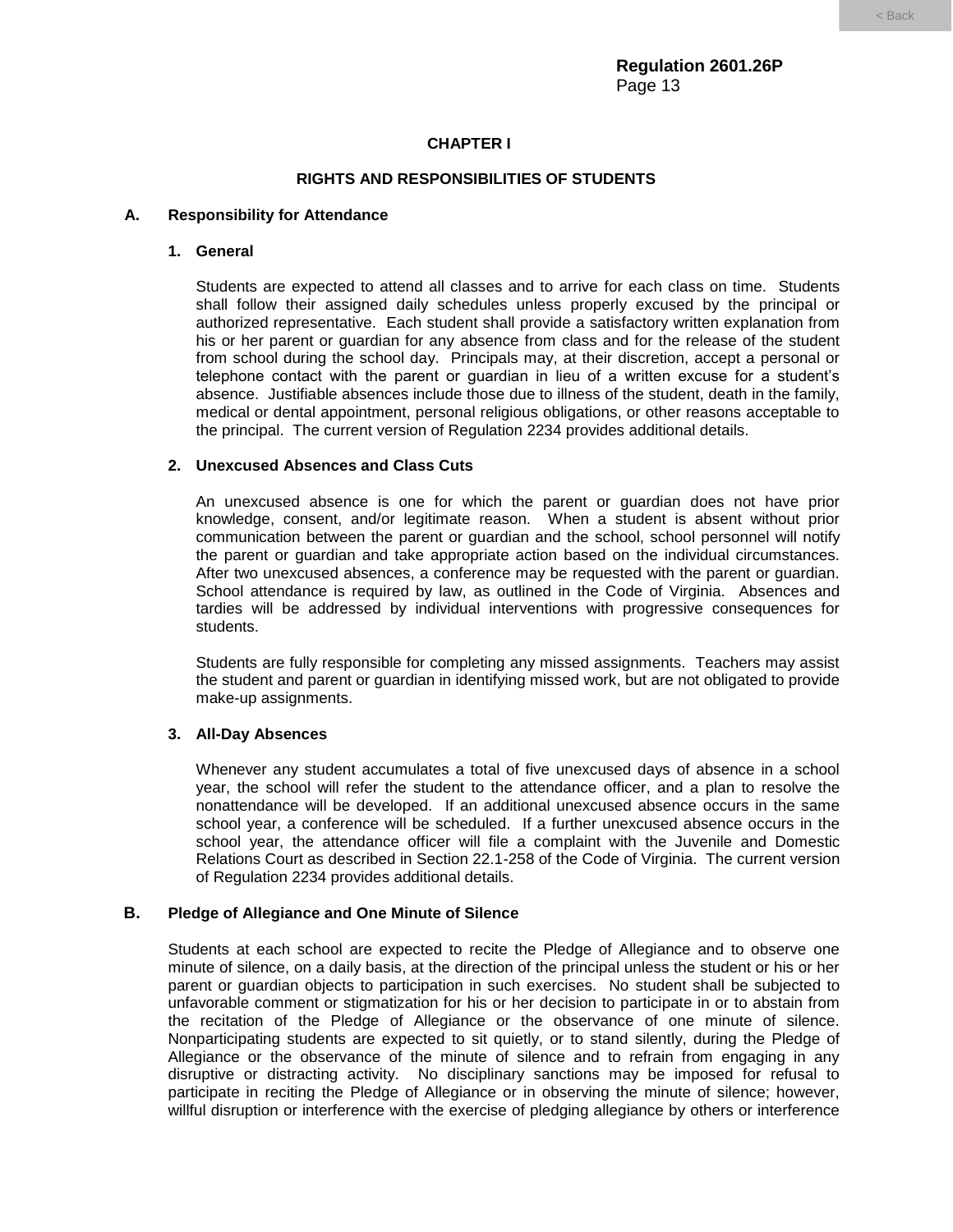with other students' exercise of their choice to meditate, pray, or engage in any other silent activity may result in the same disciplinary measures accorded to other instances of classroom disruption in school. Student prayer rights are described in more detail at [www.fcps.edu/hr/oec/relcal/guidelines.shtml.](http://www.fcps.edu/hr/oec/relcal/guidelines.shtml)

# **C. Dress Code**

All students are expected to dress appropriately for a K-12 educational environment. Any clothing that interferes with or disrupts the educational environment is unacceptable. Clothing with language or images that are vulgar, discriminatory, or obscene, or clothing that promotes illegal or violent conduct, such as gang symbols, the unlawful use of weapons, drugs, alcohol, tobacco, or drug paraphernalia, or clothing that contains threats is prohibited. (See page 21, chapter II.A.2.l., for additional information regarding gang-related clothing). Clothing should fit, be neat and clean, and conform to standards of safety, good taste, and decency. Clothing that exposes cleavage, private parts, the midriff, or undergarments, or that is otherwise sexually provocative, is prohibited. Examples of prohibited clothing include, but are not limited to: sagging or low-cut pants, low-cut necklines that show cleavage, tube tops, halter tops, backless blouses or blouses with only ties in the back, studded belts, chain belts, clothing constructed of seethrough materials, and head coverings unless required for religious or medical purposes.

Parents or guardians of students requiring accommodation for religious beliefs, disabilities, or other good causes should contact the principal. Students not complying with this code will be asked to cover the noncomplying clothing, change clothes, or go home. Repeated infractions will result in disciplinary action. The current version of Regulation 2613 provides additional details.

# **D. Right of Expression and Limitations**

Students may exercise the right to freedom of expression through speech, assembly, petition, and other lawful means and have the right to advocate change of any law, policy, or regulation. The exercise of this right may not interfere with the rights of others, nor may oral or written student opinions or visual expression be used to present material that falls into any of the following categories:

- **1.** Material that reasonably leads the principal to forecast substantial disruption of, or material interference with, school activities or that endangers the health or safety of students. A full definition of such material and the procedures to be used by the principal in making a forecast of disruption are contained in the current version of Regulation 2612.
- **2.** Material that is libelous or slanderous—statements that are inaccurate or false statements that injure the person by damaging his or her reputation; cause personal humiliation, mental anguish, and suffering; or cause other injuries. A more detailed definition of libelous and slanderous material and additional guidelines governing such material are contained in the current version of Regulation 2612.
- **3.** Material that advocates the commission of a criminal act or is a criminal act as defined by the criminal code of the United States, the Commonwealth of Virginia, or Fairfax County.
- **4.** Material that is obscene as defined in Section 18.2-372 of the Code of Virginia (1950), as amended, or material that is "harmful to juveniles" as defined in Section 18.2-390 or that violates Section 18.2-391 of the Code of Virginia (1950), as amended. Current copies of these sections of the Code of Virginia are provided upon request from the Student Safety and Wellness Office.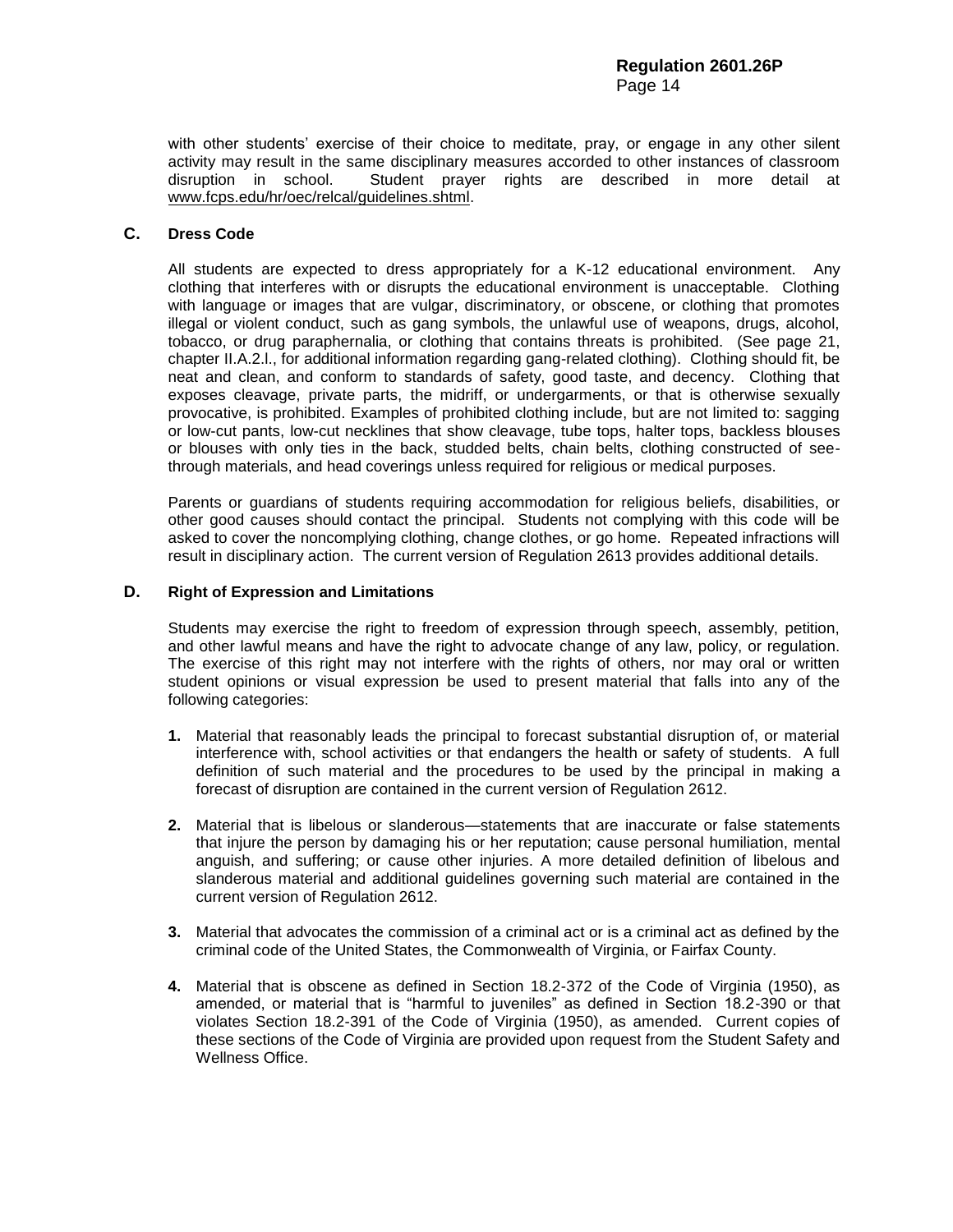# **E. Right to Distribute Literature**

In high schools and middle schools, the student government shall coordinate the procedures for receiving and reviewing literature that students enrolled in the school want to display or distribute. In all schools, the material is subject to approval by the principal. The principal, in consultation with the student government, if feasible, shall determine adherence or nonadherence to the provisions of this section and the current versions of Regulation 2612, Policy 1365, and Regulation 1367. If the literature satisfies these requirements, the principal and student government shall not deny distribution based on the viewpoint expressed in the literature. The principal shall make this determination within one day after copies are presented and shall designate a reasonable time, place, and manner for distribution or display of such literature if the provisions of this and the current version of Regulation 2612 have been met.

Any student who does not agree with the principal's decision may appeal in writing to the cluster assistant superintendent, who shall make a decision within two days after receipt of the appeal. A student who does not agree with the decision of the cluster assistant superintendent may appeal in writing to the Division Superintendent. The Division Superintendent will render a decision within two school days, and that decision shall be final. The above time periods may be enlarged by school officials in extraordinary situations.

Elementary students may not make mass distributions of nonschool materials in school buildings or on school property during school hours, including during bus arrival and departure times.

# **F. Search and Seizure**

# **1. General**

Desks, lockers, and storage spaces, which are provided to students without charge, are the property of the school. The principal may conduct general inspections on a periodic or random basis and may open desks, lockers, or storage spaces and examine the contents, including personal belongings of students.

# **2. Individual Belongings**

Any desk, locker, storage space, item of personal belonging, electronic device, and/or vehicle parked on school property or at a school-sponsored activity may be inspected on an individual basis when reasonable grounds exist to suspect that it contains evidence of a violation of a school regulation or of unlawful activity (such as illegal drugs, weapons, stolen property, and other contraband), provided that the search is conducted primarily for the purpose of enforcing order and discipline in the school or at the school-sponsored activity and not for criminal prosecution. Reasonable efforts to locate the student should be made prior to the search, if practicable. If the student is present, the school official shall advise him or her of the circumstances justifying the search and seizure of the objects that the official believes the search may disclose. If the student is not present, he or she shall be subsequently informed of the search. Stolen items, items that are prohibited by law, and items that are possessed or used in violation of School Board policy or school system regulations may be impounded. The student shall be given a receipt for any items impounded (other than contraband) by school authorities, and the parent or guardian shall be notified of any items impounded.

# **3. Individual Search**

Students believed to have any such contraband on their person may be searched, and metal detectors may be used. Such personal searches may extend to pockets; to the removal and search of outer garments such as jackets, coats, sweaters, or shoes; and to items such as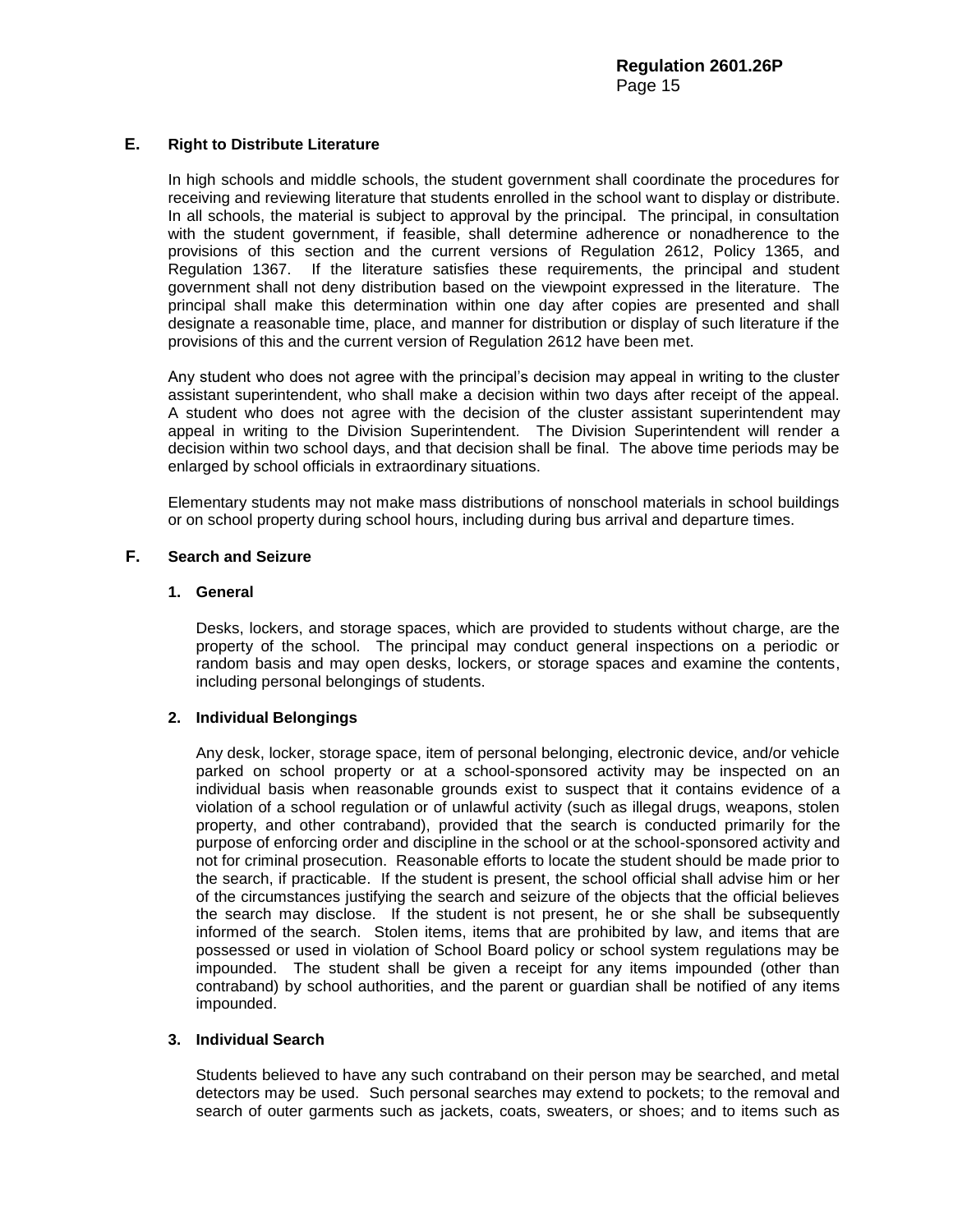pocketbooks or backpacks. Students suspected of having consumed alcohol or of being under the influence of illegal drugs are subject to breath sample tests or drug tests (as provided in the current version of Regulation 2610), as appropriate. Students who, without the permission of school officials, leave their school campus or otherwise access unauthorized areas (including their own vehicles) during the school day, and thereafter return to any portion of school property during that same school day, are subject to search.

# **4. Video and Audio Surveillance**

Public areas of school property are subject to video and audio surveillance and recording.

# **G. The Rights of Adult Students and Their Parents or Guardians**

With certain exceptions, 18-year-olds are considered adults under the law of Virginia. Those 18 year-olds who want to act in lieu of their parents or guardians regarding field trips, part-time employment, use of motor vehicles, and questioning by police, must sign a declaration. Students who want to exercise this right may do so by following the procedures outlined in the current version of Regulation 2604. Parents or guardians of such students shall be notified of their children's decisions in this regard.

As provided by federal law, the parent or guardian of a student who is a dependent for tax purposes may have access to the student's record. Further, as required by the Code of Virginia, the parent or guardian will be notified by letter of any instance of the student's suspension from school. School personnel will continue to contact the student's parent or guardian regarding the student's academic performance in school and any suspension from school even though a declaration is filed by the student. Unless otherwise noted, adult students are subject to all rules and regulations of the school.

The SR&R hearing and appeal process does not apply in its entirety to students who are older than persons of school age as such term is defined in the Code of Virginia<sup>1</sup> unless such students are eligible for special education services pursuant to the Individuals With Disabilities Education Improvement Act (collectively, "adult students"). While adult students are expected to comply with the rules of conduct as stated in the SR&R, the hearing and appeal process applicable to them is more limited and is as follows: the determination of whether an adult student has violated one or more rules of conduct, whether the adult student should be disciplined (up to and including expulsion), and whether readmission should be allowed, shall be made by the school principal whose decision in that regard shall be final unless–as to a long-term suspension or expulsion–the adult student appeals in writing within four days to the hearing officer. If an appeal is made by the adult student, the hearing officer may decide the appeal by reviewing only the written record or may elect to hold an additional hearing. The hearing officer's decision shall be in writing. If an appeal is made by the adult student to the School Board, the School Board may decide the appeal by reviewing the written record or may elect to hold an additional hearing.

# **H. School Records**

 $\overline{\phantom{a}}$ 

Students have the right to accurate and complete school records, maintained in accordance with applicable federal and Virginia laws. Accurate and complete individual records shall be maintained for each student enrolled in FCPS. The current versions of Policy 2701, Regulation 2701, and the Management of Student Scholastic Records Manual (the "Records Manual"), govern the management of student records and provide:

<sup>&</sup>lt;sup>1</sup> According to the Code of Virginia, a " 'person of school age' means a person who will have reached his fifth birthday on or before September 30 of the school year and who has not reached twenty years of age on or before August 1 of the school year." Va. Code Ann. §22.1-1.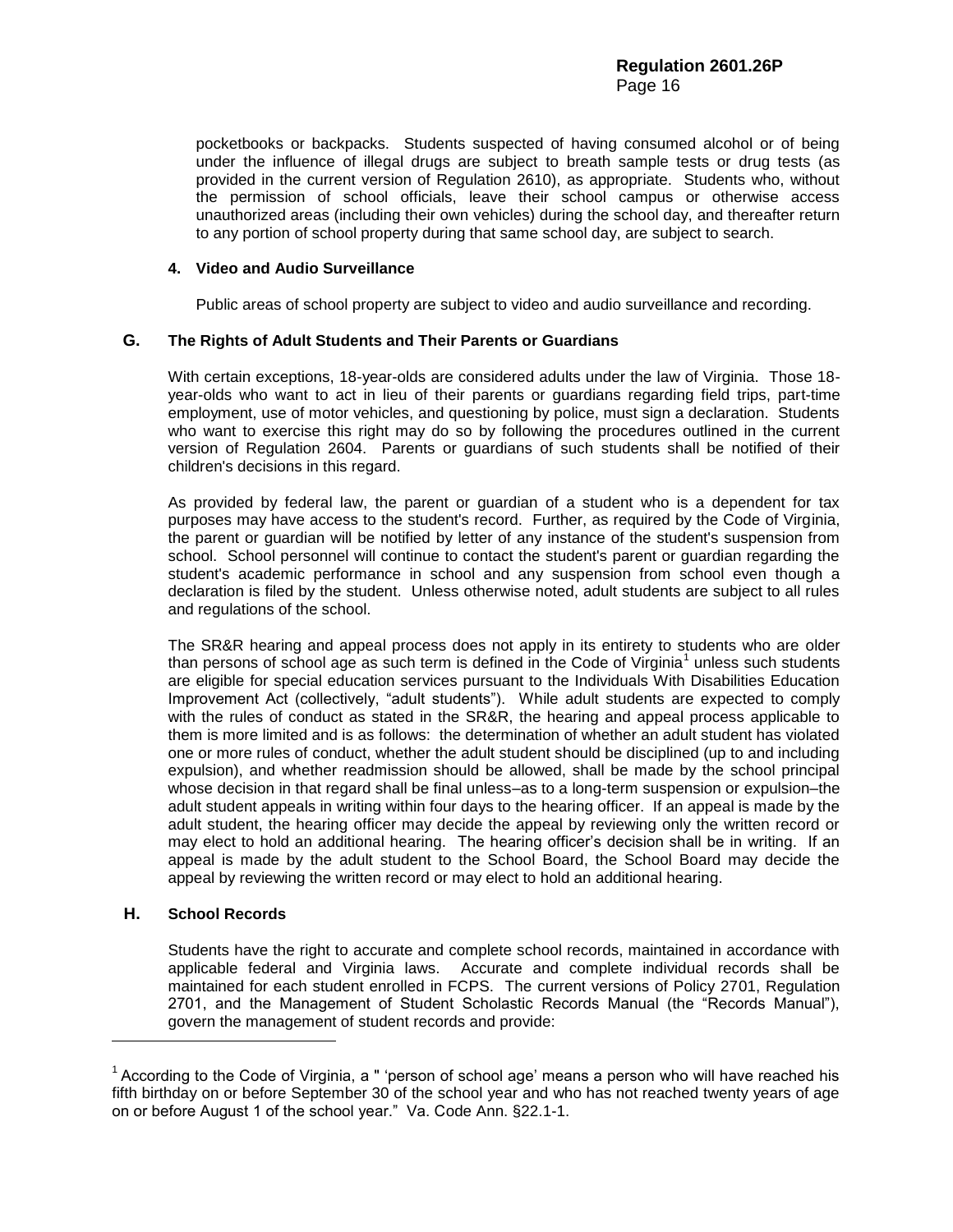- **1.** That parents or guardians have the right to inspect any and all records relating to their dependent(s).
- **2.** That students who have reached 18 years of age, or are attending an institution of postsecondary education, have the right to inspect their records.
- **3.** That students under the age of 18, with written parental or guardian permission, may inspect their records.
- **4.** That information may be released to others only under carefully prescribed conditions.
- **5.** That nominal fees may be charged for duplication of records.
- **6.** That parents or guardians or adult students may challenge the contents of a student's scholastic record by following the procedures in the Records Manual, which provides for a complaint and a hearing.
- **7.** That certain information, known as directory information, may be released without parental or guardian consent.
- **8.** That scholastic records may be forwarded on request to a school in which the student intends to enroll or to which the student has applied for admission.

The current versions of Policy 2701, Regulation 2701, and the Records Manual are available for review in the principal's office at each school.

#### **I. The Right to Complain\***

 $\overline{a}$ 

Students who believe that actions or inactions of the school administration are not in their best interests may present complaints to teachers, counselors, or school administrators who shall make themselves available or schedule appointments to hear these complaints.

#### **1. Meeting With the Principal**

If a student is not satisfied that a complaint previously presented to a member of the school staff has been resolved satisfactorily, the student or parent or guardian may request a meeting of the student, the parent or guardian, and the principal. The principal may require the parent or guardian to attend and shall, following the meeting, promptly inform the parent or guardian in writing of his or her decision on the complaint. The principal shall notify, in writing, the director, Office of Equity and Compliance, of complaints alleging prohibited discrimination.

# **2. Complaint to the Cluster Assistant Superintendent**

The principal's decision on a complaint may be appealed by the student or parent or guardian to the cluster assistant superintendent within two school days following receipt of the principal's decision. The written complaint shall state precisely the reasons for the dissatisfaction with the principal's decision and shall be limited to the matter under review. Upon receipt of a written complaint, the cluster assistant superintendent shall promptly review the complaint and inform the student or parent or guardian in writing of the decision. The cluster assistant superintendent may, at his or her discretion, include a meeting with the

<sup>\*</sup> This section does not apply to situations involving violations of conduct specified in the SR&R booklet. For information on the right to appeal a suspension or expulsion, see chapter II, pages 29 through 34.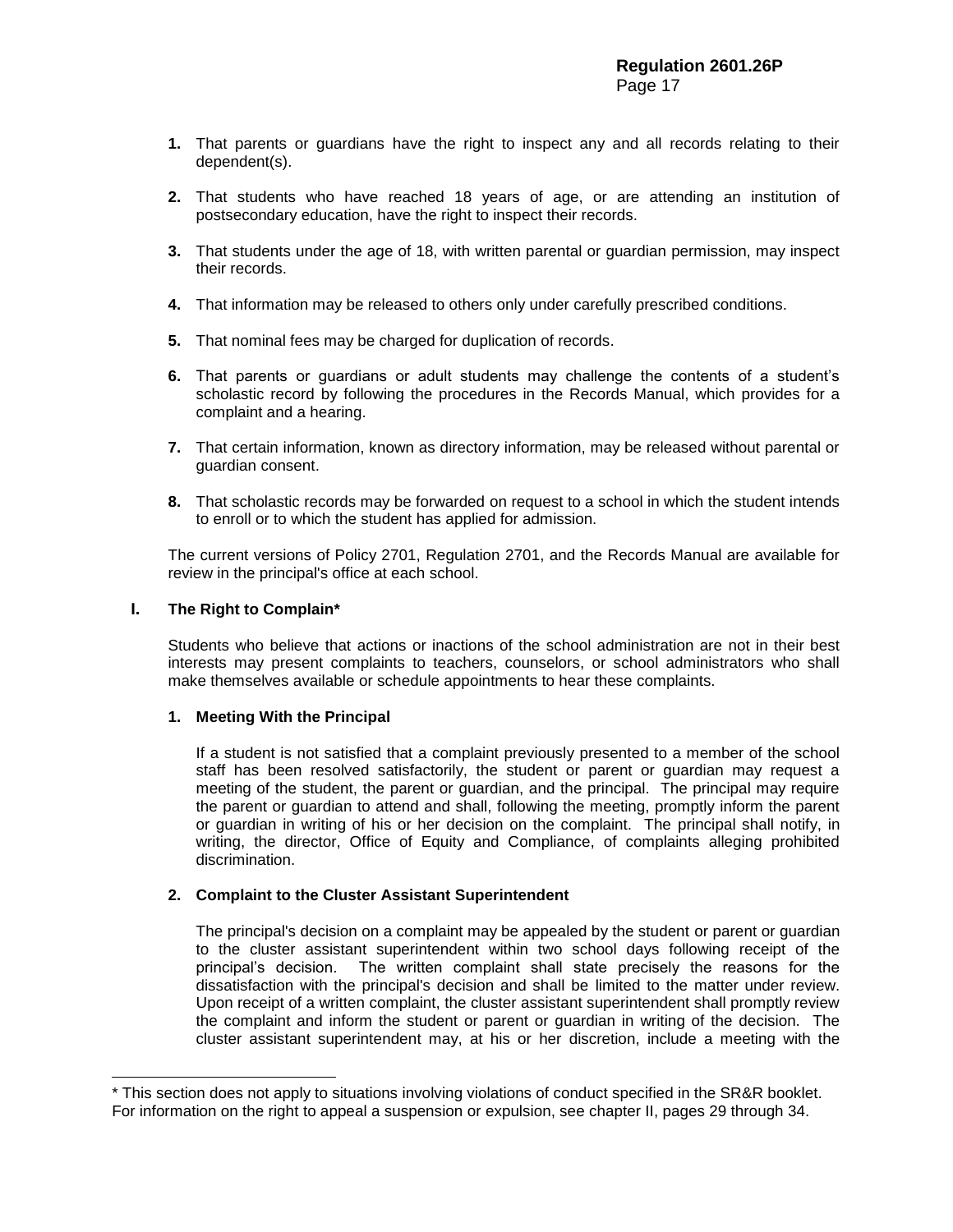principal and the student or parent or guardian as part of the review of the complaint. The decision of the cluster assistant superintendent shall be final.

# **J. The Right to Equal Opportunity**

No student in Fairfax County Public Schools shall, on the basis of race, color, religion, national origin, sex, marital status, or disability, be excluded from participation in, be denied the benefits of, or be subjected to discrimination under any education program or activity. Students or parents or guardians may present concerns, complaints, or inquiries about FCPS' compliance with its obligation to provide equal opportunity to the responsible office, listed below. Correspondence may be addressed to these offices in care of Fairfax County Public Schools.

- **1.** Issues concerning access to facilities may be presented to the director, Office of Design and Construction Services (571-423-2280), located at 8115 Gatehouse Road, Falls Church, Virginia 22042.
- **2.** Issues concerning discrimination may be presented to the director, Office of Equity and Compliance (571-423-3050), located at 8115 Gatehouse Road, Falls Church, Virginia 22042.
- **3.** Issues concerning programs and activities for students with disabilities may be presented to the coordinator, Due Process and Eligibility (703-317-3000), located at 6520 Diana Lane, Alexandria, Virginia 22310.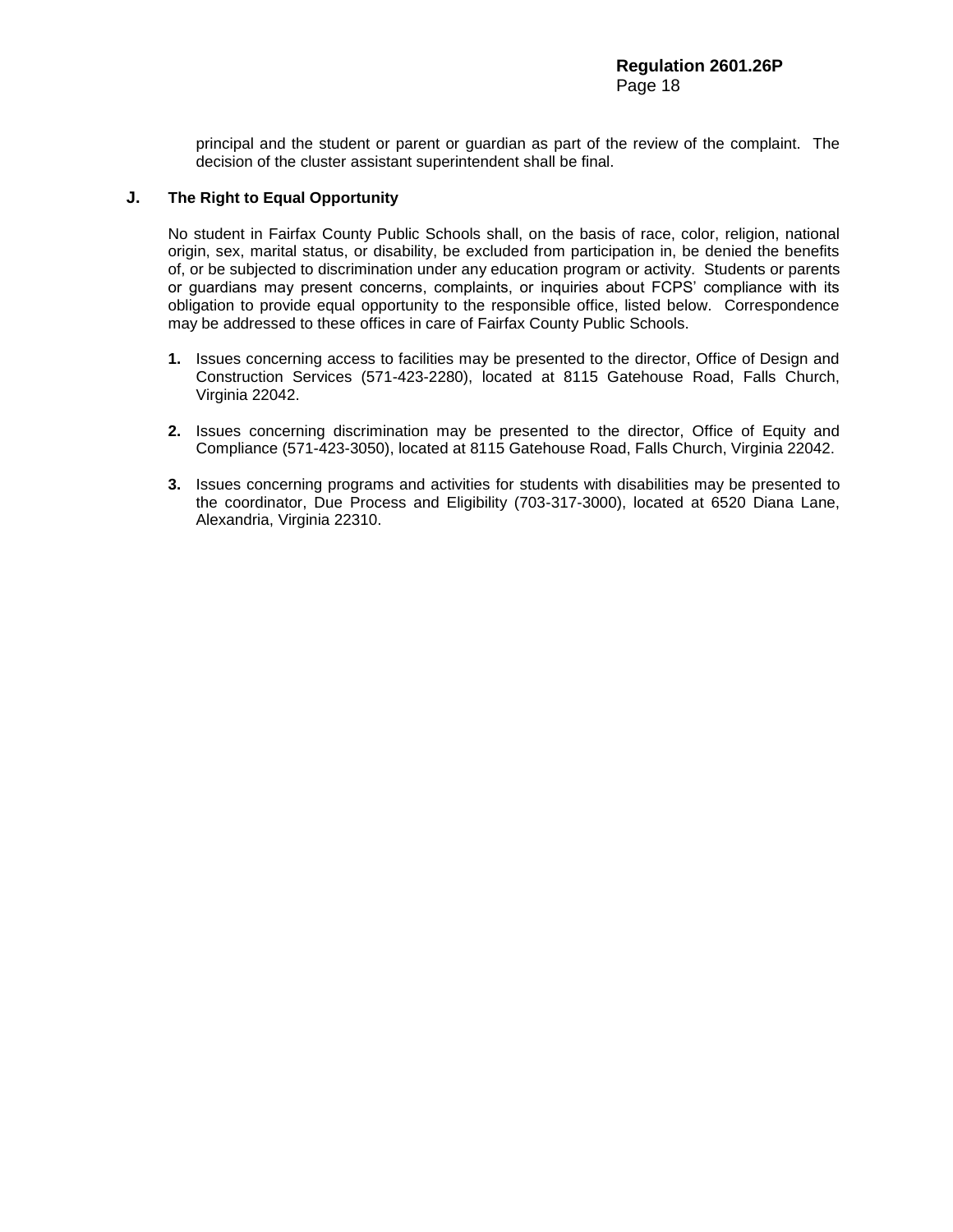# **CHAPTER II**

# **RULES OF CONDUCT AND DISCIPLINARY PROCEDURES**

#### **A. Acts for Which Students May Be Disciplined**

Students may be disciplined by school officials, to include suspension, expulsion, and exclusion from school and all school-sponsored activities, for prohibited conduct occurring on school property, while engaged in or attending a school-sponsored activity, or which affects students going to or returning from school including on a school bus or at a school bus stop. Students may also be disciplined for acts committed away from school property and outside school hours if the conduct is detrimental to the interest of the school, adversely affects school discipline, and/or results in a criminal charge or conviction.

If a student has been suspended from school, make-up work will be provided by the school during the period of suspension. If the student complies with designated follow-up activities (for example, completes assignments, attends Alcohol and Other Drugs (AOD) seminar) then the days of absences should be excused absences.

A student may be subject to disciplinary action for violation of any: (i) federal, state, or local law, rule, or regulation and/or (ii) policy or regulation of the School Board, the school system, or the school.

A school principal may impose a short-term suspension and recommend a long-term suspension and/or expulsion in any situation involving prohibited conduct. Any student who commits multiple offenses (regardless of their nature) at the same time or on different occasions may, in the discretion of school officials, face more stringent disciplinary action as a result, notwithstanding the sanction identified below for any particular act of prohibited conduct. Nothing contained herein shall require the use of progressive disciplinary measures or shall establish the order in which such disciplinary measures shall be imposed.

Before a student is removed from his or her base school and reassigned to another school or learning center, other disciplinary options will be considered, such as loss of privileges, community service, after school detention, or Saturday School. When a student is subject to outof-school suspension, the school system shall, if feasible, provide academic support and other services necessary for the student to maintain academic progress.

When a student makes a threat, or when a student's behavior indicates that a threat is reasonably likely, a threat assessment may be conducted by school officials, pursuant to Regulation 2111. The purpose of a threat assessment is to assess the seriousness of the student's threat, to provide assistance to the student being assessed, to support victims or potential victims, and to take appropriate preventive or corrective measures to maintain a safe and secure school environment. A threat assessment is not a disciplinary action and is not a prerequisite to disciplinary action. Students violating the SR&R are subject to discipline regardless of whether a threat assessment has been conducted and regardless of the outcome of that assessment.

Prohibited conduct encompasses any behavior incompatible with a K-12 educational environment and good citizenship and includes, but is not limited to, the following: assault; disruptive or inappropriate behavior; alcohol, tobacco, and other drug violations; property violations; and weapons violations. The violations listed herein are examples of prohibited conduct.

Acts for which students may be disciplined include, but are not limited to: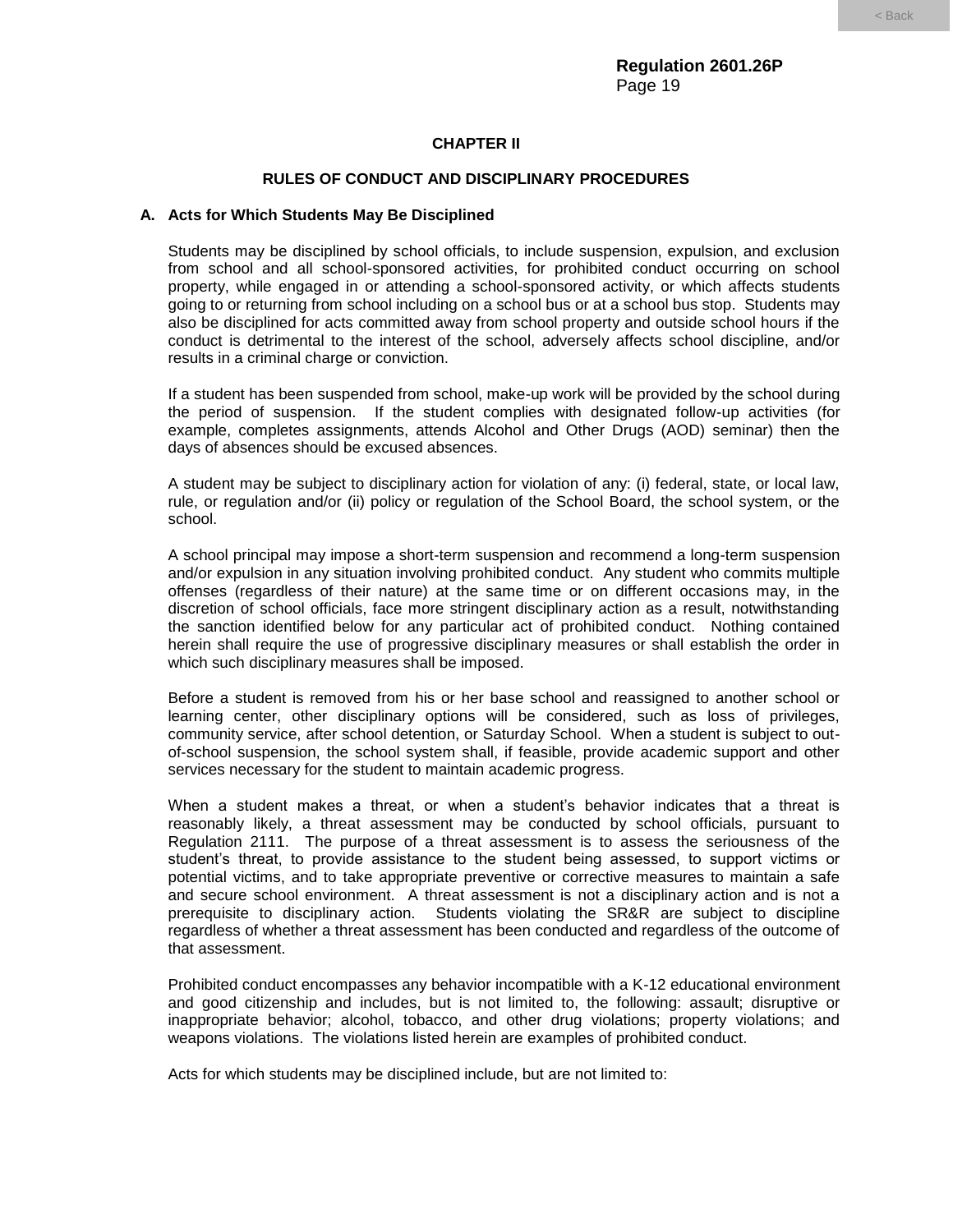# **1. Assault**

The following violations shall result in disciplinary action and may require mandatory sanctions:

- a. Threatening or physically assaulting another student or any other person (other than a staff member), whether or not causing injury, **shall result in disciplinary measures up to and including a ten day suspension and a recommendation for expulsion.**
- b. Threatening to assault or physically assaulting a school staff member, as defined in the current version of Regulation 4411, **shall result in suspension from school for up to ten days, and the principal may recommend expulsion.** In the event of injury to the staff member, **such misconduct shall result in a ten day suspension and a recommendation for expulsion.**
- c. Sexual assault or battery upon any person **shall result in a ten day suspension from school and recommendation for expulsion.** Improper touching **shall result in disciplinary measures up to and including a ten day suspension and a recommendation for expulsion.**
- d. Any collection or group of students assembled with the intention of committing an assault constitutes a mob. Each and every student who is part of a mob shall be held directly responsible for any assault committed by one or more members of the group. Any involvement in a mob assault by any student **shall result in a ten day suspension and a recommendation for expulsion.**
- e. Hazing or otherwise mistreating another student by recklessly or intentionally endangering the health or safety of, or inflicting bodily injury on, the student in connection with or for the purpose of initiation, admission into or affiliation with or as a condition for continued membership in a club, organization, association, fraternity, sorority, or student body regardless of whether the student or students so endangered or injured participated voluntarily in the relevant activity **shall result in disciplinary measures up to and including a ten day suspension from school and a recommendation for expulsion. A report of hazing with bodily injury shall be made to the Commonwealth's Attorney** in accordance with Section 18.2-56 of the Code of Virginia.

# 2. **Disruptive or Inappropriate Behavior**

The following violations shall result in disciplinary action at the discretion of the principal:

- a. Disruption of the educational process or disobedience, insubordination, or open defiance of the authority of any teacher or staff member.
- b. Conduct, including bullying, fighting, making threats, stalking, or intimidating that endangers the well-being of other students or school staff members.
- c. Verbal or written use of vulgar, profane, obscene, or patently offensive conduct or language, sometimes referred to as "curse" words or profanity, or possessing or displaying visual imagery that is obscene as defined in the Code of Virginia, or engaging in indecent or lewd exposure of body parts.
- d. Bullying, cursing, gesturing, or verbally abusing any person, including but not limited to, abuse or harassment based on that person's race, color, religion, national origin, sex, disability, personal or physical attributes, or matters pertaining to sexuality, including sexual orientation.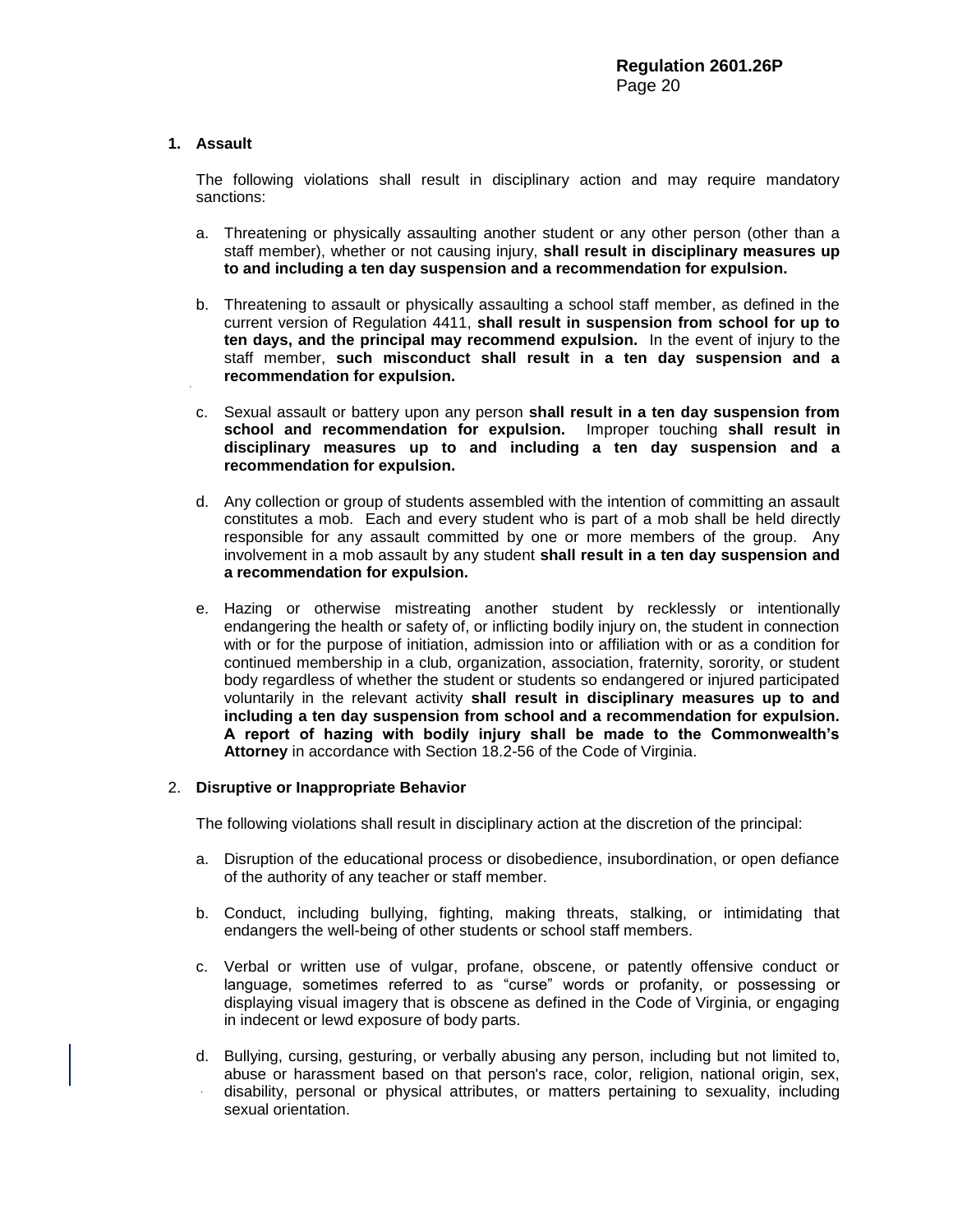- e. Willful disruption of any school-sponsored activity.
- f. Use or possession of fireworks.
- g. Use or possession of matches or lighters.
- h. Forgery, cheating, plagiarism, or dishonesty, including the use of portable communication devices for such purpose.
- i. Gambling in any form.
- j. Unauthorized or illegal use of, or access to, computers, software, telecommunications, or related technologies and any willful act that causes physical, financial, or other harm to, or otherwise disrupts, information technology.
- k. Unauthorized use or possession of a laser pointer or other laser devices. In addition to other disciplinary action, laser pointers or other laser devices are subject to confiscation by school officials.
- l. Taking part in, assisting, facilitating, or promoting gang-related activities that are disruptive to the school environment, which include, but are not limited to, the display of any apparel, jewelry, accessory, tattoo, or manner of grooming that, by virtue of its color, arrangement, trademark, or any other attribute, denotes membership in a gang that advocates illegal, disruptive, or intimidating behavior. If a student is suspected of being in a gang or has violated the provisions of this section, **the principal shall notify the parent or guardian**.
- m. Use of unregistered, personally owned electronic devices<sup>2</sup> or any use in violation of the acceptable use policy or of the direction of a school official.
- n. Violation of attendance regulations.

#### 3. **Alcohol, Tobacco, and Other Drug Violations**

School disciplinary action may be taken regardless of whether the student's age is such that his or her possession or use of alcohol, tobacco, or over-the-counter drug is permitted by law.

#### **a. Tobacco Violations**

l

The following violations shall result in disciplinary action and may require mandatory sanctions:

Possessing, smoking, or using tobacco products.

- (1) For a first violation related to tobacco products, a high school student **shall participate in the FCPS Tobacco Intervention Seminar** in lieu of suspension. Elementary school and middle school students shall participate in an in-school intervention support program to be conducted by Student Safety and Wellness Office.
- (2) For a second or subsequent violation related to tobacco products, a student **shall be placed in an alternative instructional arrangement or suspended from school.**

 $2$  FCPS welcomes registration of personally owned devices in accordance with Department of Information Technology guidelines.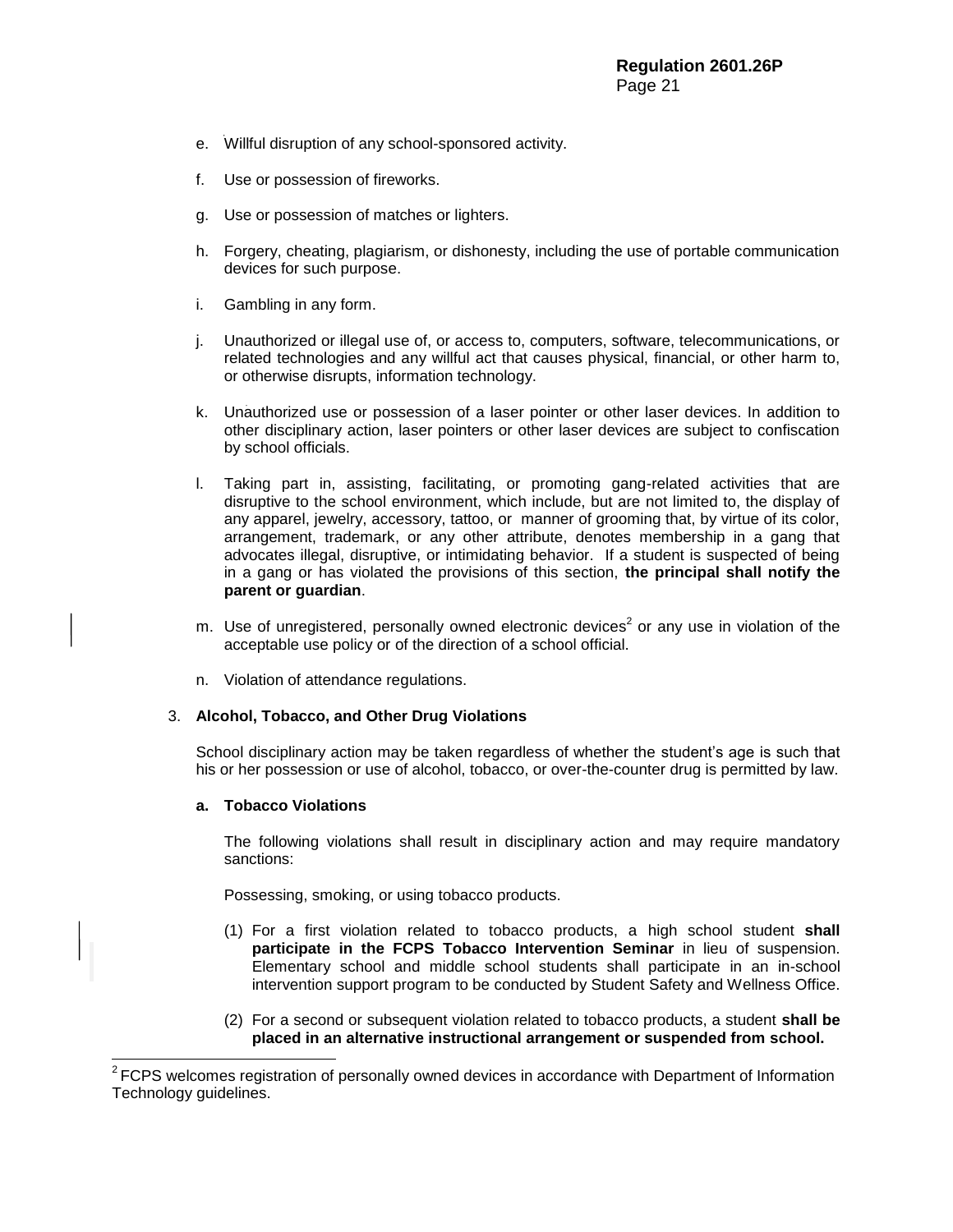School officials may report any such violation to the police in accordance with the Code of Virginia, Section 18.2-371.2.

#### **b. Nonprescription Drugs (Over-the-Counter Drugs)\***

Using or possessing any nonprescription drug not authorized under the current version of Regulation 2102 may result in a suspension of a length to be determined by the principal. Nonprescription drugs include products such **as Advil, aspirin, Coricidin, Dramamine, Nyquil, Tylenol, or their generic equivalents, caffeine pills, cough syrup, and other over-the-counter drugs intended to be ingested or inhaled.** 

**The abuse (including distribution for the purpose of abuse), or misuse of nonprescription drugs shall result in a suspension of a length to be determined by the principal and may result in a recommendation for expulsion.**

#### **c. Alcohol or Inhalants**

 $\overline{a}$ 

The following violations shall result in disciplinary action and shall require mandatory sanctions:

- (1) The first violation related to using, possessing, or being under the influence of alcohol, inhalants, or nonalcoholic beer, herein referred to as prohibited substances, **shall result in suspension from school for a minimum of five days and a maximum of ten days and suspension for 30 calendar days from all student activities, including teams, clubs, and all other school-sponsored activities. All alcohol use violations shall be reported to the police.** The days of absence shall be excused, and make-up work shall be provided by the school during the period of suspension if the student and parent or guardian agree to, and in a timely fashion subsequently participate satisfactorily in, appropriate substance abuse preventionintervention follow-up activities designated by the principal.
- (2) A second and any subsequent violation of **any prohibited conduct** listed in (1) above within 12 months of the prior offense **shall result in suspension from school for ten days and suspension from all student activities including teams, clubs, and all other school-sponsored activities for the remainder of the school year.**
- (3) A violation involving distributing or manufacturing alcohol or inhalants **shall result in suspension from school for ten days and a recommendation for expulsion.**
- (4) If the student is suspected of being under the influence of alcohol, the principal **shall notify the parent or guardian and recommend that the parent or guardian pursue appropriate intervention.** In addition, the principal may immediately administer a breath sample test to determine the alcohol content and, depending on the suspected level of illegal substance involvement, the principal will refer the student for at least one of the following activities:
	- (a) Participation in the FCPS Alcohol and Other Drug (AOD) Intervention Seminar. This activity is not intended for students who have already attended the seminar or those who have been or are being disciplined for a distribution violation.
	- (b) Work with a Fairfax County Community Services Board (CSB) liaison.

<sup>\*</sup> Note: This subsection pertains to nonprescription drugs. Prescription medications are controlled substances and are discussed on pages 23-25.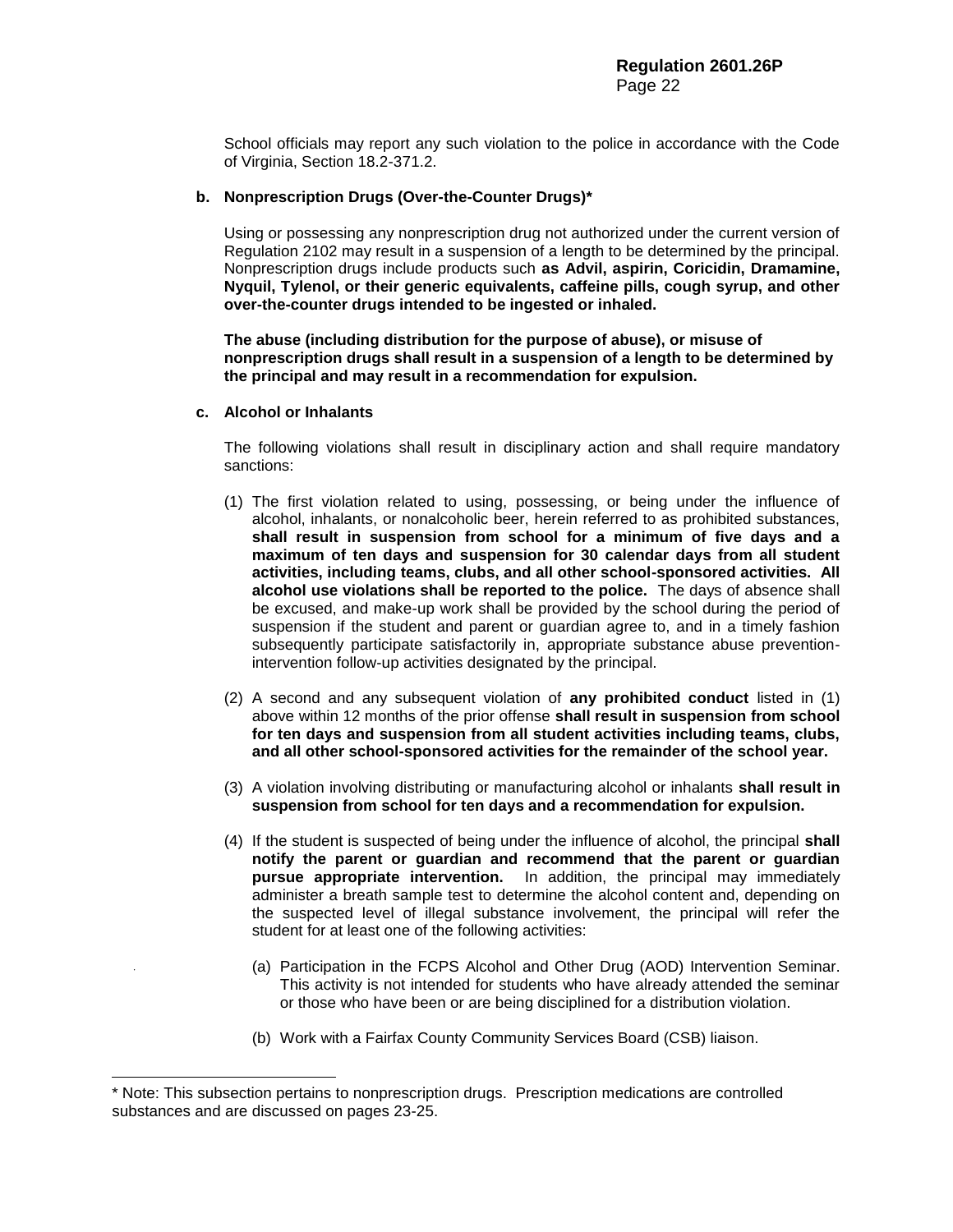(c) Drug testing and an evaluation for substance abuse treatment. These services are provided through Fairfax County CSB liaison, or the parent or guardian may choose to access services through a private provider.

Staff members from either the AOD Intervention Seminar or Fairfax County CSB may recommend the student for drug testing and an evaluation for substance abuse treatment.

If a student has been suspended from school, makeup work will be provided by the school during the period of suspension. If the student complies with designated follow-up activities (for example, completes assignments, attends AOD seminar) then the days of absences should be excused absences.

The principal shall immediately notify the student's parent or guardian of the disciplinary action, the conditions for readmittance (where applicable), the fact that the absences will be excused if the student and parent or guardian comply with the requirements set forth above, the fact that all prohibited substance use violations are reported to the police, and the consequences of further violations. The student and parent or guardian shall be requested to sign a statement that they have been informed of the consequences of any subsequent violations as defined in the current version of Regulation 2150.

## **d. Marijuana, Imitation Marijuana, Any Controlled Substance, Including Prescription Drugs, Imitation Controlled Substances (collectively, Illegal Drugs), or Drug Paraphernalia**

The following violations shall result in disciplinary action and shall require mandatory sanctions:

- (1) The first violation for arriving on school property or to a school-sponsored activity under the influence of marijuana, synthetic marijuana, or of any illegal or illegally used controlled substance (including "Ecstasy," cocaine, or any prescription drug not prescribed to the student), or for possession of drug paraphernalia **shall result in suspension from school for a minimum of five days and a maximum of ten days and suspension for 30 calendar days from all student activities, including teams, clubs, and all other school-sponsored activities. All illegal drug violations shall be reported to the police.** The days of absence from school shall be excused, and makeup work shall be provided by the school during the period of suspension if the student and the parent or guardian agree to, and in a timely fashion subsequently participate satisfactorily in, appropriate substance abuse preventionintervention activities designated by the school principal.
- (2) A second and any subsequent violation of **any prohibited conduct** listed in (1) above within 12 months of the prior offense **shall result in a ten day suspension from school and a recommendation for expulsion.**
- (3) Use or possession of a controlled substance, marijuana, an imitation controlled substance, imitation marijuana, or synthetic marijuana while on school property or at a school-sponsored activity **shall result in a ten day suspension from school and a recommendation for expulsion.** The Division Superintendent shall conduct a hearing to determine whether a disciplinary action other than expulsion is appropriate; provided, however, that where a student is found to be in possession of his or her own prescription medication, a preliminary review shall be conducted instead by the school principal who may determine that special circumstances exist and that a disciplinary action other than an expulsion recommendation is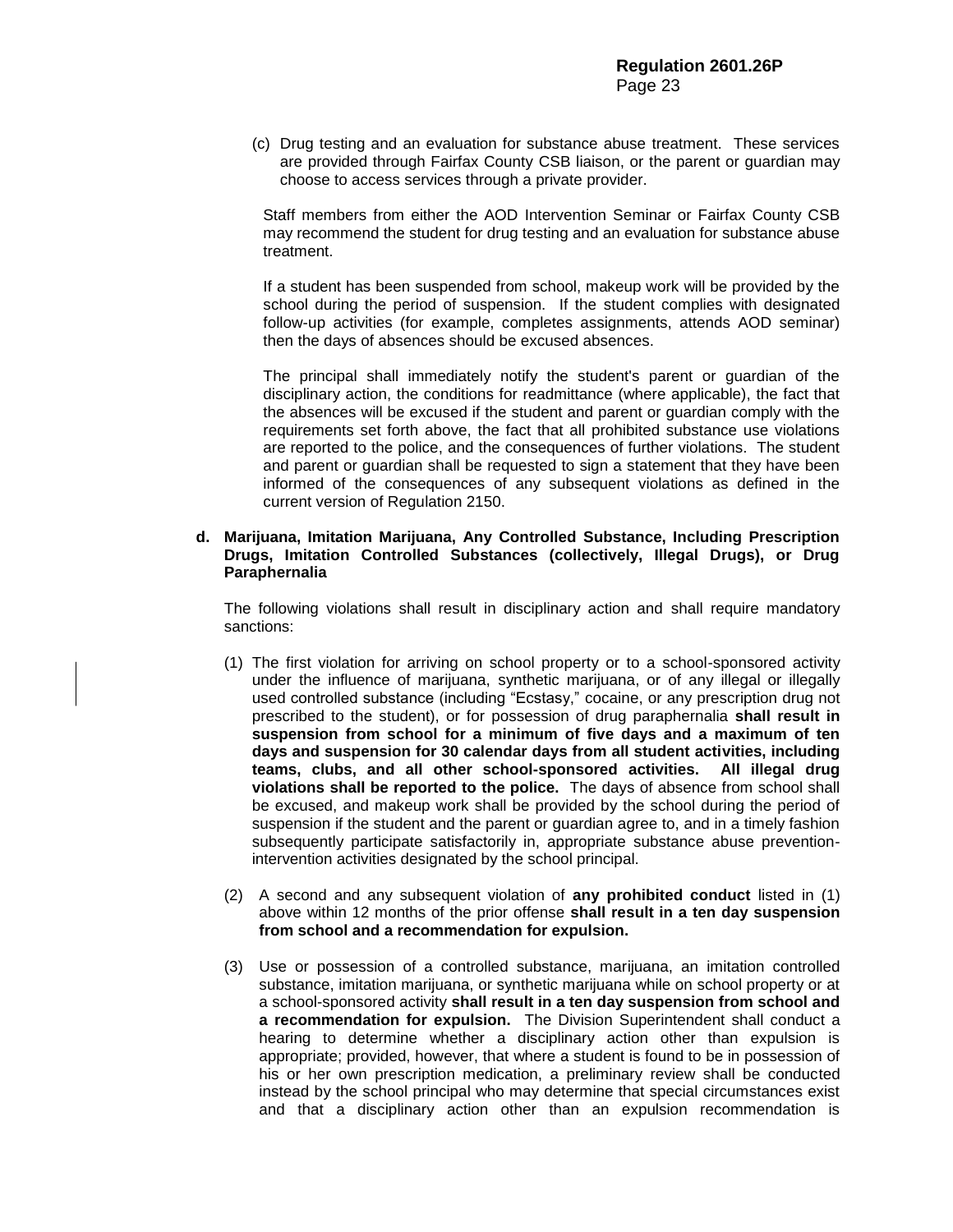appropriate. In any case, the School Board or Division Superintendent may determine, based on the facts of the particular case, that special circumstances exist and that another disciplinary action is appropriate. **A report shall be made to the police,** and the student may be charged with a criminal offense in accordance with applicable law.

- (4) A violation involving distributing, facilitating distribution, or manufacturing a controlled substance, including anabolic steroids or prescription drugs, an imitation controlled substance, marijuana, imitation marijuana, synthetic marijuana, or drug paraphernalia, as defined in the current version of Regulation 2150, **shall result in suspension from school for a minimum of ten days and a recommendation for expulsion.** The Division Superintendent shall conduct a hearing to determine whether a disciplinary action other than expulsion is appropriate. The School Board or Division Superintendent may determine, based on the facts of the particular case, that special circumstances exist and that another disciplinary action is appropriate. **A report shall be made to the police** and the student may be charged with a criminal offense in accordance with applicable law.
- (5) Theft or attempted theft of a student's prescription drug shall result in disciplinary action and shall be reported to the police.
- (6) If the student is suspected of being under the influence of illegal drugs or otherwise having violated the provisions of this section, the principal **shall notify the parent or guardian of the suspicion** and recommend that the parent or guardian pursue appropriate intervention. In addition, the principal may immediately require a drug test and evaluation for substance abuse treatment and, depending on the suspected level of illegal drug involvement, the principal will refer the student for at least one of the following activities:
	- (a) Participation in the FCPS Alcohol and Other Drug (AOD) Intervention Seminar. This activity is not intended for students who have already attended the seminar or for those who have been, or are being, disciplined for a distribution violation.
	- (b) Work with a Fairfax County CSB liaison.
	- (c) Drug testing and an evaluation for substance abuse treatment. These services are provided through Fairfax County ADYS, or the parent or guardian may choose to access services through a private provider.

Staff members from either the AOD Intervention Seminar or Fairfax County CSB may recommend the student for drug testing and an evaluation for substance abuse treatment.

If the student and parent or guardian fail to provide, in a timely manner, documentation evidencing satisfactory participation in the designated activities listed above, the days of absence shall be unexcused.

The principal shall immediately notify the student's parent or guardian of the suspension, the conditions for readmittance, the fact that the absences will be excused if the student and parent or guardian comply with the requirements set forth above, the fact that all illegal drug use violations are reported to the police, and the consequences of further violations. The student and parent or guardian shall be requested to sign a statement that they have been informed of the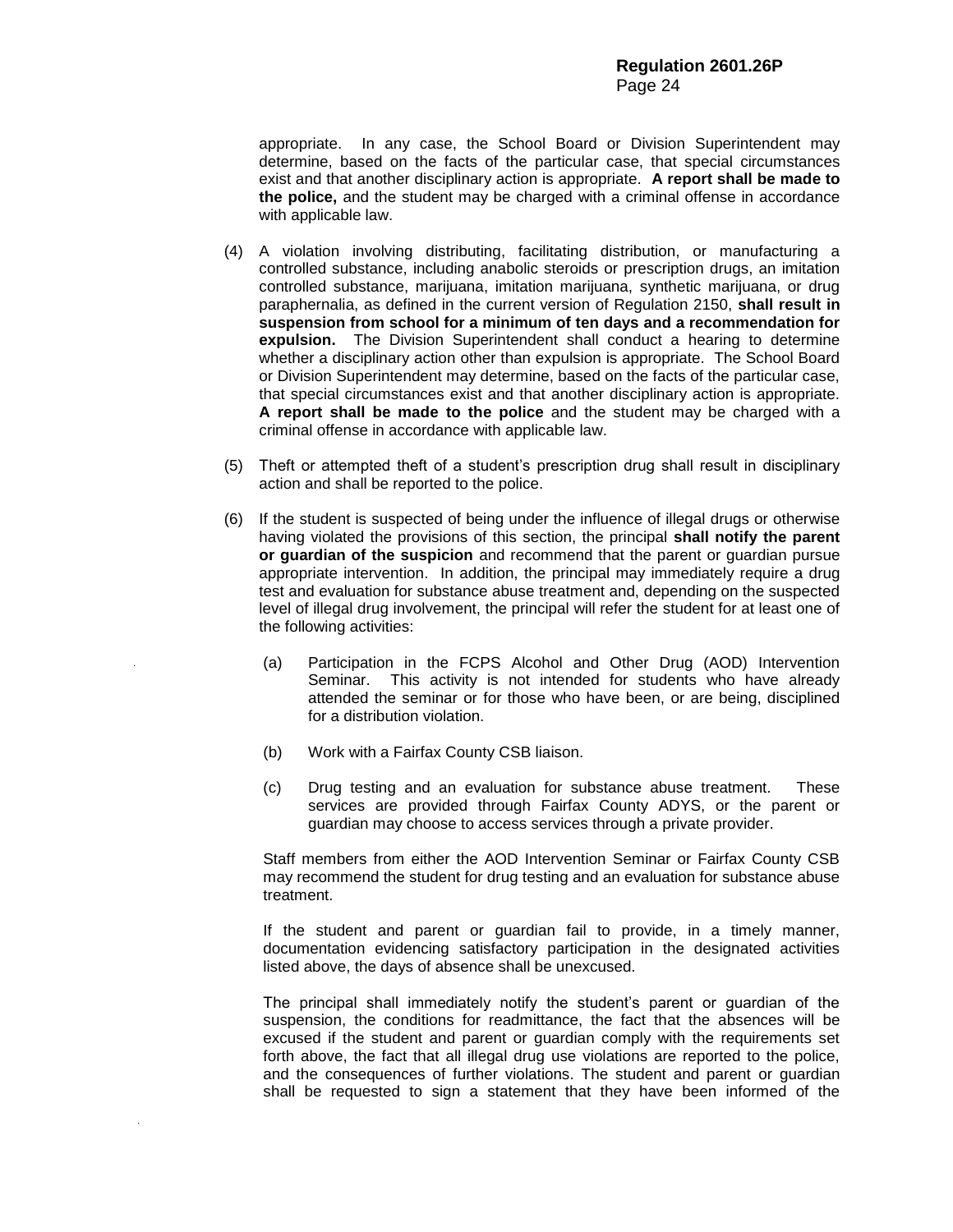consequences of any subsequent violations as defined in the current version of Regulation 2150.

## **4. Property Violations**

**The student (or the student's parent or guardian) shall be required to reimburse the School Board for any actual loss of, breakage of, destruction of, or failure to return property owned by or under the control of the School Board, caused or committed by such student in pursuit of his or her studies** (Code of Virginia, Section 22.1-280.4). The student will be financially responsible for any loss or damage to School Board property resulting from his or her misconduct.

The following violations shall result in disciplinary action at the discretion of the principal and may require a report to the police:

- a. Willfully causing or attempting to cause damage to, or theft of, any school property.
- b. Theft or attempted theft of another person's property or money, whether by force, fear, or other means.
- c. Vandalism, arson, or any threat or false threat to bomb, burn, damage, or destroy in any manner a school building, school property, or a school-sponsored activity.
- d. Unauthorized presence on school property or failure to leave promptly after being told to do so by an FCPS staff member or a police officer.

#### **5. Weapons Violations**

 $\overline{a}$ 

The following weapons violations shall result in disciplinary action as outlined below:

#### **a. Use of Any Weapon–Mandatory Sanction and Recommendation**

Unauthorized use of any weapon (including a statutory weapon or other weapon, as defined below) or any item used as a weapon on school property or at a schoolsponsored activity **shall result in a ten day suspension and a recommendation for expulsion.**

#### **b. Possession of Statutory Weapon–Mandatory Sanction and Recommendation**

- (1) Possession of a statutory weapon (as defined below) on school property or at a school-sponsored activity **shall result in a mandatory ten day suspension with a recommendation for expulsion for a period of not less than one year.** As employed herein, the term "statutory weapon" shall mean the following:
	- (a) any pistol, revolver, or other weapon designed or intended to propel a missile of any kind by action of an explosion of any combustible material.
	- (b) any dirk, bowie knife, switchblade knife, ballistic knife, other knife (except a pocketknife having a folding metal blade of less than three inches\*), machete, razor, slingshot, spring stick, metal knucks, or blackjack.

Note: SR&R prohibits the possession of all pocketknives, even those with blades of less than three inches. See Possession of Other Weapons–Discretionary Sanction and Recommendation, Chapter II.A.5.c. on page 26.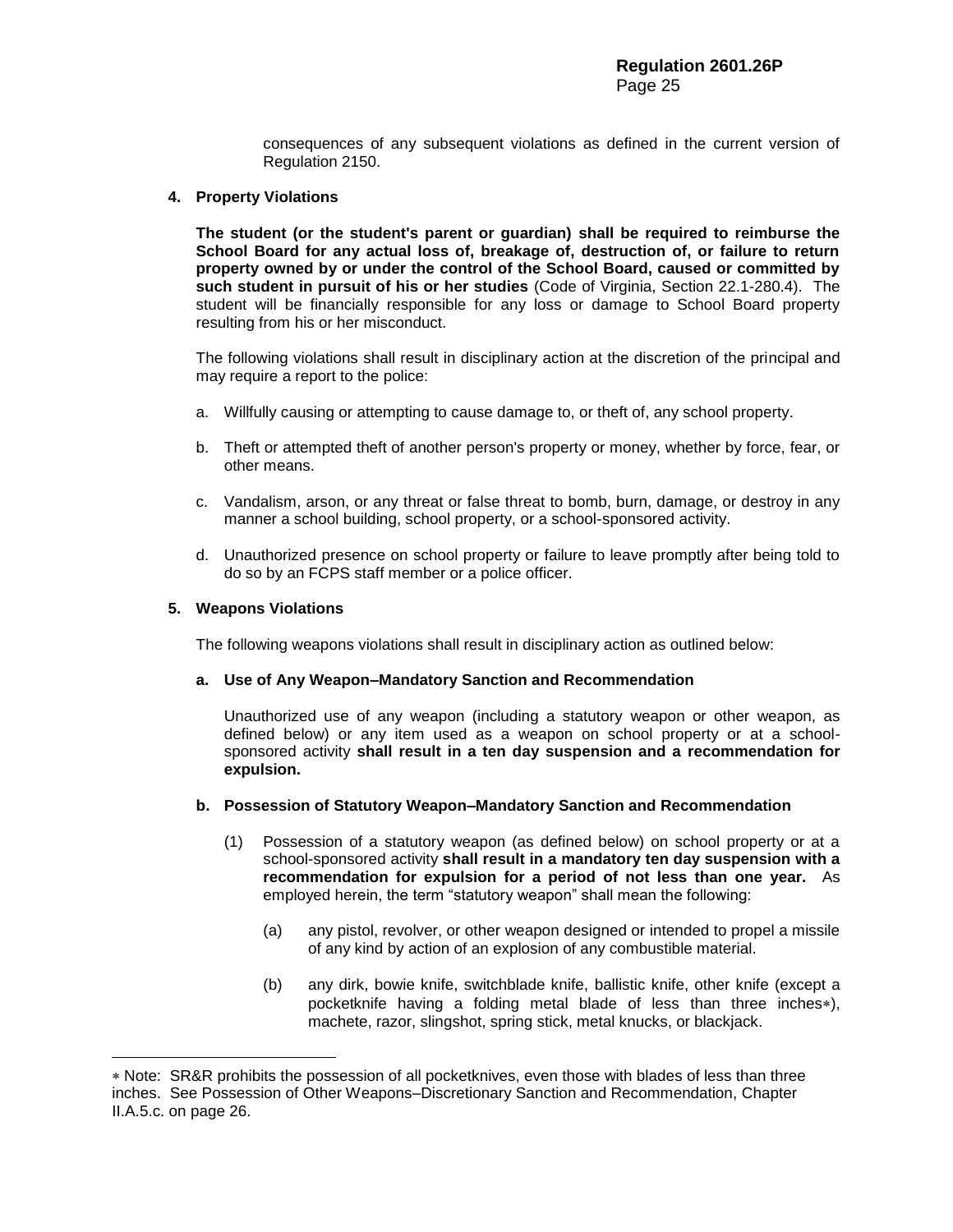- (c) any flailing instrument consisting of two or more rigid parts connected in such a manner as to allow them to swing freely, which may be known as nun chahka, nun chuck, nunchaku, shuriken, or fighting chain.
- (d) any disc, of whatever configuration, having at least two points or pointed blades, which is designed to be thrown or propelled and which may be known as a throwing star or oriental dart.
- (e) any stun weapon or taser, as such terms are defined in Section 18.2-308.1 of the Code of Virginia.
- (f) any weapon, including a starter gun, that will, or is designed or may readily be converted to, expel single or multiple projectiles by the action of an explosion of a combustible material or the frame or receiver of any such weapon.
- (g) a pneumatic gun, as defined in Section 15.2-915.4 of the Code of Virginia, including BB gun, paintball gun, or pellet gun.
- (h) any destructive device, as defined in Section 22.1-277.07 of the Code of Virginia, including any explosive, incendiary, or poison gas, bomb, grenade, and other devices and weapons enumerated therein.
- (i) a firearm muffler or firearm silencer.
- (j) any weapon of like kind or function as those enumerated in clauses (a) through (i) above.
- (2) Special Circumstances

Notwithstanding the foregoing provisions, the School Board may determine, based on the facts of a particular situation, that special circumstances exist and that no disciplinary action or another disciplinary action or term of expulsion is appropriate. The Division Superintendent shall conduct a hearing to determine whether a disciplinary action other than expulsion is appropriate. The School Board or Division Superintendent may determine, based on the facts of the particular case, that special circumstances exist and that another disciplinary action is appropriate. A report shall be made to the police and the student may be charged with a criminal offense in accordance with applicable law.

#### **c. Possession of Other Weapons–Discretionary Sanction and Recommendation**

Possession of any other weapon (as such term is defined below), on school property or at a school-sponsored activity, may result in a suspension for a period of up to ten days and, at the discretion of the principal, may also result in a recommendation for expulsion. As employed herein, the term "other weapon" shall mean any object of any nature (other than a statutory weapon) that can be used to threaten and/or harm another person. Examples of other weapons include but shall not be limited to: mace, pepper spray, any ammunition, spring loaded pellet gun, razor blade, or knife (not otherwise included in subsection b. above); any studded accessory, studded collar, chain collar, or similar article of clothing; and any object that is designed to look like (but not to function as) a statutory weapon, such as an imitation handgun.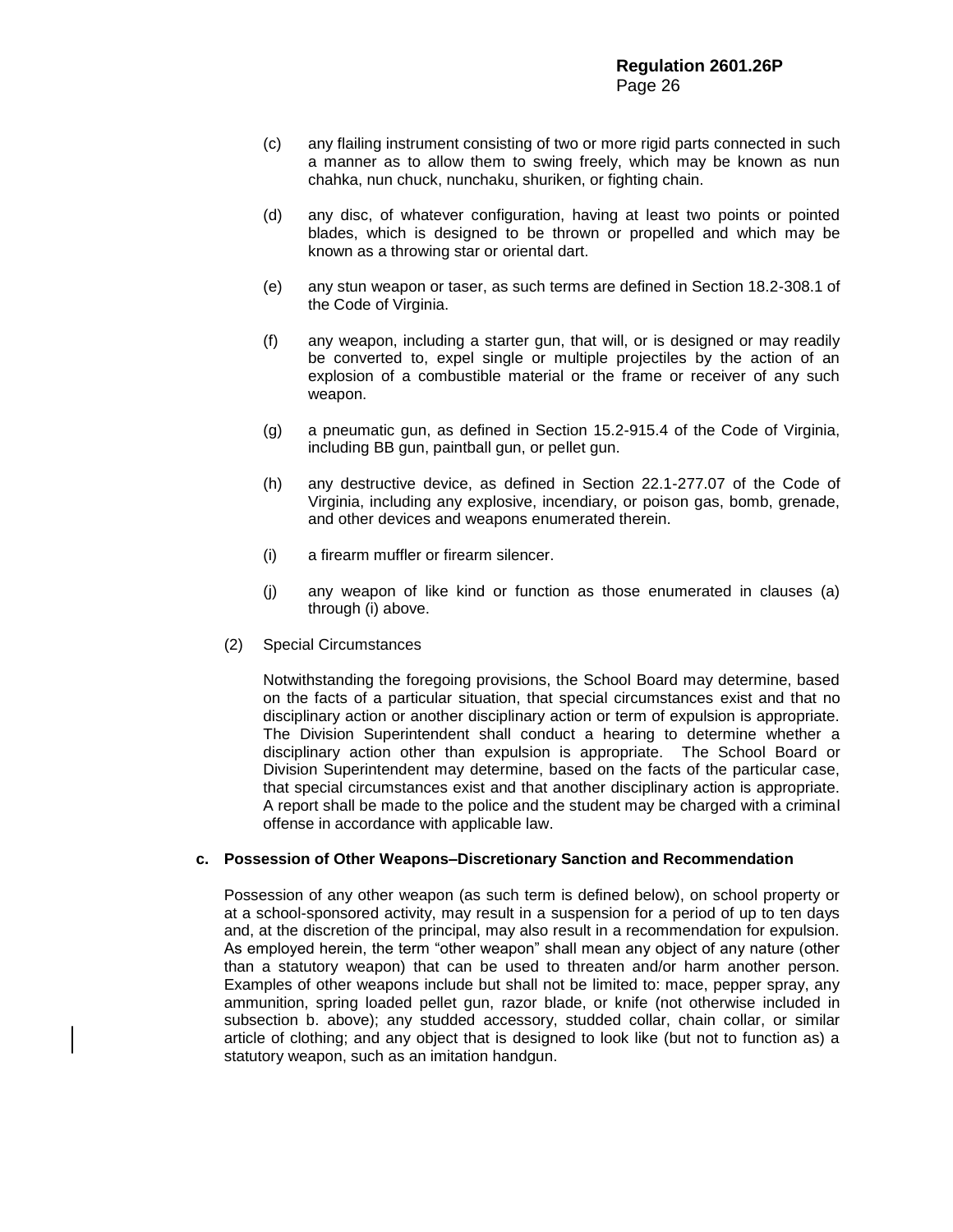# **d. Law and Policy**

This section implements the Gun-Free Schools Act (see section 22.1-277.07 of the Code of Virginia), as well as FCPS' own policy<sup>3</sup> which independently prohibits student possession or use of all weapons, except where expressly authorized by school officials as part of the curriculum or of officially sanctioned activities.

# **B. Reporting to Police and Parents or Guardians of Victims of Certain Code Violations**

1. The principal **shall, in addition to taking appropriate disciplinary action, report immediately to the police department incidents that may constitute violations of law specified in** subsections (ii) – (vii) of Section 22.1-279.3:1 of the Code of Virginia: (ii) the assault and battery that results in bodily injury, sexual assault, death, shooting, stabbing, cutting, or wounding of any person, or stalking of any person as described in §18.2-60.3, on a school bus, on school property, or at a school-sponsored activity; (iii) any conduct involving alcohol, marijuana, synthetic cannabinoids as defined in §18.2-248.1:1, a controlled substance, imitation controlled substance, or an anabolic steroid on a school bus, on school property, or at a school-sponsored activity, including the theft or attempted theft of student prescription medications; (iv) any threats against school personnel while on a school bus, on school property, or at a school-sponsored activity; (v) the illegal carrying of a firearm, as defined in §22.1-277.07, onto school property; (vi) any illegal conduct involving firebombs, explosive materials or devices, or hoax explosive devices, as defined in §18.2-85, or explosive or incendiary devices, as defined in §18.2-433.1, or chemical bombs, as described in §18.2-87.1, on a school bus, on school property, or at a school-sponsored activity, or (vii) any threats or false threats to bomb, as described in §18.2-83, made against school personnel or involving school property or school buses. Assault or assault and battery without bodily injury may be reported to the police at the discretion of the principal.

Any student who commits a reportable violation shall be required to participate in such prevention and intervention activities as may be prescribed by the Division Superintendent, in addition to any disciplinary action that may be taken.

- 2. Material that is suspected of being marijuana or a controlled substance **shall be turned over to the police department.**
- 3. School resource officers (SROs) are active members of the school administration and, as any other school official, are permitted to stop, question, interview, and take action without contacting parents or guardians in advance.
- 4. The questioning of students by police officers, other than SROS in school or on school property about alleged illegal activities shall meet the conditions as defined in the current version of Regulation 2616.
- 5. The **principal shall also immediately report to the parents or guardians of any minor student who is the victim or intended victim of any act listed in B.1.** that may constitute a criminal offense.

# **C. Disciplinary Procedures**

l

The principal shall determine the appropriate disciplinary measures to be taken in each case of prohibited conduct, except when School Board action is required, and may request the assistance of other appropriate staff members. In disciplinary cases, all students have the right to due process and to fair procedures in determining facts and imposing sanctions. The principal will

 $3$  FCPS' own policy on weapons is authorized by the Code of Virginia, including Section 22.1-277.07:1.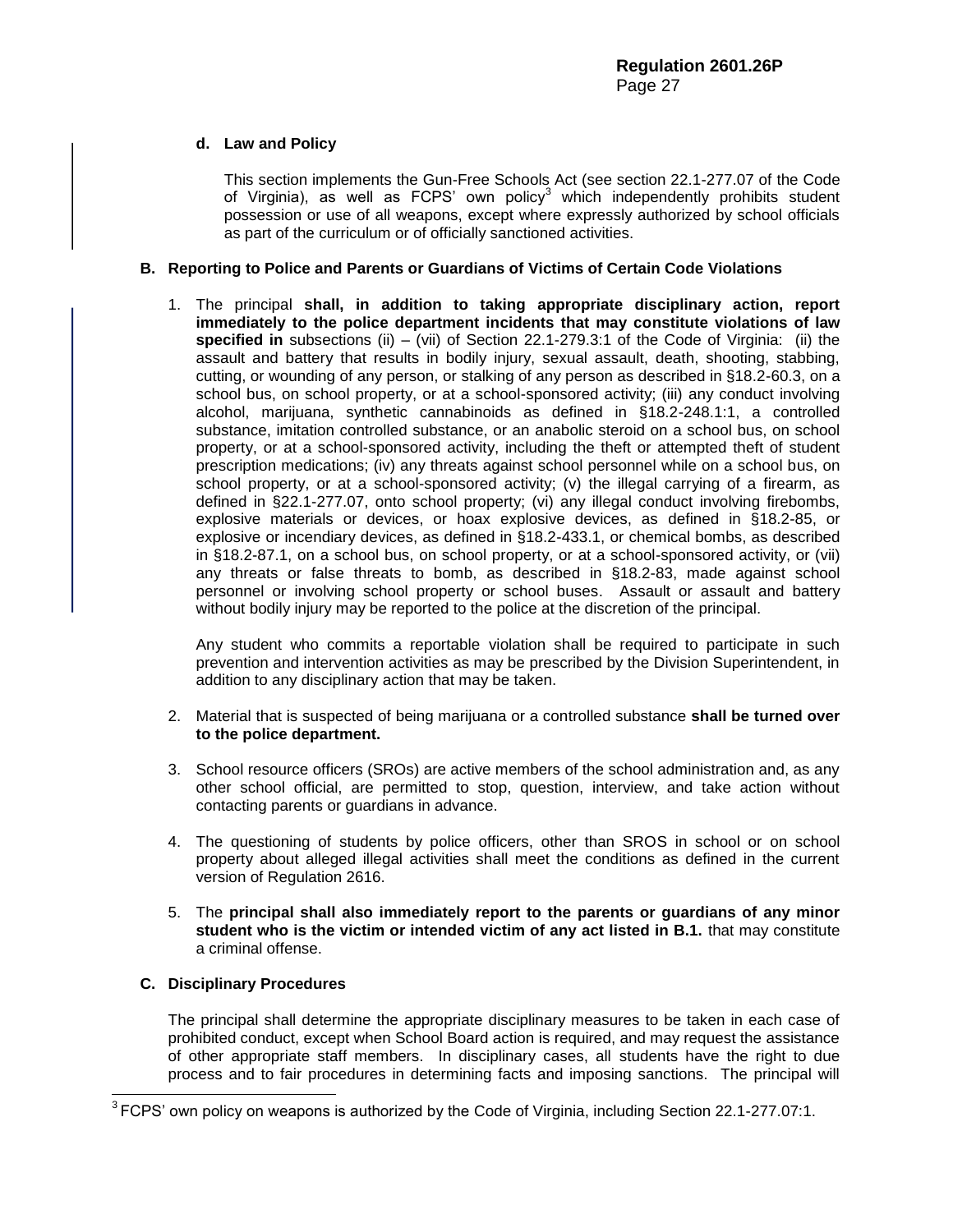make a reasonable effort to notify parents or guardians at the earliest opportunity regarding student disciplinary actions. Parents or guardians seeking information on the hearing process should contact the Hearings Office (571-423-1280). The principal may impose a short-term suspension and recommend a long-term suspension and/or expulsion in any situation involving prohibited conduct when the principal believes such action is warranted, unless more stringent disciplinary action is mandated. The principal shall monitor each case to ensure that an appropriate intervention and a follow-up response have been made.

# 1. **Interventions Without Suspension From School**

With approval of the principal and concurrence of all involved students, students may be invited to participate in peer mediation or restorative justice practices to resolve disputes or address student behavior. This does not preclude the possibility of disciplinary action for prohibited conduct.

The following are examples of authorized disciplinary measures:

- a. Admonition and counseling of the student in private concerning his or her responsibilities.
- b. After-school detention. Except in extreme cases, a student must be given advance notice of this action. All schools shall notify parents or guardians of students of afterschool detention.
- c. Suspension from all student privileges (including parking, senior privileges, all other student privileges, and student activities, including teams, clubs, and all other schoolsponsored activities) for a fixed period of time.
- d. Probation. Being placed on probation is notification that a student's behavior has been unacceptable and must be improved. A student may be placed on probation by the principal following a conference with the student's parent or guardian in which the terms and conditions of the probation are explained. The principal shall also notify the parent or guardian in writing when probation is imposed, including the reasons for the probation and its date of termination. Probationary conditions shall be of a duration of no more than one calendar year, unless the student violates one or more of these conditions.
- e. Removal from class. Teachers shall have the initial authority to remove a student from a class for disruptive behavior that interrupts or obstructs the learning environment, using the following criteria:
	- (1) The removal of the student is necessary to restore a learning environment free from interruptions or obstructions caused by the student's behavior.
	- (2) The removal of the student occurs only after teacher or administrative interventions have failed to end the disruptive behavior. However, nothing herein shall preclude the immediate removal of a student for behavior that might warrant suspension from school.
	- (3) The removal of a student is an appropriate response to student behavior that is a violation of the rules of conduct.
	- (4) Written notice of the student's behavior and removal from class is given to the parent or guardian by the teacher.
- f. Alternative instructional arrangement. The student may be removed from his or her regular schedule of classes and assigned to a program of study under restrictive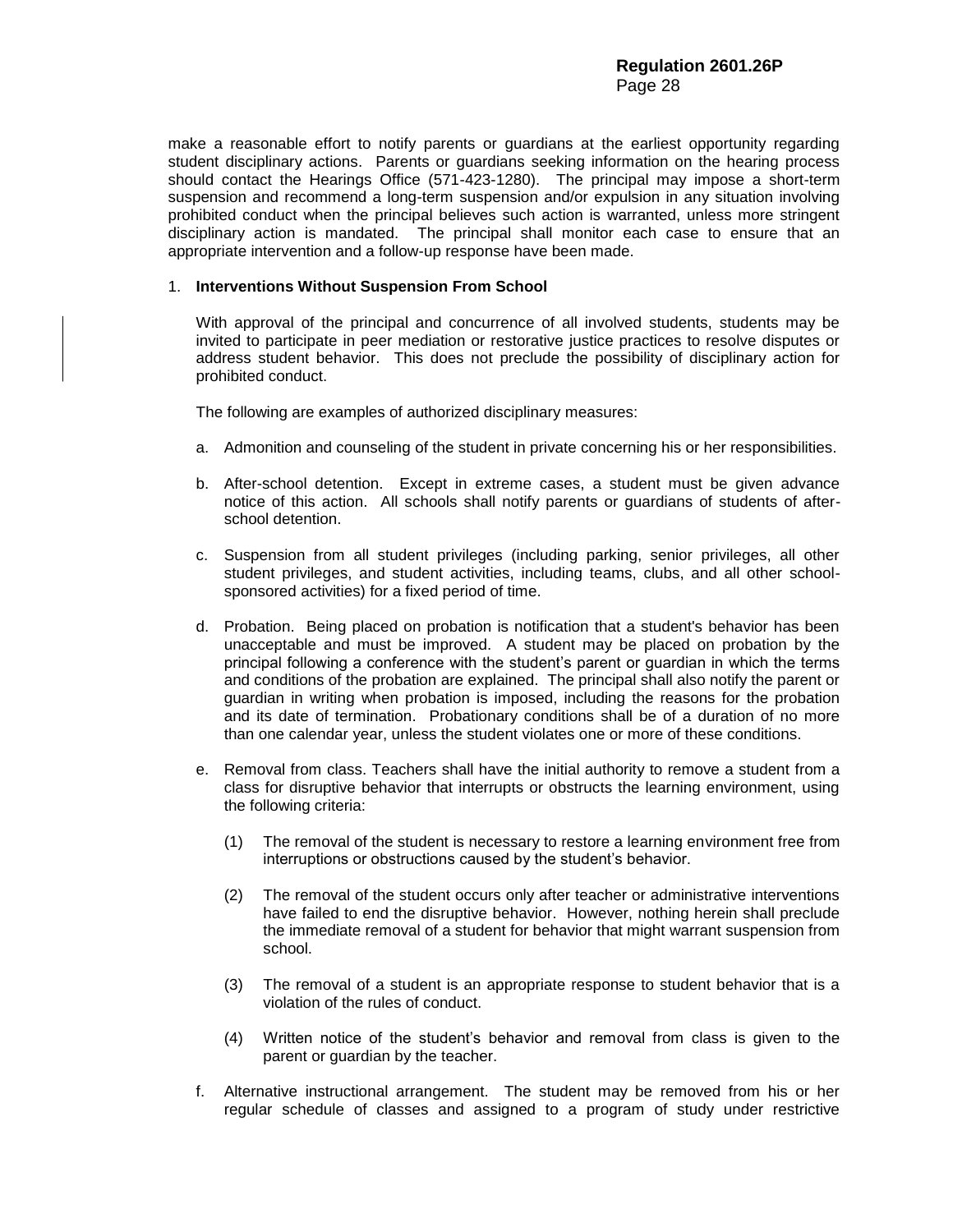supervision for a fixed period of time. The student shall have the opportunity to receive full credit for work performed and the principal shall notify the parent or guardian in writing of the terms and duration of the arrangements.

Students who believe that decisions made by staff members are not in their best interests may present complaints to teachers, counselors, or school administrators. For further information regarding the right to complain, see page 17.

# 2. **Suspension for Ten School Days or Less (Short-Term Suspension)**

- a. The principal may suspend a student for ten days or less after giving the student oral or written notice of the charges against him or her, an explanation of the facts as known to school personnel if the student denies the charges, and an opportunity to present his or her version of what occurred.
- b. After complying with the above procedures, the principal may suspend a student and may set conditions for the ending of a suspension so long as the period of such suspension does not exceed ten days. However, a parent or guardian conference with school officials may be required prior to the student's readmission to school. A parent or guardian conference shall be required prior to readmission subsequent to a third suspension within a 12-month period. The student shall also be suspended from all student activities including teams, clubs, and all other school-sponsored activities for the duration of the suspension, at a minimum.
- c. When a student is suspended, the school shall:
	- (1) Notify the student of the suspension and the right to appeal.
	- (2) Make a reasonable effort to notify the student's parent or guardian of the suspension, inform the parent or guardian that a copy of the rules governing suspensions and the procedures for appeal is being sent home with the student, and make arrangements for the student's return home.
	- (3) Send written notification, by the end of the school day when possible, to the parent or guardian or arrange for notification to be hand-delivered to him or her by the end of the next school day, informing him or her of the suspension, the reasons for the action, the length of the suspension, the right to appeal, the student's right to return to school at the end of the suspension, and any conditions for that return (such as a reentry conference or other requirement). The information provided shall include a copy of the rules governing suspensions and notice of the right to appeal (current version of Regulation 2610) and information regarding the availability of communitybased education programs or other educational options.
- d. The decision to suspend a student for ten days or less may be appealed to the principal by the student's parent or guardian or by the student if he or she is 18 years of age or older. Such an appeal must be made within two school days from the initial decision to suspend by submitting written notice of the appeal to the principal. This written notice must include the reasons the suspension should be reversed or otherwise modified.
	- (1) When notified of an appeal by the parent or guardian, the principal shall reinstate the student in school until the appeal has been decided except under one of the following conditions: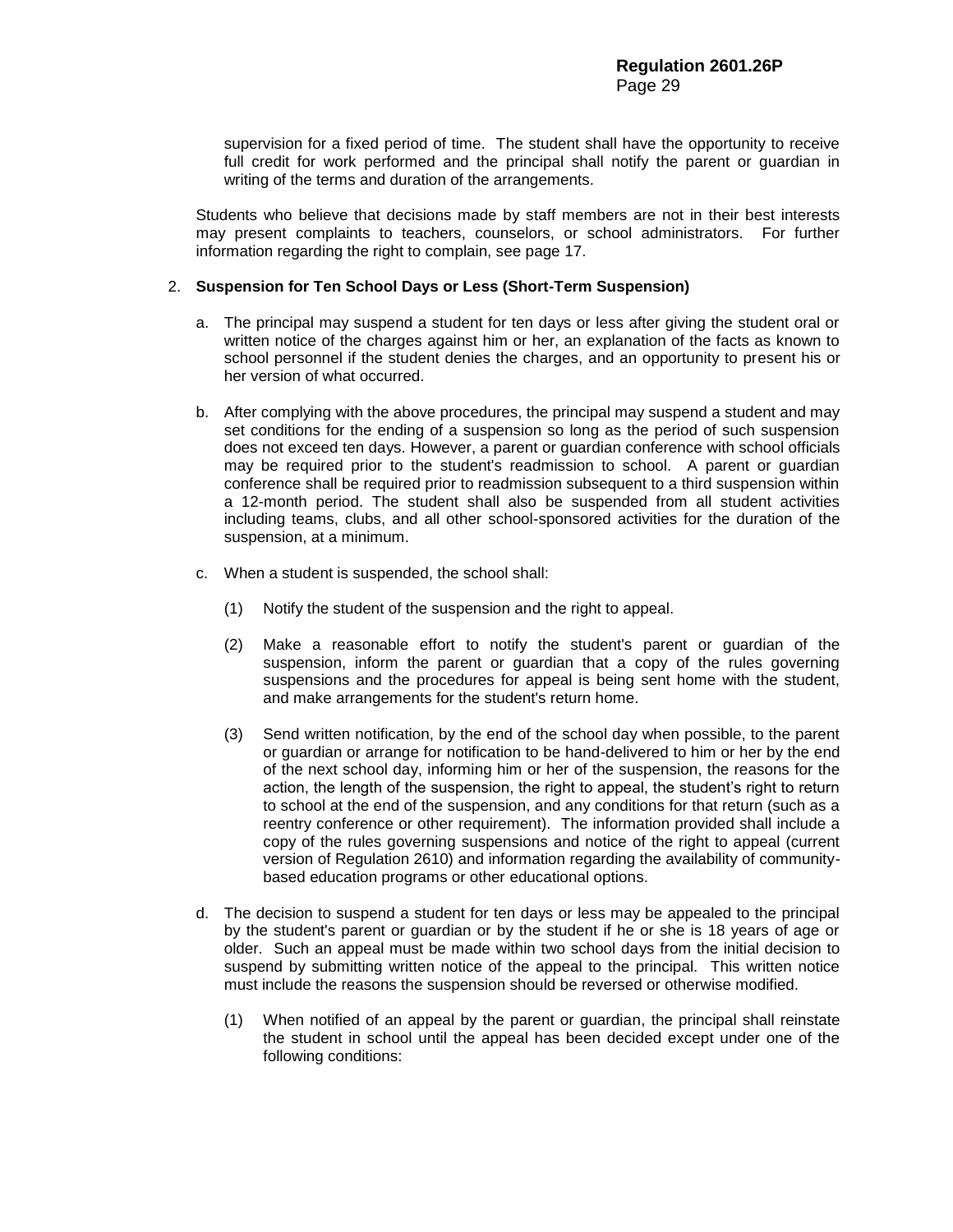- (a) The principal determines that the reinstatement of the student would pose a danger to persons or property or an ongoing threat of disruption of the school's educational program.
- (b) The ten day suspension is pursuant to a recommendation for a long-term suspension and/or expulsion, in which case, the student's suspension shall be extended until the decision to expel has been determined.
- (2) If the principal upholds the decision to suspend and the parent or guardian wants to continue the appeal process, the parent or guardian shall within two days notify the principal and the Hearings Office in writing of the appeal, stating specifically why the suspension should be reversed or modified.
- (3) After receiving a written request for an appeal from the parent or guardian, a hearing officer may elect to schedule a hearing on the appeal or may decide the appeal based on an examination of the record of the student's behavior. Should a hearing take place, a hearing will be promptly scheduled with the parent or guardian at a mutually agreeable time for a hearing on the appeal or, failing that, shall notify the parent or guardian in writing at least two days, if practicable, before the hearing of the date, time, and place of the hearing and the procedures of the hearing. **The student may be represented at the hearing only by parents or guardians and one additional adult** who may be legal counsel, a member of the clergy, a social worker, etc. The hearing shall be conducted by a hearing officer. The hearing will be recorded by FCPS through stenographic, tape, or other means, and no other recordings are permitted. Upon request, students, parents or guardians and their representatives will be offered the opportunity to review recordings of the hearing proceedings. A parent or guardian may request that a discipline hearing be transcribed by a court reporter. The transcription must be requested at the time the hearing is scheduled, and arrangements will be made by the Superintendent's Hearings Office for transcription as well as redaction of confidential information. The cost of the court reporter's appearance and any transcription will be borne by the parent or guardian, and a hearing may not be delayed on account of such a request.
- (4) Following an appeal, a hearing officer shall promptly notify the parent or guardian and the principal in writing of the decision and the basis for the decision. If the suspension is overturned, the cumulative record of the student and any other school-maintained records will reflect that conclusion. If a hearing officer upholds the suspension, the suspension shall be imposed and such decision shall be final.
- (5) In cases of appeal when the student has not been reinstated in school during the period when the appeal is being reviewed by a hearing officer, the student shall be reinstated in school after ten days of suspension if the appeal has not been decided by a hearing officer.
- e. Emergency Suspension

Any student whose presence poses a continuing danger to persons or property or an ongoing threat of disruption may be summarily removed from school immediately and the notice, explanation of facts, and opportunity to present his or her version required under "Suspension for Ten Days or Less (Short-Term Suspension)" shall be given as soon as practicable thereafter.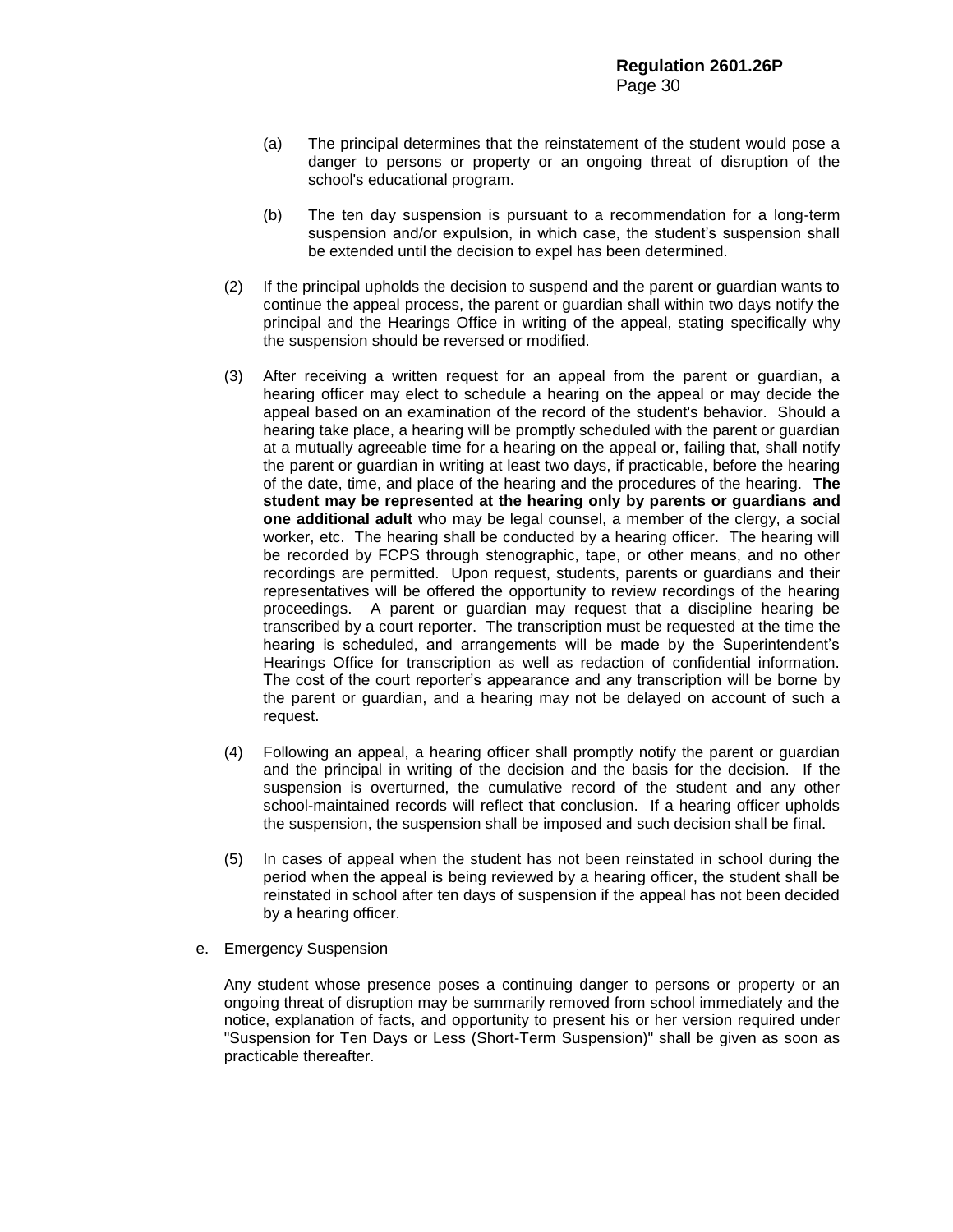# 3. **Referrals to Alternative Programs**

A student who fails to maintain a satisfactory academic or disciplinary record in the regular school may be referred to an appropriate alternative education program. The principal will submit an Alternative Education Referral Form (SS/SE-227) with all required attachments to the coordinator of Nontraditional School Programs and a meeting will be scheduled to facilitate placement into the appropriate program. Referrals can be made at any time throughout the year. If a student is eligible for special education services, the procedural support liaisons (PSL) can request participation of alternative school representatives during an individualized education program (IEP) meeting to determine the appropriate placement. Further details about the various program options can be found in the Nontraditional School Programs, Program Descriptions, and Referral Procedures Handbook located at [http://www.fcps.edu/dss/ips/nontraditional-schools/handbook.pdf.](http://www.fcps.edu/dss/ips/nontraditional-schools/handbook.pdf)

# 4. **Suspension for More Than Ten School Days (Less Than 365 Days)**

The principal may recommend to the Division Superintendent that a student be suspended for more than ten days. The Division Superintendent may authorize such suspension after the student and the parent or guardian have been provided written notice of the proposed action and the reasons therefor and of the right to a hearing before the Division Superintendent, if requested in writing within two days of receipt of the notification. When a student, who has been suspended for ten days, is also recommended for a long-term suspension and/or expulsion, the student may not attend school or be on any school property while the student's appeal is pending, except as specifically permitted (i) by the Division Superintendent or the School Board, or (ii) by the principal who, in his or her discretion, may authorize a student who is a first-time, prohibited-substance offender to be on school property solely for the purpose of attending the FCPS Alcohol and Other Drug seminar.

- a. When the Division Superintendent receives a request for a hearing, he or she shall promptly schedule with the parent or guardian a mutually agreeable time for the hearing or, failing that, shall notify the parent or guardian in writing at least two days, if practicable, before the hearing of the date, time, and place of the hearing and the procedures. **The student may be represented at the hearing only by parents or guardians and one additional adult** who may be legal counsel, a member of the clergy, a social worker, etc. The hearing will be recorded by FCPS through stenographic, tape, or other means and no other recordings are permitted. Upon request, students, parents or guardian, and their representatives will be offered the opportunity to review recordings of the hearing proceedings. A parent or guardian may request that a discipline hearing be transcribed by a court reporter. The transcription must be requested at the time the hearing is scheduled, and arrangements will be made by the Superintendent's Hearings Office for transcription, as well as redaction of confidential information. The cost of the court reporter's appearance and any transcription will be borne by the parent or guardian, and a hearing may not be delayed on account of such a request.
- b. When a student is the subject of a recommendation for both long-term suspension and expulsion, the Division Superintendent will consider all possible sanctions in the same hearing.
- c. Following the hearing, the Division Superintendent shall promptly notify the parent or guardian and the principal of the decision and the basis for the decision, noting the parent's or guardian's right to appeal in writing to the full School Board. Appeals to the full School Board shall be conducted in accordance with the procedures established in the current version of Policy 2611.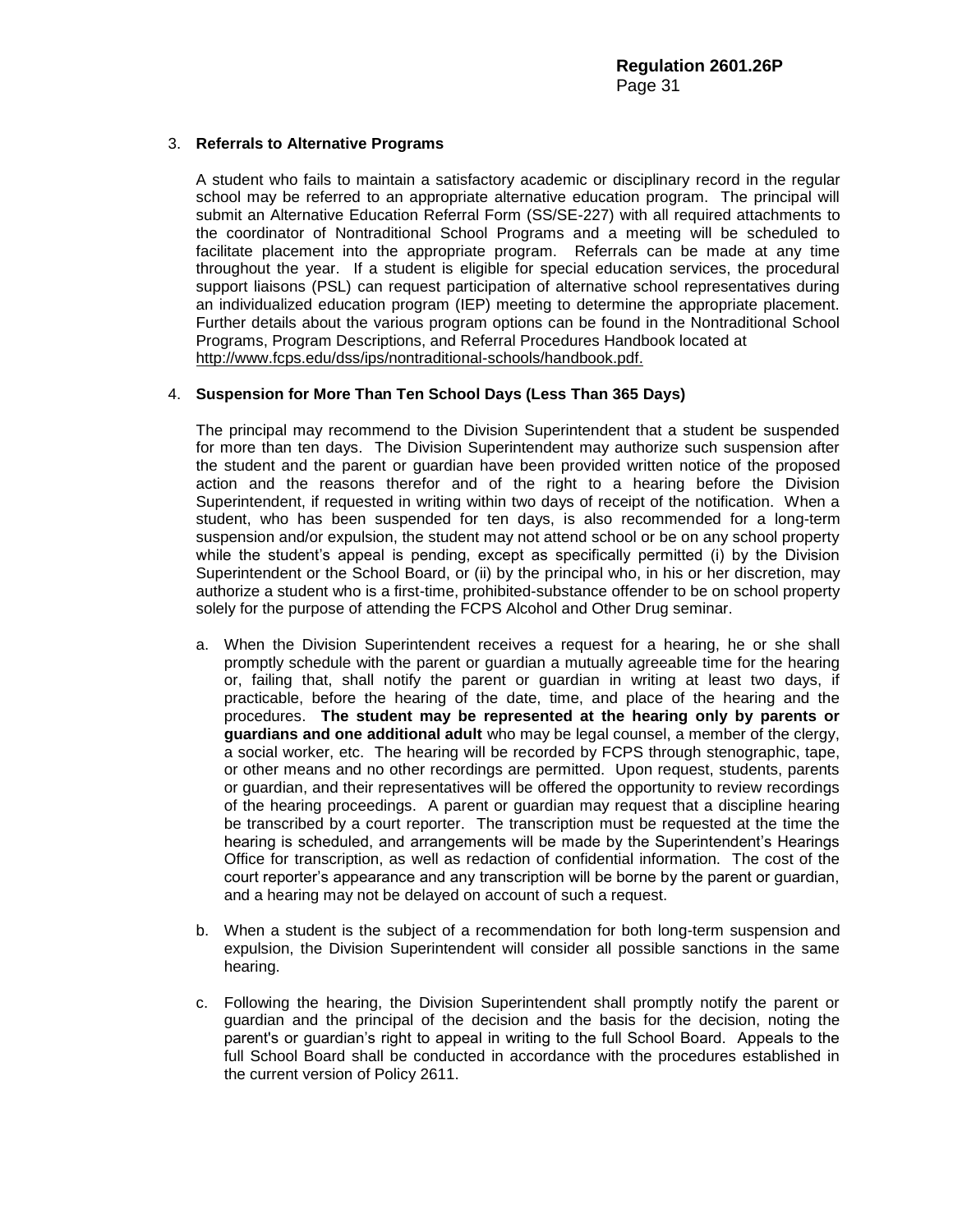d. If the decision to extend the suspension is in conjunction with a recommendation for expulsion, an appeal on the extension will be considered by the School Board as part of the expulsion hearing.

# 5. **Expulsion**

Expulsion is any disciplinary action imposed by the School Board or a designated committee thereof, as provided in FCPS school policy, whereby a student is not permitted to attend school within FCPS or the regular instructional program of FCPS and is ineligible for readmission to such for 365 calendar days after the date of the expulsion. Expulsion may be imposed or rescinded only at the discretion of the School Board or a designated committee thereof. The principal shall promptly send written notice of the facts warranting a recommendation for expulsion to the Division Superintendent, the parent or guardian, and the student. The principal shall offer to meet with the student and parent or guardian prior to a hearing to explain the expulsion process and to discuss the facts leading to the recommendation. The hearing procedure is as follows:

- a. The Division Superintendent shall promptly schedule a hearing on the expulsion recommendation at a mutually agreeable time or, failing that, shall notify the parent or guardian in writing at least two days, if practicable, before the hearing of the date, time, and place of the hearing and the procedures.
- b. When a student is the subject of a recommendation for both long-term suspension and expulsion, the Division Superintendent will consider all possible sanctions in the same hearing.
- c. The expulsion recommendation is not binding on the Division Superintendent, who may implement alternative disciplinary sanctions.
- d. If the Division Superintendent upholds the principal's recommendation, he or she shall notify the clerk of the School Board and shall inform the student and the parent or guardian of such and shall send them a copy of the current version of Policy 2611.
- e. The School Board or a designated committee shall make a determination on the recommendation in accordance with the current version of Policy 2611.

# 6. **Students With Disabilities Receiving Special Education Services or Accommodations Under Section 504 of the Rehabilitation Act**

# **a. Short-Term Suspension (Ten School Days or Less)**

A student with a disability, who receives special education services in accordance with an IEP or who receives accommodations under Section 504 of the Rehabilitation Act, may be disciplined in the same manner as a nondisabled student where the suspension individually or in the aggregate does not exceed ten school days in a school year. For such suspensions, no inquiry need be made as to whether the student's misconduct is a manifestation of his or her disability.

# **b. Long-Term Suspension (More Than Ten School Days) or Expulsion**

# **(1) Special Education Services**

When a principal initiates a suspension of more than ten days, initiates a suspension that would accumulate to more than ten days in a school year, or recommends the expulsion of a student with a disability who receives special education services, he or she shall ensure that the IEP team convene as soon as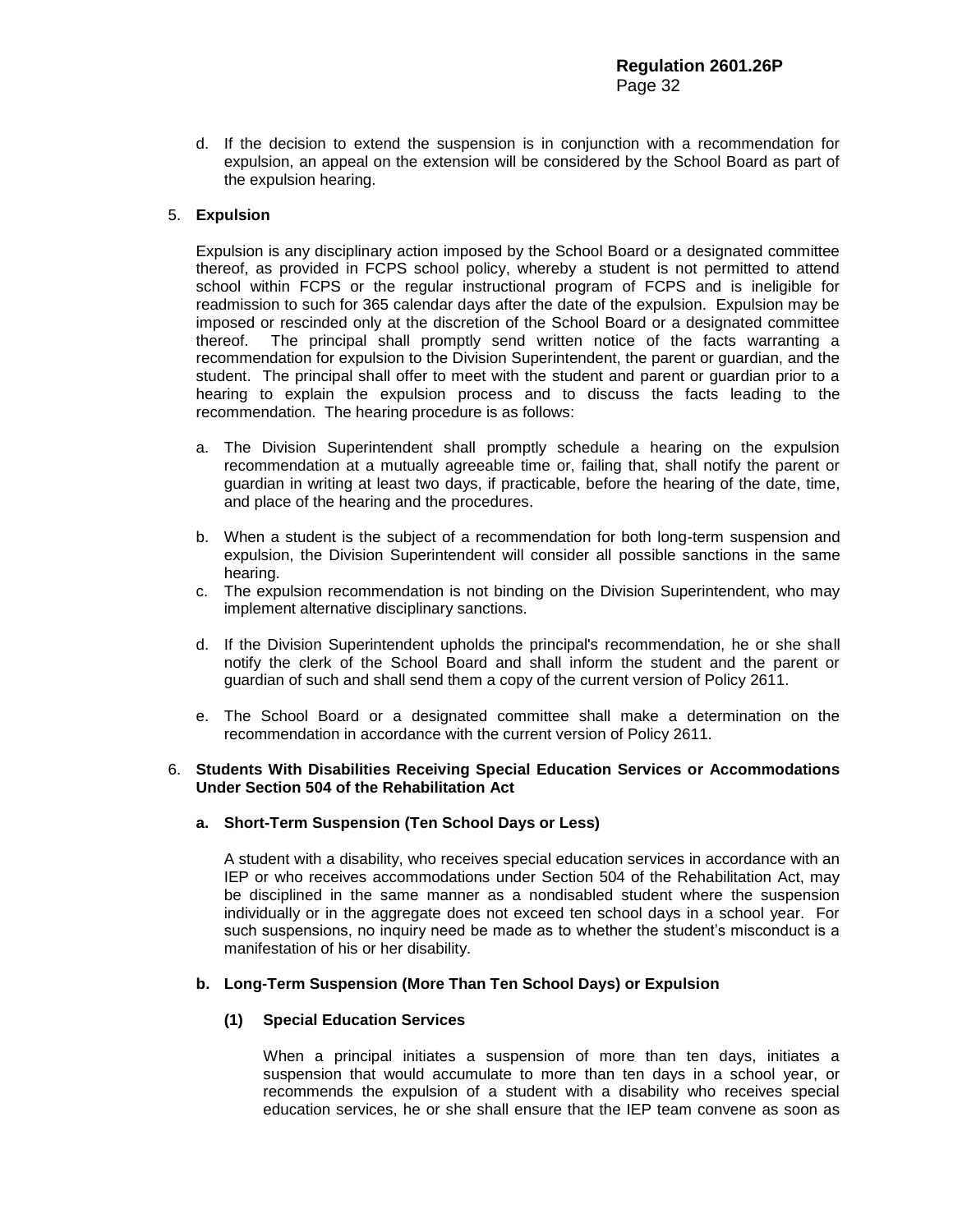possible but not later than ten days after the date on which the decision to suspend or recommend expulsion was made. FCPS, the parents or guardian, and relevant members of the student's IEP team (as determined by the parent and FCPS) shall determine the conduct to be a manifestation of the student's disability (a) if the conduct in question was caused by, or had a direct and substantial relationship to, the student's disability; or (b) if the conduct in question was the direct result of the school division's failure to implement the student's IEP. If it is determined that the conduct is a manifestation of the student's disability, the student may not be expelled or suspended for more than ten days. However, in the event of a weapon or drug violation, or in the event the student inflicts serious bodily injury on another, the student may be removed from his or her educational placement to an interim alternative education setting by the hearing officer for the Division Superintendent, in accordance with the recommendation of the IEP team. In other cases, the student may be removed from his or her educational placement only through applicable special education procedures. A student may, however, be administratively reassigned to a comparable program in another school. If it is determined that the conduct is not a manifestation of the student's disability, the student may be disciplined in the same manner as are nondisabled students; however, services to allow the student to progress in the general curriculum and to advance toward achieving IEP goals must be provided.

# **(2) Section 504 Accommodations**

When a principal initiates a suspension of more than ten days, initiates a suspension that would accumulate to more than ten days in a school year, or recommends the expulsion of a student with a disability who receives accommodations under Section 504 of the Rehabilitation Act, he or she shall ensure that a knowledgeable committee convenes as soon as possible but not later than ten days after the decision to suspend or recommend expulsion–except in those situations pertaining to the use or possession of illegal drugs or alcohol where the student currently is engaging in the use of illegal drugs or alcohol; then a committee is not required. The knowledgeable committee shall determine whether or not the misconduct has a causal relationship to the student's disability. If it is determined that the misconduct was caused directly by the disability, the student may not be expelled or suspended for more than ten days. If it is determined that the misconduct was not caused directly by the disability, the student may be disciplined in the same manner as nondisabled peers. The student shall not be entitled to receive continuing educational services during any period of suspension or expulsion. The knowledgeable committee's determination shall be forwarded to the hearing officer, who reviews this information in consideration of further disciplinary action.

# 7. **Students Suspended or Expelled From Attendance at School From Another District or a Private School**

A student who has been expelled or suspended for more than 30 days from attendance at school by another school board or a private school, or for whom admission has been withdrawn by a private school, may be excluded from attendance for no more than one calendar year in the case of expulsion or withdrawal of admission, and in the case of suspension of more than 30 days, for no longer than the duration of such suspension. The school shall provide written notice to the student and his or her parent or guardian of the reasons for such possible exclusion and of the right to attend a hearing conducted by the Division Superintendent. The student may not attend school until a review of the case is conducted by the Division Superintendent. Exclusion from some or all Fairfax County Public Schools programs shall be imposed upon a finding that the student presents a danger to the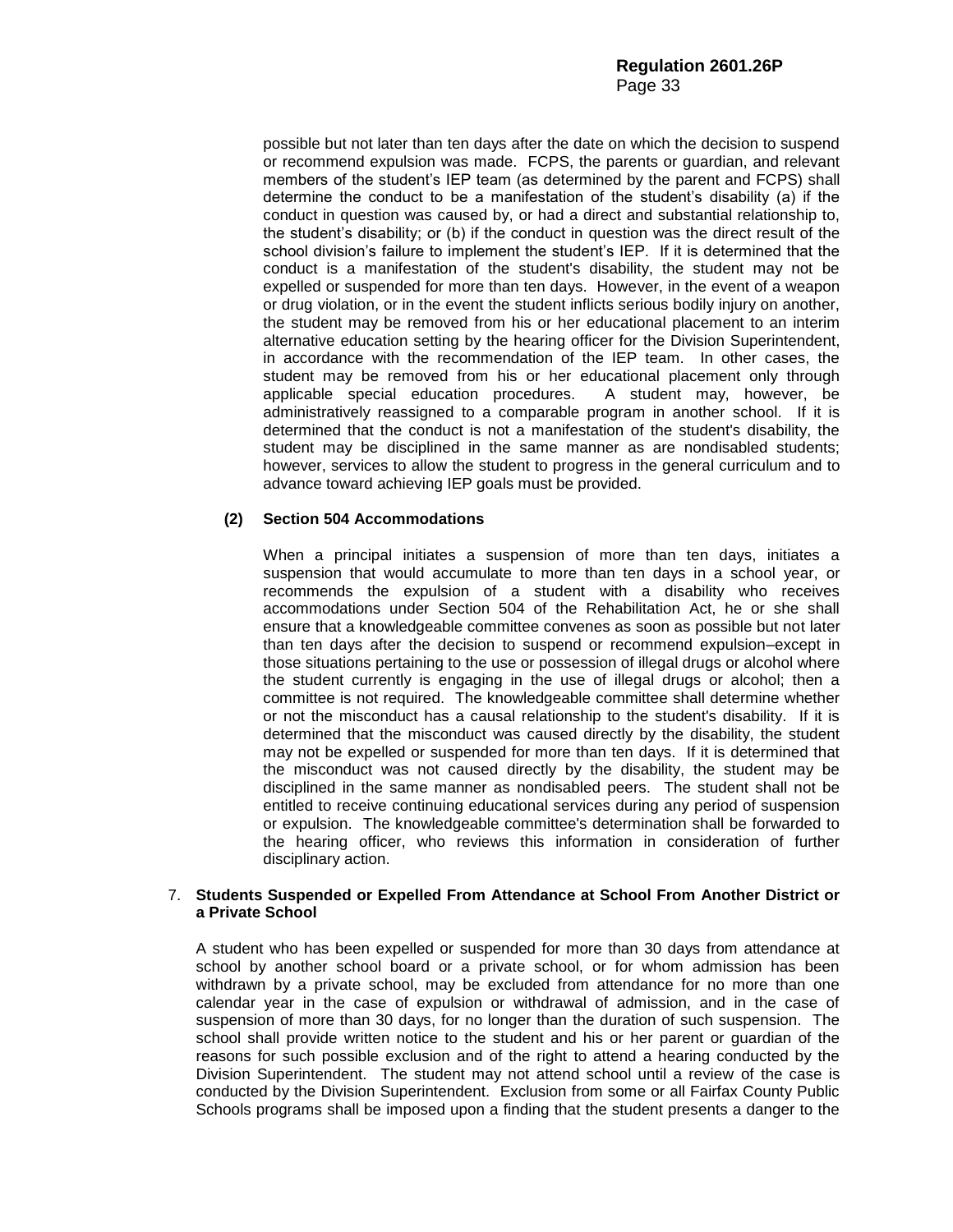other students or staff members of the school division. The decision to exclude shall be final unless altered by the School Board after timely written petition in accordance with the procedures established in the current version of Policy 2611. Upon the expiration of the exclusion, the student may petition the Division Superintendent for admission.

# 8. **Reassignment to an Alternative Program**

The Division Superintendent may require any student who (i) has been charged with an offense relating to Virginia's laws on weapons, alcohol, drugs, or intentional injury to another person or with an offense required by law to be reported to school officials, or (ii) has been found guilty or not innocent of any of the above offenses or of a crime that resulted in or could have resulted in injury to others or of a crime required by law to be reported to school officials, or (iii) has been found to have committed a serious offense or repeated offenses in violation of School Board policies, to attend an alternative program, including, but not limited to, night school, adult education, or any other educational program designed to offer instruction to students for whom the regular program of instruction may be inappropriate. The Division Superintendent may impose this requirement without regard to where the crime has occurred.

a. Student's Suspension for Intentional Injury of a Fellow Student in the Community

Following notice and a hearing, a school principal is authorized to impose a short-term suspension upon any student who has been charged with a criminal offense reportable to school officials and involving intentional injury to another student who attends the same Fairfax County Public Schools (FCPS) school, regardless of where such offense occurred. In addition, the school principal may, concurrent with the imposition of the short-term suspension, recommend to the Division Superintendent that the charged student be reassigned to a school or program other than that which the victim attends. The Division Superintendent shall determine, in accordance with the procedures below, whether the charged student shall be reassigned to an alternative educational program or to another school.

b. Hearing Procedures for Reassignments

The student and parent or guardian shall be provided an opportunity to participate in a hearing to be conducted by the Division Superintendent regarding such reassignment. Written notice to the student and the parent or guardian shall be provided if the student will be required to attend an alternative program. The decision of the Division Superintendent shall be final unless altered by the School Board upon timely written petition by the student or the parent or guardian. Following the hearing, the Division Superintendent shall promptly notify the parent or guardian and the principal of the decision and the basis for the decision, noting the parent's or guardian's right to appeal in writing to the full School Board. Appeals to the full School Board shall be conducted in accordance with the procedures established in the current version of Policy 2611.

# 9. **Reports From Court**

Any student for whom the school division has received a report pursuant to Section 16.1- 305.1 of the Code of Virginia of adjudication of delinquency or conviction of a specified crime may be suspended or expelled from school attendance in accordance with Section 22.1-277 of the Code of Virginia.

Notification is sent to the Division Superintendent by the staff of the court when a student is charged with committing specified crimes including those involving criminal street gang activity or found in violation of certain laws, when a student is found not guilty of specific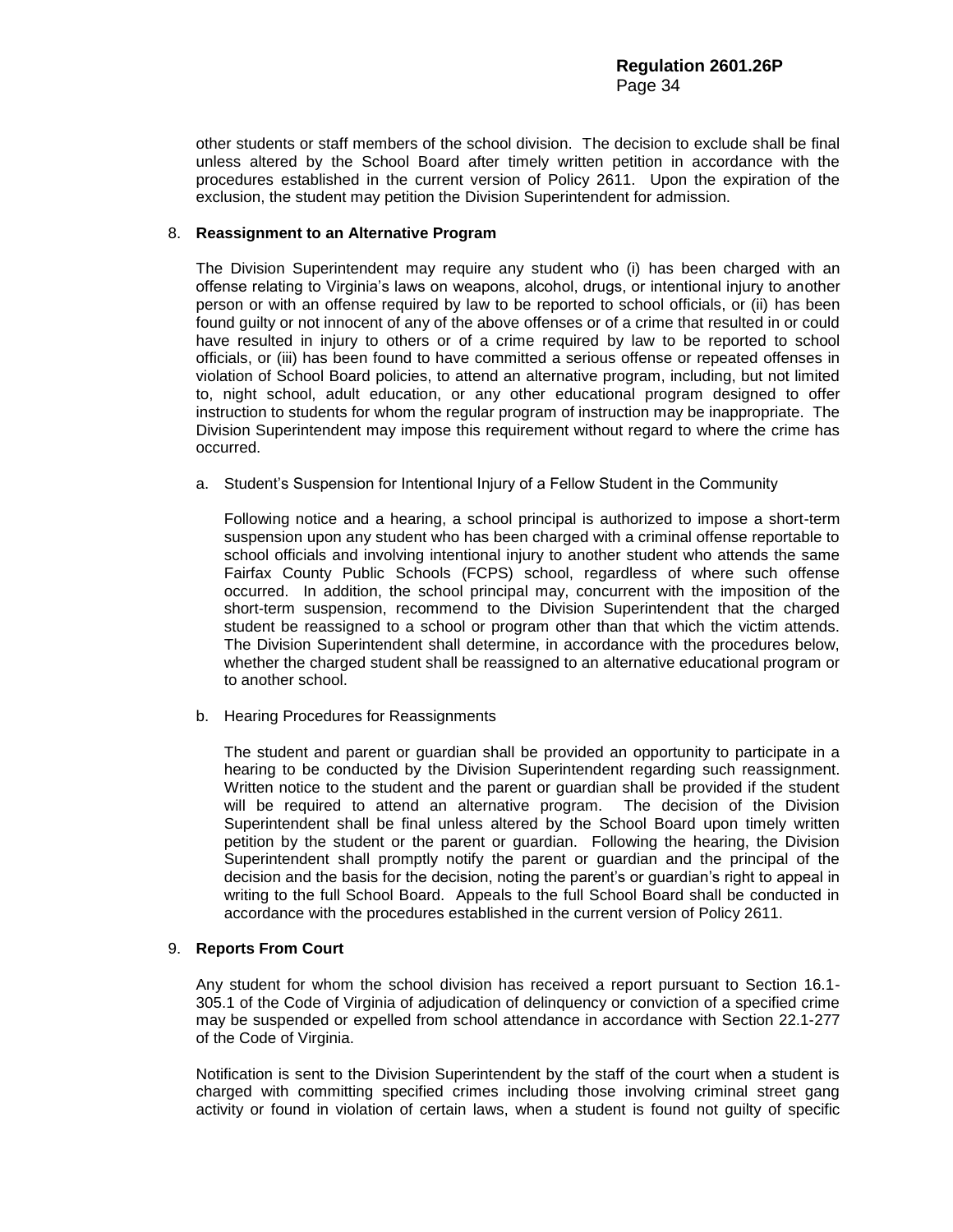charges, or when charges against a student are dismissed, withdrawn, or reduced as required by Sections 16.1-260, 16.1-301, and 16.1-305.1 of the Code of Virginia.

#### 10. **Unauthorized Persons**

All visitors to a school or its grounds shall report to the main office immediately. Persons who fail to do so may be considered trespassers and subject to legal action, and student visitors who fail to do so also may be subject to disciplinary action, as well as legal action. Any person whose presence or action interferes with or disrupts the operation of the school, its students, or school activities shall be prohibited from entering school or remaining on school property or remaining at a school-sponsored activity, wherever located.

#### 11. **Petition for Readmission**

In accordance with the current version of Policy 2611, students who are expelled and who are not permitted to return to regular school attendance or to attend, during the expulsion, an alternative program, may petition for readmission to be effective one year after the date of expulsion. In order to be timely, a written petition for readmission, along with a copy of the School Board's expulsion decision, must be filed with the Hearings Office no earlier than eight months, but not later than ten months, after the date of expulsion. The Hearings Office may, at the discretion of the hearing officer, hold a hearing and shall issue a decision prior to the expiration of the one-year expulsion period. An untimely petition may result in a delayed decision on readmission. When a petition for readmission is denied by the hearing officer for the Division Superintendent, the student may petition the School Board for review of such denial. The School Board's review is based on the written record. An application may be made annually in accordance with the above schedule. Notice of the right to petition for readmission, as well as any conditions, will accompany the expulsion decision.

# 12. **Other Disciplinary Consequences**

A student who engages in prohibited conduct may be subject to ongoing consequences, even after the student returns to school attendance following suspension or expulsion. Such consequences include, but are not limited to, reassignment to a different regular school or to an alternative education program, probationary conditions, community or civic service, periodic drug testing, and restitution. School officials, at their discretion, may impose various conditions and restrictions for so long as the student attends any school or program operated by, or on behalf of, the School Board. Students, who have been found to be involved with illegal drugs, alcohol, and/or the illegal use of controlled substances, and who thereafter have been assigned to a Fairfax County school or educational program where other students are in attendance, may be permitted to begin attending classes only after first submitting to school officials: (i) a then-current, negative drug screen report from a qualified independent laboratory and (ii) satisfactory evidence of participation in a substance abuse treatment or educational intervention program as recommended by Community Services Board or another qualified professional. In lieu of a negative drug screen, school officials will accept satisfactory evidence that the student has enrolled and is participating in the recommended substance abuse treatment or educational intervention program; thereafter, and until the student submits a negative drug screen report to school officials, the student must provide to school officials, on a weekly basis, satisfactory evidence that the student remains enrolled and participating in the treatment or intervention program.

School officials, at their discretion, may impose various conditions and restrictions for so long as the student attends any school or program operated by, or on behalf of, the School Board. As a probationary student, the student is required to maintain satisfactory academic, disciplinary, and attendance records. In addition, a probationary student is required to abide by all applicable laws in the community and to comply with the terms of any court order,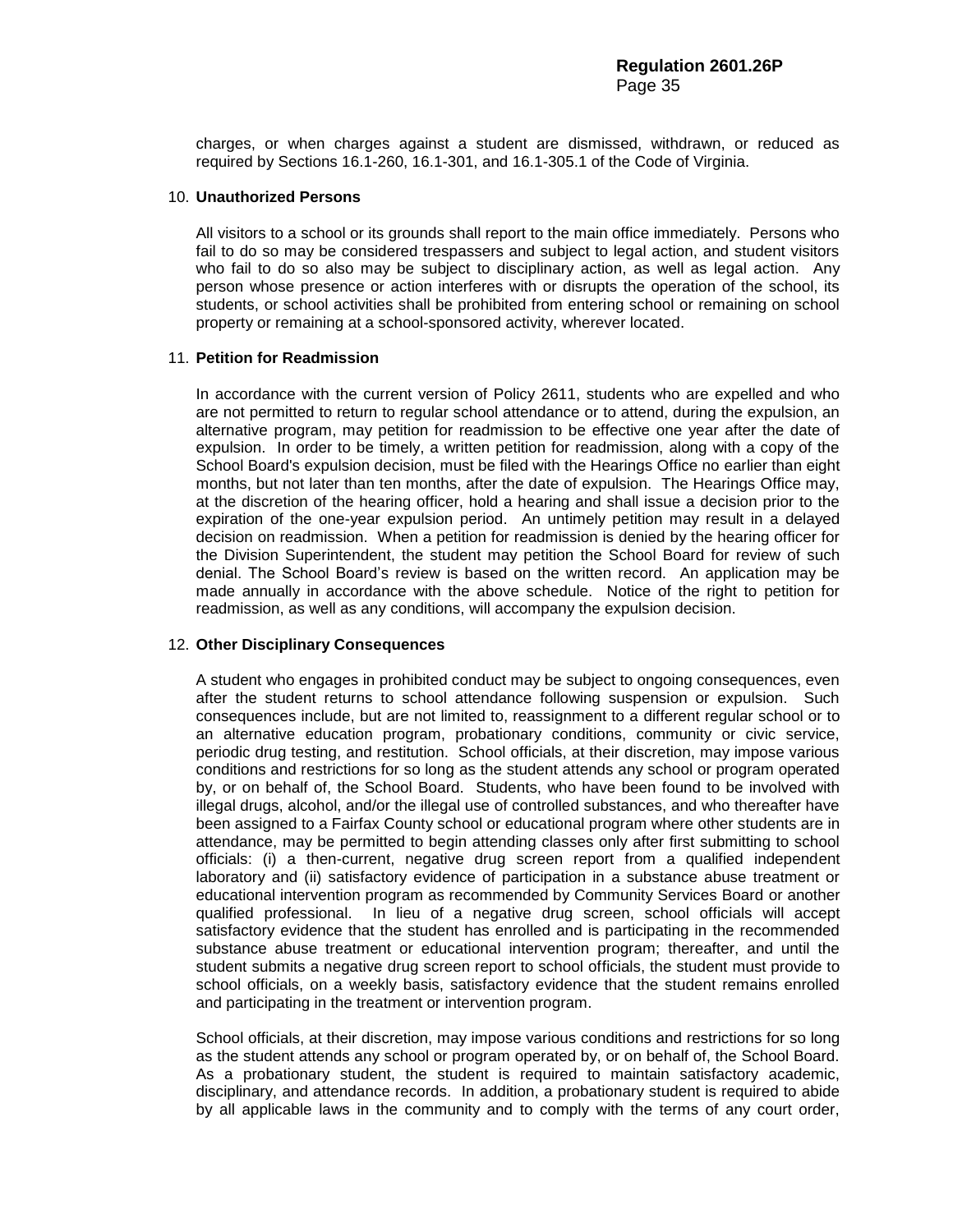including a probation order. Probationary conditions shall be of a duration of no more than one calendar year unless the student violates one or more of these conditions.

Legal Reference: Code of Virginia, Sections 2.2-3900, 9.1-110, 15.2-915.4, 16.1-260, 16.1-301, 16.1-305.1, 18.2-248.1:1, 18.2-56, 18.2-60.3, 18.2-83, 18.2-85, 18.2-87.1, 18.2-248.1:1, 18.2-265.1, 18.2- 308.1, 18.2-371.2, 18.2-372, 18.2-390, 18.2-391, 18.2-433.1, 22.1-1, 22.1-78, 22.1-254, 22.1-254.1, 22.1- 258, 22.1-276.2, 22.1-277, 22.1-277.07, 22.1-277.07-1, 22.1-279.3, 22.1-279.3:1, 22.1-279.6, 22.1-280.4, 54.1-3400

See also the current versions of:

| Policy 1352                        | Pledge of Allegiance to the Flag                                                                                                                               |  |
|------------------------------------|----------------------------------------------------------------------------------------------------------------------------------------------------------------|--|
| Policy 1365                        | <b>Distribution of Materials</b>                                                                                                                               |  |
| Regulation 1367                    | Distribution of Fliers or Other Informational Materials, Nonprofit<br>Organizations'<br>and<br>Procedures<br>for<br>Contests<br>Access,<br>and<br>Competitions |  |
| Regulation 2102                    | First Aid, Emergency Treatment, and Administration of Medications<br>for Students                                                                              |  |
| Regulation 2111                    | Procedures for Conducting a Threat Assessment                                                                                                                  |  |
| Regulation 2150<br>Regulation 2152 | Prevention of Alcohol and Other Drug Use by Students<br>Smoking and the Use of Tobacco Products by Students                                                    |  |
| Regulation 2234                    | <b>Student Absences and Attendance Regulations</b>                                                                                                             |  |
| Policy 2601                        | Rights and Responsibilities of Students                                                                                                                        |  |
| Regulation 2604                    | <b>Rights of Adult Students</b>                                                                                                                                |  |
| Regulation 2606                    | <b>Teacher Removal of Students From Classes</b>                                                                                                                |  |
| Regulation 2610                    | Removal (Suspension, Expulsion, or Exclusion) of Students From<br>School                                                                                       |  |
| Policy 2611                        | Procedures for Hearings and Appeals to School Board                                                                                                            |  |
| Regulation 2612                    | Regulations and Procedures Governing Freedom of Expression by<br><b>Students</b>                                                                               |  |
| Policy 2613                        | <b>Student Dress Code</b>                                                                                                                                      |  |
| Regulation 2613                    | <b>Student Dress Code</b>                                                                                                                                      |  |
| Regulation 2616                    | Questioning of Students by Police                                                                                                                              |  |
| Policy 2701                        | <b>Student Personal Data</b>                                                                                                                                   |  |
| <b>Regulation 2701</b>             | <b>Student Personal Data</b>                                                                                                                                   |  |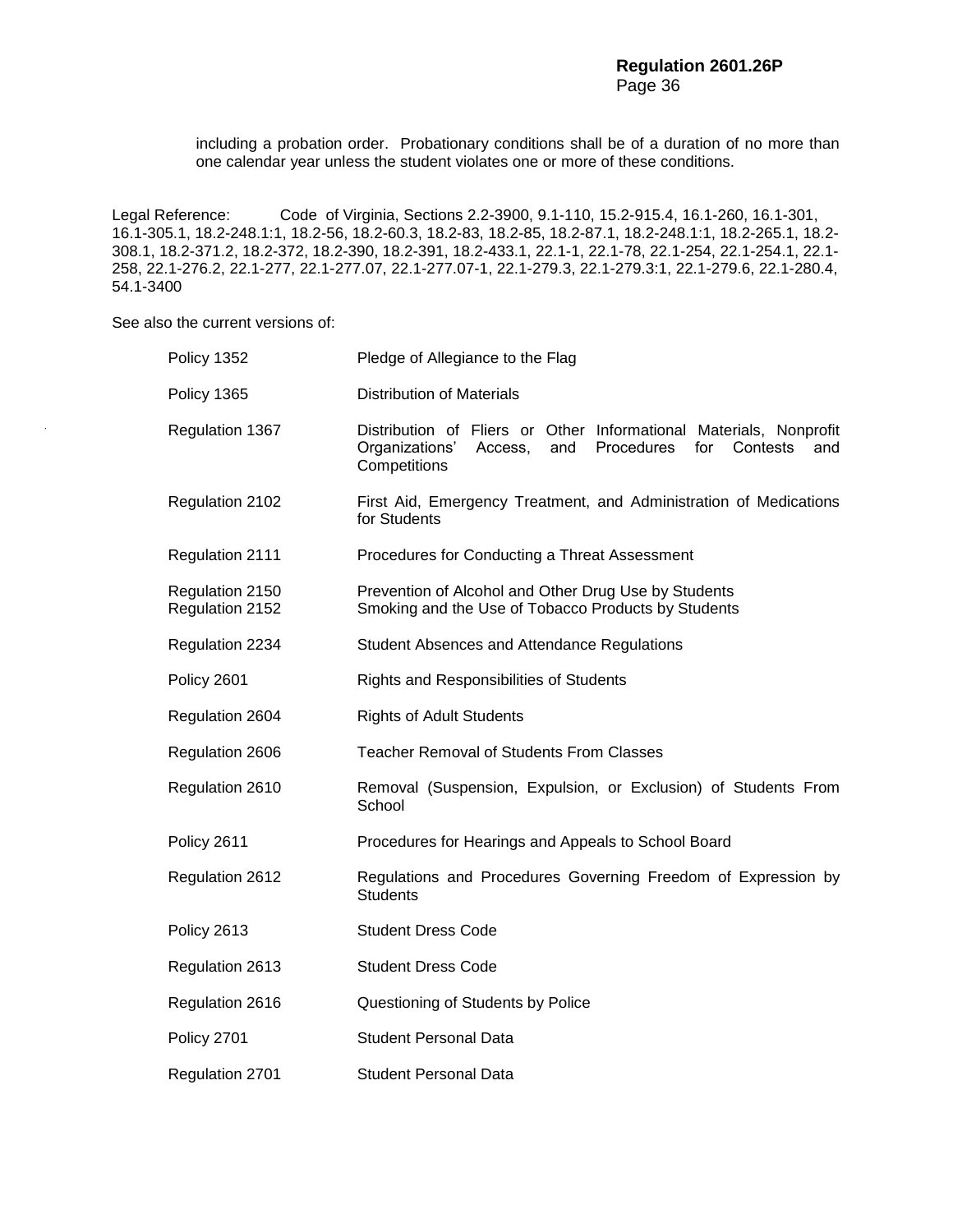# **Regulation 2601.26P** Page 37

| <b>Regulation 4411</b>             | Procedures for Responding to Student Threat or Physical Assault<br>Against a Fairfax County Public School (FCPS) Employee                                              |  |
|------------------------------------|------------------------------------------------------------------------------------------------------------------------------------------------------------------------|--|
| Regulation 4950<br>Regulation 5810 | Sexual Harassment<br>School Activity Funds Management                                                                                                                  |  |
| Regulation 6410                    | Appropriate Use of Fairfax County Public Schools' Network and<br>Internet Resources                                                                                    |  |
| <b>Regulation 8617</b>             | Student Transportation–Eligibility, Routes, and Schedules                                                                                                              |  |
| Websites                           | http://www.fcps.edu/Directives/shtml<br>www.fcps.edu/hr/oec/relcal/guidelines.shtml<br>www.vhsl.org<br>http://www.fcps.edu/dss/ips/nontraditional-schools/handbook.pdf |  |
| Forms                              | SS/SE-227, Alternative Education Referral Form                                                                                                                         |  |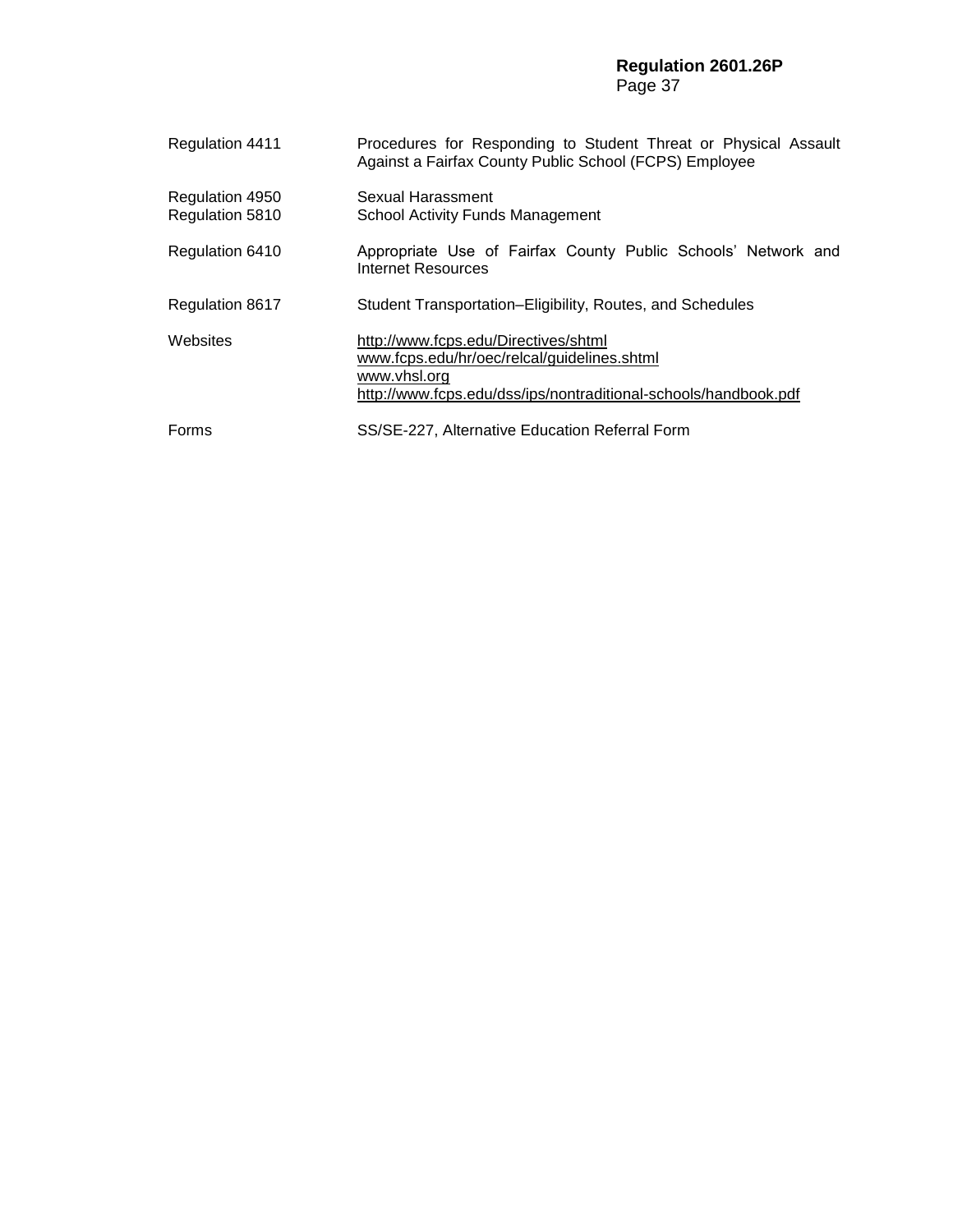# **Acceptable Use Policy for Student Network Access**

The information systems and Internet access available through FCPS are available to support learning, enhance instruction, and support school system business practices.

FCPS information systems are operated for the mutual benefit of all users. The use of the FCPS network is a privilege, not a right. Users should not do, or attempt to do, anything that might disrupt the operation of the network or equipment and/or interfere with the learning of other students or work of other FCPS employees. The FCPS network is connected to the Internet, a network of networks, which enables people to interact with millions of networks and computers.

All access to the FCPS network shall be preapproved by the principal or program manager. The school or office may restrict or terminate any user's access, without prior notice, if such action is deemed necessary to maintain computing availability and security for other users of the systems. Other disciplinary action may be imposed as stated in the Fairfax County Public Schools *Student Rights and Responsibilities* (SR&R) document.

FCPS implements Internet filtering on all FCPS sites in accordance with the federal Children's Internet Protection Act. Schools will continually educate students on personal safety practices and effective techniques for identifying and evaluating information and its sources.

Students using personally owned electronic devices must follow the policy stated in this document while on school property, attending any school-sponsored activity, or using the FCPS network.

# **Respect for Others**

Users should respect the rights of others using the FCPS network by:

- Using assigned workstations as directed by the teacher.
- Being considerate when using scarce resources.
- Always logging off workstations after finishing work.
- Not deliberately attempting to disrupt system performance or interfere with the work of other users.
- Leaving equipment and room in good condition for the next user or class.

# **Ethical Conduct for Users**

It is the responsibility of the user to:

- Use only his or her account or password. It is a violation to give access to an account to any other user.
- Recognize and honor the intellectual property of others; comply with legal restrictions regarding plagiarism and the use and citation of information resources.
- Not read, modify, or remove files owned by other users.
- Use the FCPS network and resources in a manner that is consistent with the mission of the school system.
- Help maintain the integrity of the school information system. Deliberate tampering or experimentation is not allowed; this includes the use of FCPS network and resources to illicitly access, tamper with, or experiment with systems outside FCPS.
- Refrain from using offensive, obscene, or harassing language when using FCPS network systems.
- Abstain from accessing, changing, or deleting files belonging to others.
- Use FCPS provided resources such as applications, web tools, and websites, for the instructional purpose for which they were intended.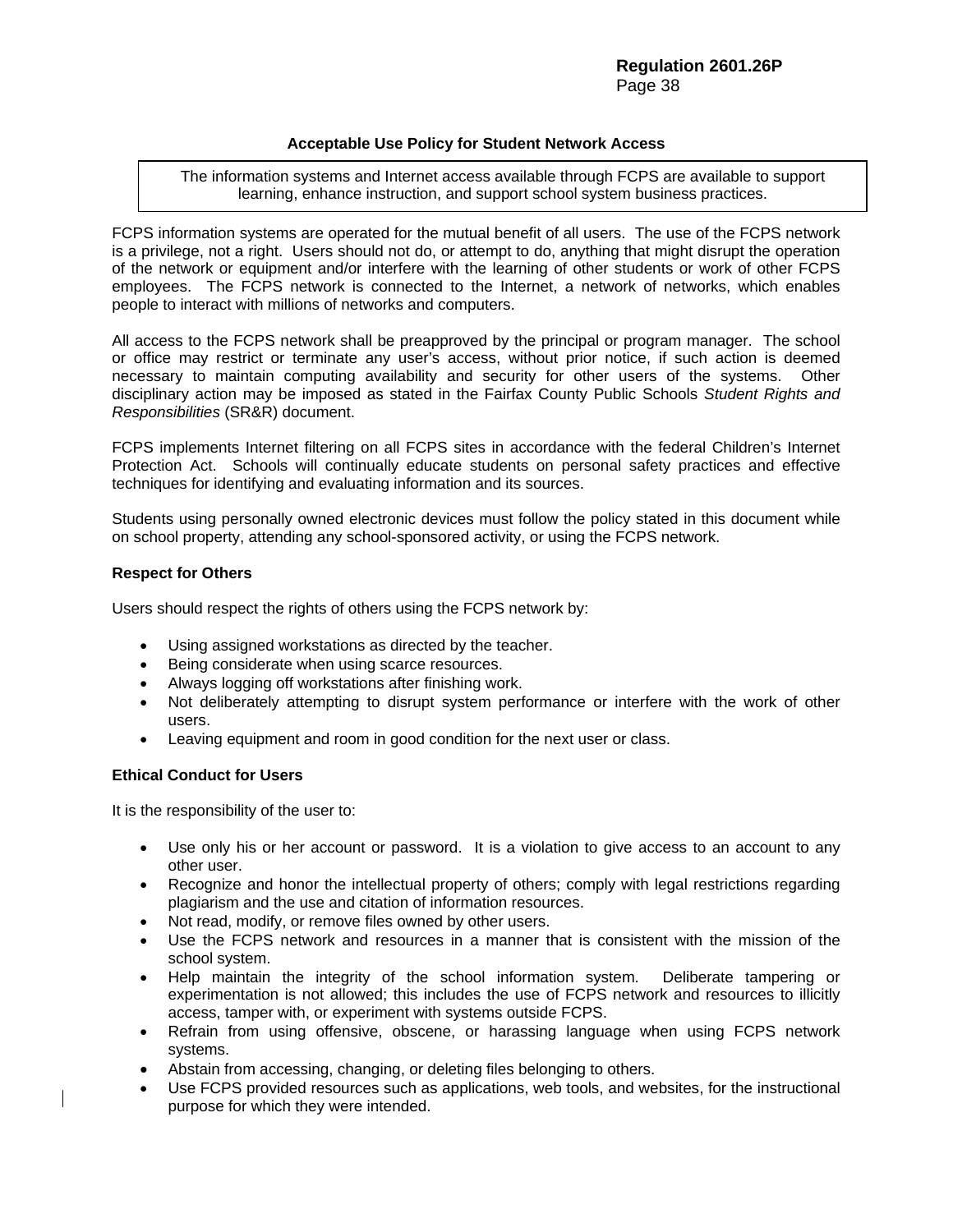# **Respect for Property**

The only software, other than students' projects, to be used on school computers or the school network are those products that the school may legally use. Copying copyrighted software without full compliance with terms of a preauthorized license agreement is a serious federal offense and will not be tolerated. Modifying any copyrighted software or borrowing software is not permitted.

- Do not modify or rearrange keyboards, individual key caps, monitors, printers, or any other  $\bullet$ peripheral equipment.
- Report equipment problems immediately to teacher or program manager.
- Leave workstations and peripherals in their designated places.

# **Internet Safety and Security**

- Information may not be posted if it: violates the privacy of others, ieopardizes the health and safety of students, is obscene or libelous, causes disruption of school activities, plagiarizes the work of others, is a commercial advertisement, or is not approved by the principal or program manager.
- Users will not change or delete files belonging to others.
- Real-time messaging and online chat may only be used with the permission of the teacher or program manager.
- Students are not to reveal personal information (last name, home address, phone number) in  $\bullet$ correspondence with unknown parties.
- Users exercising their privilege to use the Internet as an educational resource shall accept the responsibility for all materials they seek.
- Users are responsible for reporting any inappropriate materials they receive.
- Users are prohibited from accessing portion of the Internet that is inconsistent with the educational mission of FCPS.
- All student-produced web pages are subject to approval and ongoing review by responsible teachers and/or principals. All web pages should reflect the mission and character of the school.
- Users are prohibited from viewing, sending, and accessing illegal material.
- Students have the responsibility to cite and credit all Internet material used.
- Students are prohibited from downloading inappropriate or illegal material on FCPS computers.  $\bullet$

Related Document: The current version of Regulation 6410, Appropriate Use of Fairfax County Public Schools' Network and Internet Resources.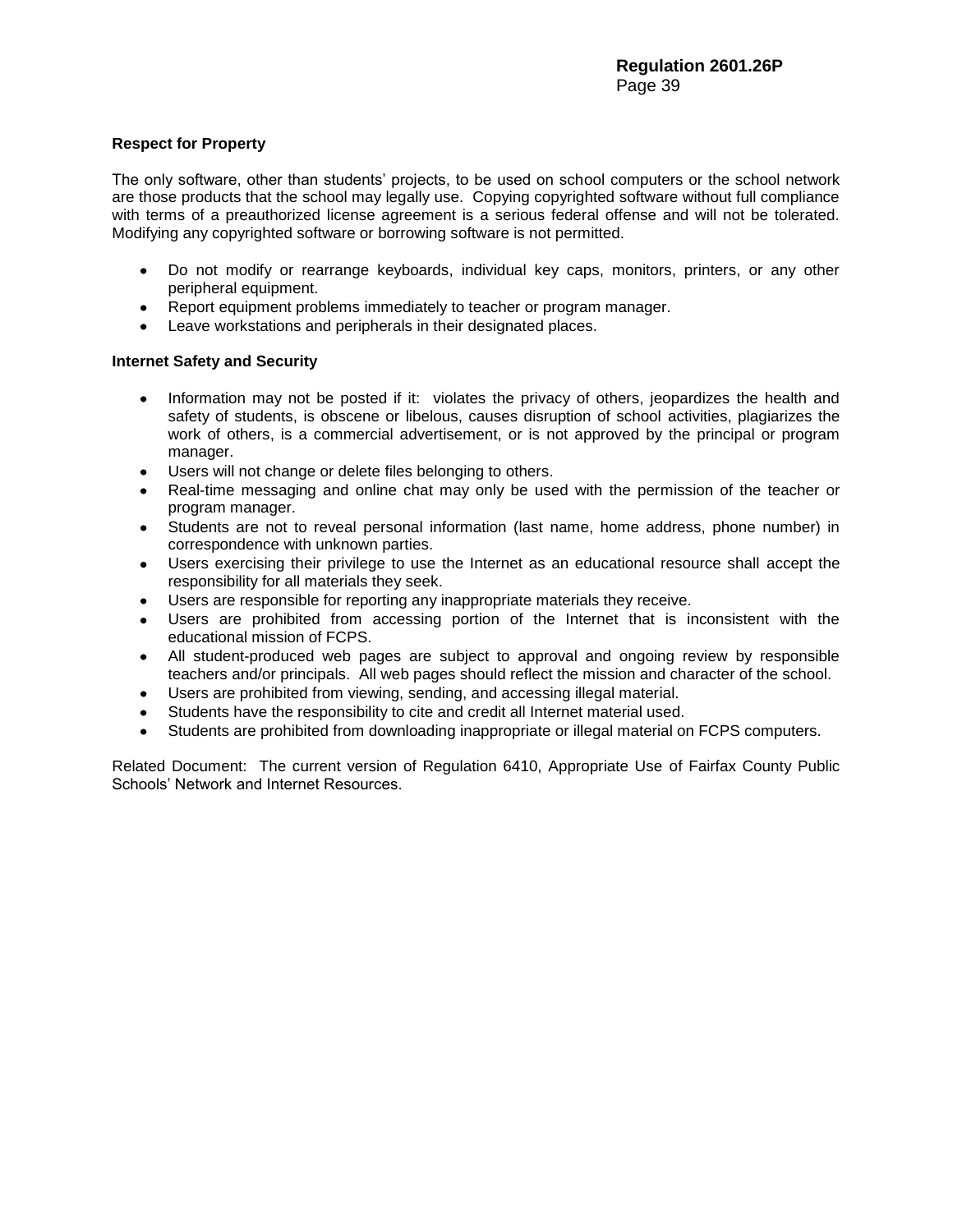# **Standards of Conduct for Students Riding School Buses**

Please read Standards of Conduct for Students Riding School Buses with your child. It is important that you and your child understand the standards covering appropriate conduct while riding a Fairfax County Public Schools (FCPS) bus **whether for regular home-to-school service or for other activities.**

**SIGN THE PARENT OR GUARDIAN AND STUDENT SIGNATURE SHEET LOCATED IN THE FRONT OF THIS BOOKLET AND RETURN TO THE PRINCIPAL,** who will retain it on file. If a student is unable to read these instructions, the parent's or guardian's signature will indicate that this regulation has been explained to the student.

# **GENERAL**

The current version of FCPS Regulation 8617 provides that daily bus service shall be provided for all elementary students living in excess of one mile from school and for middle and high school pupils living in excess of one and one-half miles from school. Consult the following regulations for further information and requirements:

- (1) The current version of Regulation 2601 regarding *Student Rights and Responsibilities.*
- (2) The current version of Regulation 8617 regarding the provision of transportation for students enrolled in designated special education programs.

# **STANDARDS**

Acceptable classroom standards of conduct shall be expected of bus passengers and drivers shall ensure that pupils observe regulations at all times. Among other things, students shall not smoke, yell, scream, swear, push, fight, bully, or take advantage of any other student; extend hands, arms, or heads from bus windows; carry on the bus any drugs, weapons, water pistols, live reptiles, animals, insects, or oversized items (including school instruments) that would block an aisle, cause loss of passenger seat space, obstruct the driver's view, or create a safety hazard.

# **DISCIPLINE**

A driver may recommend suspension of bus transportation for a pupil who will not heed the driver's warning as to behavior. The principal shall take final action in such cases. During a period of suspension, the School Board shall not be responsible for transporting the pupil to school. A driver may not remove a child from the bus or refuse transportation to a child on a bus without proper authorization by the principal, except in cases in which the safety of pupils is jeopardized. The principal shall be notified of such extreme cases immediately. Drivers shall report all disciplinary cases to school principals on form TR-12. Vandalism of the bus may be cause for disciplinary action. Video camera and audio recorder may be in use.

# **MEETING THE BUS**

# Students Must:

- Be at their bus stops at least five minutes before the regular pickup time, but no earlier than ten minutes before the pickup time. Remain at the stops until buses arrive. Be picked up and released at their designated (assigned) bus stops.
- Demonstrate appropriate conduct at the bus stops including proper care for private property at that location.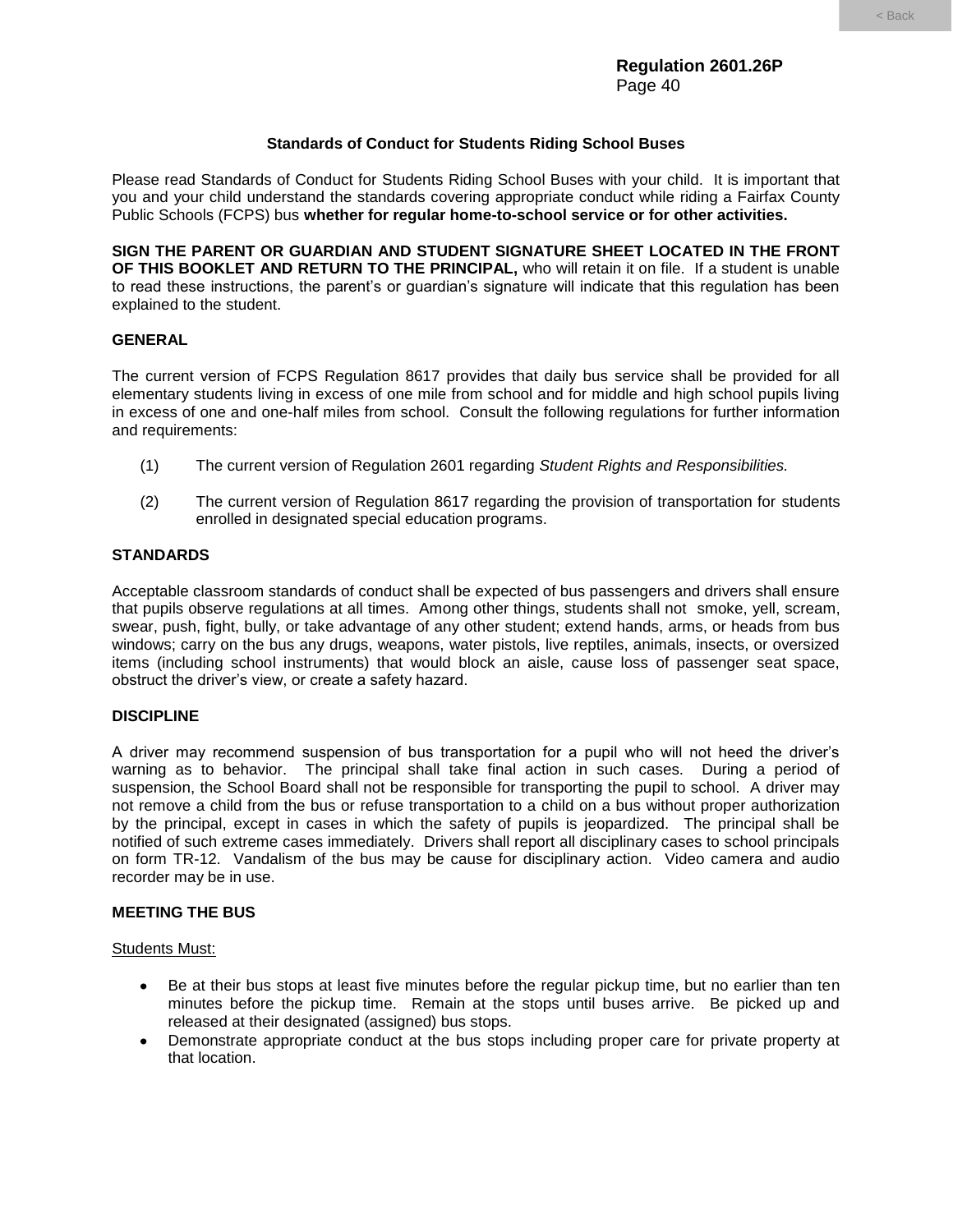- Not stand on the traveled portion of the roadway or parking lot while waiting for the bus or engage in play or other activities that will endanger themselves or their companions while waiting beside the road.
- Not approach a bus arriving at the bus stop until it has come to a complete stop with the entrance door open.
- Not run alongside a moving bus. Wait to cross a traveled portion of the roadway, to board a bus, until the bus is stopped and other vehicles approaching or following the bus have stopped. **The bus driver will signal students to cross a roadway when it is safe to do so**.
- Report any illness or injury sustained on or around the bus immediately to the driver.
- Follow the directions of safety patrols who are assigned to a bus stop or a bus. Safety patrols help bus drivers and work under the direction of the school sponsor and the bus driver.

# **CONDUCT ON THE BUS**

# Students Must:

- Recognize that the bus driver is the authority on the bus and obey and be courteous to him or her  $\bullet$ and fellow students.
- Go directly to a seat and remain seated unless otherwise directed by the driver.
- Not tamper with the emergency door.
- $\bullet$ Not slap others or wave or shout at pedestrians or other vehicles.
- Not throw objects about the bus or from a window (or throw objects at the bus from outside).
- Carry onto bus only **unbreakable** objects that can be safely held in pupil's lap.  $\bullet$
- Not share, sell, or consume food or beverages.  $\bullet$
- **Keep portable communication device turned off**.
- Present written request from parents or guardians, subject to approval of school principal, to go home on an alternate route.

# **LEAVING THE BUS**

# Students Must:

- Remain seated until bus comes to a full stop.
- Exit bus in an orderly manner.
- Leave bus stop area only when safety permits; that is, when crossing a roadway, cross at a distance of approximately ten feet from the front of the bus *after* the driver signals it is safe to do so.

Parents or guardians are encouraged to walk with students to and from bus stops or school. Special education students in designated programs, Head Start students, and midday kindergarten students must be met at the bus by responsible adults. All kindergarten students riding regular afternoon school buses are to be met at their bus stop by a parent, guardian, or sibling in the 7<sup>th</sup> grade or higher or the student will be returned to the school to await parental transportation.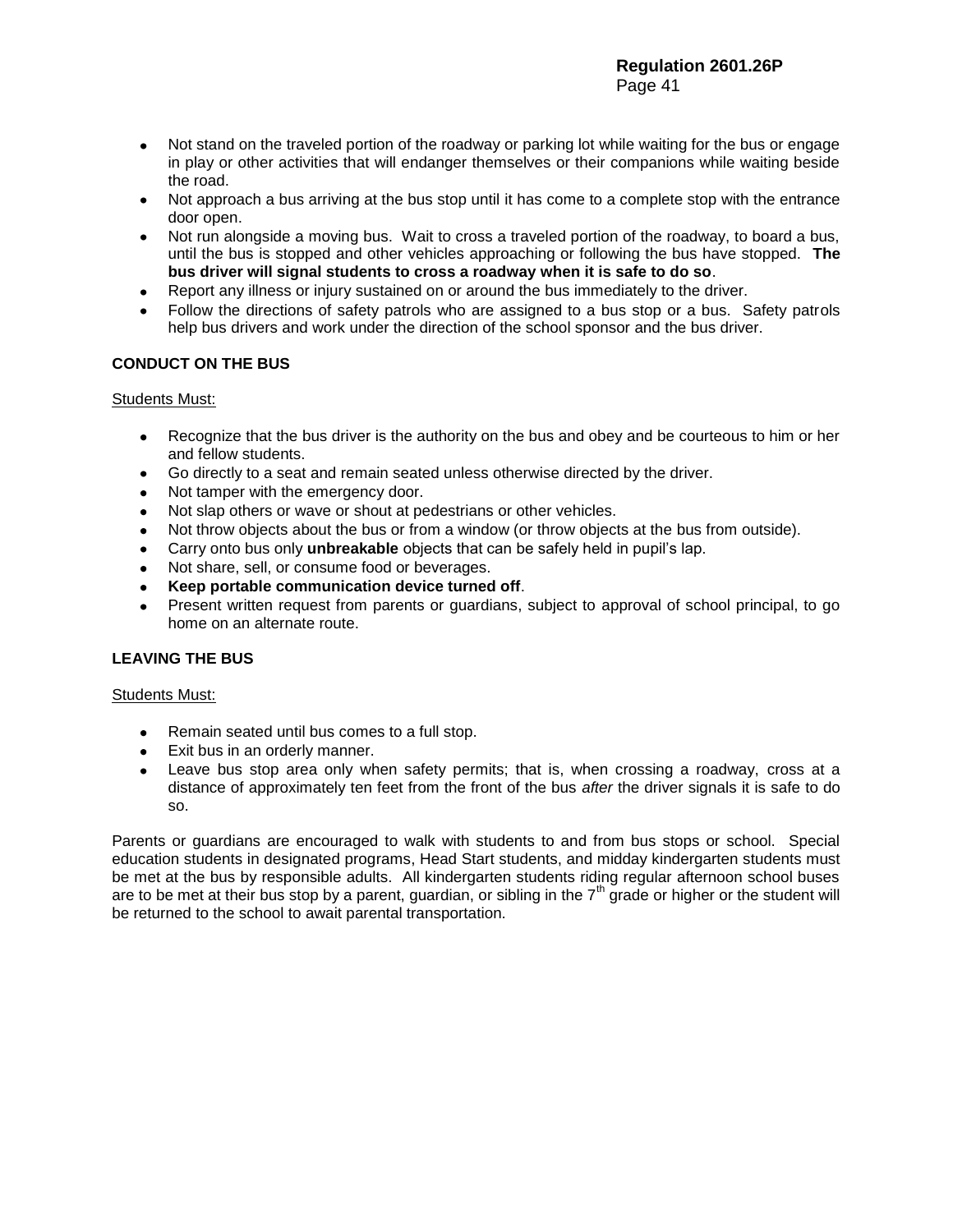

# **Current version of the Code of Virginia § 22.1-279.3, Parental responsibility and involvement requirements:**

- A. Each parent of a student enrolled in a public school has a duty to assist the school in enforcing the standards of student conduct and compulsory school attendance in order that education may be conducted in an atmosphere free of disruption and threat to persons or property, and supportive of individual rights.
- B. A school board shall provide opportunities for parental and community involvement in every school in the school division.
- C. Within one calendar month of the opening of school, each school board shall, simultaneously with any other materials customarily distributed at that time, send to the parents of each enrolled student (i) a notice of the requirements of this section; (ii) a copy of the school board's standards of student conduct; and (iii) a copy of the compulsory school attendance law. These materials shall include a notice to the parents that by signing the statement of receipt, parents shall not be deemed to waive, but to expressly reserve, their rights protected by the constitutions or laws of the United States or the Commonwealth and that a parent shall have the right to express disagreement with a school's or school division's policies or decisions.

Each parent of a student shall sign and return to the school in which the student is enrolled a statement acknowledging the receipt of the school board's standards of student conduct, the notice of the requirements of this section, and the compulsory school attendance law. Each school shall maintain records of such signed statements.

- D. The school principal may request the student's parent or parents, if both parents have legal and physical custody of such a student, to meet with the principal or his designee to review the school board's standards of student conduct and the parent's or parents' responsibility to participate with the school in disciplining the student and maintaining order, to ensure the student's compliance with compulsory school attendance law, and to discuss improvement of the child's behavior, school attendance, and educational progress.
- E. In accordance with the due process procedures set forth in this article and the guidelines required by  $\S$  22.1-279.6, the school principal may notify the parents of any student who violates a school board policy or the compulsory school attendance requirements when such violation could result in the student's suspension or the filing of a court petition, whether or not the school administration has imposed such disciplinary action or filed a petition. The notice shall state (i) the date and particulars of the violation; (ii) the obligation of the parent to take actions to assist the school in improving the student's behavior and ensuring compulsory school attendance compliance; (iii) that, if the student is suspended, the parent may be required to accompany the student to meet with school officials; and (iv) that a petition with the juvenile and domestic relations court may be filed under certain circumstances to declare the student a child in need of supervision.
- F. No suspended student shall be admitted to the regular school program until such student and his parent have met with school officials to discuss improvement of the student's behavior, unless the school principal or his designee determines that readmission, without parent conference, is appropriate for the student.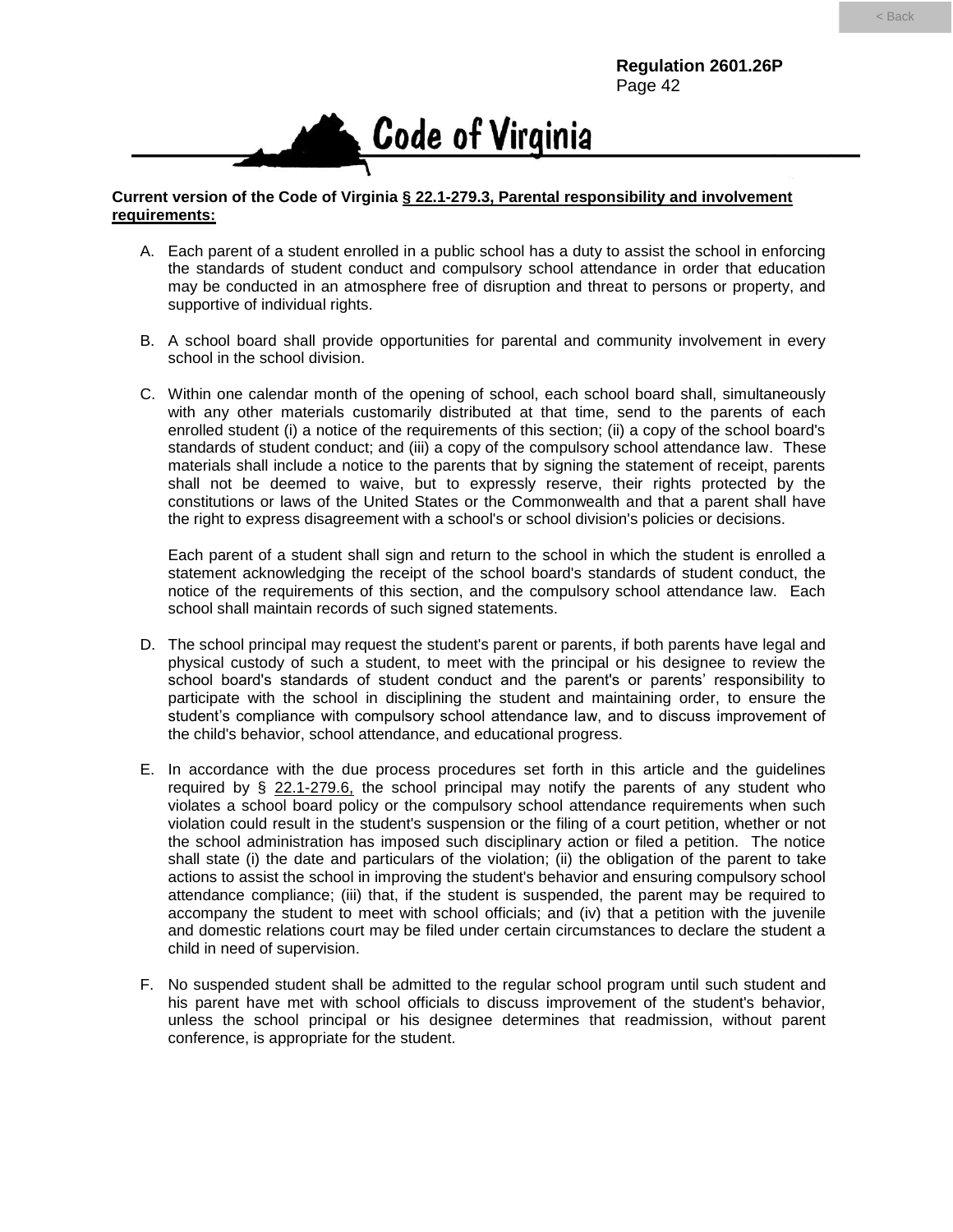- G. Upon the failure of a parent to comply with the provisions of this section, the school board may, by petition to the juvenile and domestic relations court, proceed against such parent for willful and unreasonable refusal to participate in efforts to improve the student's behavior or school attendance, as follows:
	- 1. If the court finds that the parent has willfully and unreasonably failed to meet, pursuant to a request of the principal as set forth in subsection D of this section, to review the school board's standards of student conduct and the parent's responsibility to assist the school in disciplining the student and maintaining order, and to discuss improvement of the child's behavior and education progress, it may order the parent to so meet; or
	- 2. If the court finds that a parent has willfully and unreasonably failed to accompany a suspended student to meet with school officials pursuant to subsection F, or upon the student's receiving a second suspension or being expelled, it may order the student or his parent, or both, to participate in such programs or such treatment, including, but not limited to, extended day programs, summer school, other educational programs and counseling, as the court deems appropriate to improve the student's behavior or school attendance. The order may also require participation in parenting, counseling or a mentoring program, as appropriate or that the student or his parent, or both, shall be subject to such conditions and limitations as the court deems appropriate for the supervision, care, and rehabilitation of the student or his parent. In addition, the court may order the parent to pay a civil penalty not to exceed \$500.
- H. The civil penalties established pursuant to this section shall be enforceable in the juvenile and domestic relations court in which the student's school is located and shall be paid into a fund maintained by the appropriate local governing body to support programs or treatments designed to improve the behavior of students as described in subdivision G 2. Upon the failure to pay the civil penalties imposed by this section, the attorney for the appropriate county, city, or town shall enforce the collection of such civil penalties.
- I. All references in this section to the juvenile and domestic relations court shall be also deemed to mean any successor in interest of such court.

# **Current version of the Code of Virginia § 22.1-254 Compulsory School Attendance**

Every parent, guardian, or other person in the Commonwealth having control or charge of any child who will have reached the fifth birthday on or before September 30 of any school year and who has not passed the eighteenth birthday shall, during the period of each year the public schools are in session and for the same number of days and hours per day as the public schools, send such child to a public school or to a private, denominational, or parochial school or have such child taught by a tutor or teacher of qualifications prescribed by the Board of Education and approved by the division superintendent, or provide for home instruction of such child as described in § 22.1-254.1.

For additional details on the Virginia Compulsory School Attendance Law, refer to section 22.1-254 of the Code of Virginia.

# **Current version of the Code of Virginia § 22.1-279.4 Laws regarding Prosecution of Juveniles as Adults**

As required by section § 22.1-279.4 of the Code of Virginia, FCPS provides its students with information developed by the Virginia Attorney General regarding the prosecution of juveniles as adults for the commission of certain crimes and that information can be found at www.fcps.edu/dss/ips/ssaw/index.shtml and in each school library.